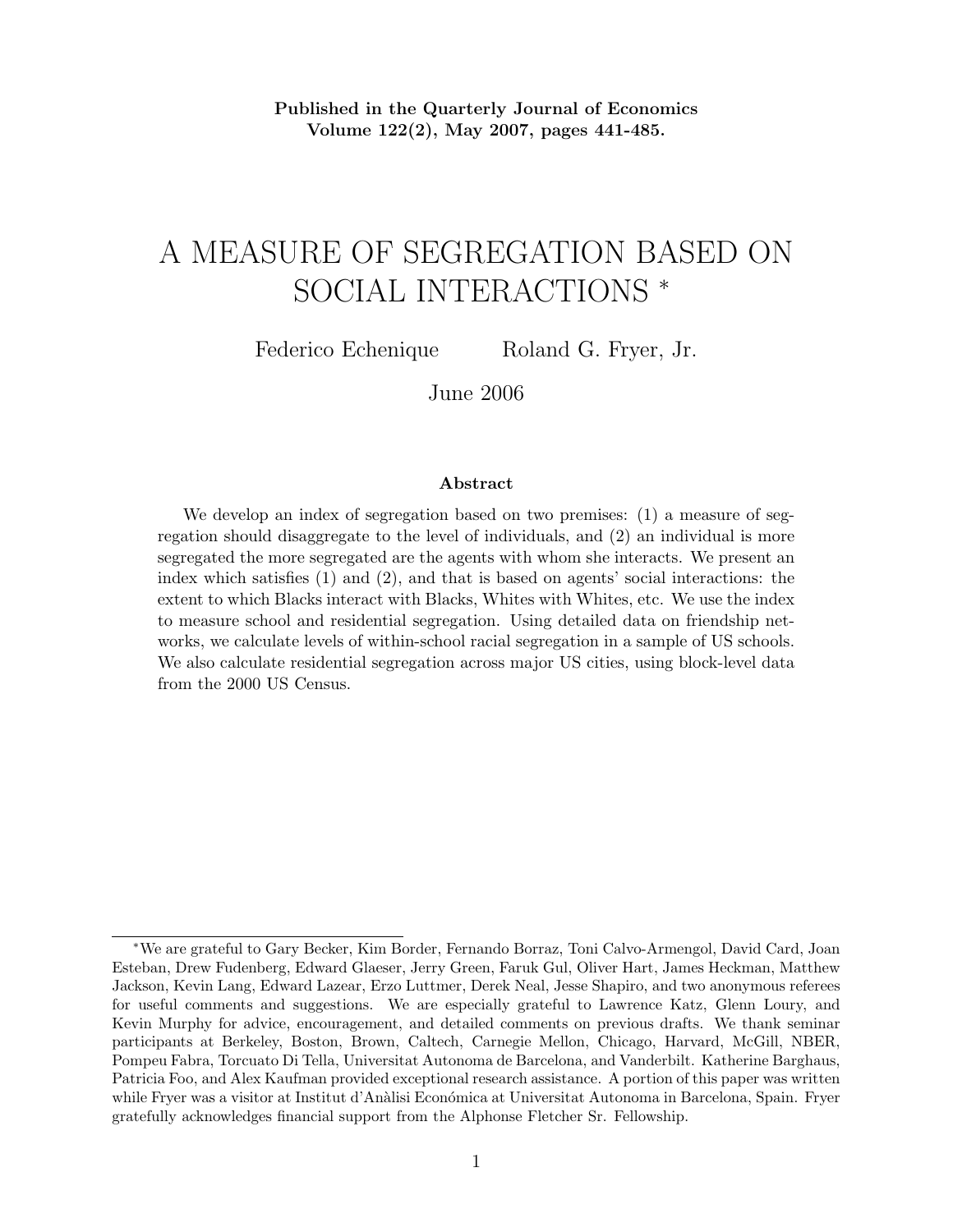## I. INTRODUCTION

Ethnic and racial segregation is an important and well-studied social phenomenon. For over 50 years, social scientists have been concerned with measuring the extent, and estimating the impact of, segregation in education, housing, and the labor market. The result of this scholarship has been nearly 20 different indices of segregation, and a consensus that the spatial separation of many minorities from jobs, role models, health care, and quality local public goods is a leading cause of racial and ethnic differences on many economic, social, and health related outcomes [Almond, Chay, and Greenstone 2003; Borjas 1995; Case and Katz 1991; Kain 1968; Cutler and Glaeser 1997; Massey and Denton 1993; Collins and Williams 1999].

We propose a new approach to measuring segregation based on two premises: (1) a measure of segregation should disaggregate to the level of individuals, and (2) an individual is more segregated the more segregated are the agents with whom she interacts. Having a measure of segregation with the flexibility to disaggregate to the level of individuals opens up windows of opportunity for empirical work, and a better understanding of the mechanisms by which social interactions affect economic and social outcomes. We also desire a measure that gives a larger level of segregation for individuals whose contacts are more segregated. Consider Figure I, which depicts the distribution of blacks across metropolitan Detroit, Michigan. There is a large oval in the center of the city containing almost exclusively black households. Any measure of segregation should report that the household in the epicenter is more segregated than a household close to the edge, even when each household has all black neighbors.

### insert figure I

We use social networks – individuals and their connections – as our mathematical framework. In this framework, we propose three specific properties that any measure of segregation in a network should satisfy. We prove that one and only one index satisfies these properties and the two broad principles above; which we label the "Spectral Segregation Index" (SSI).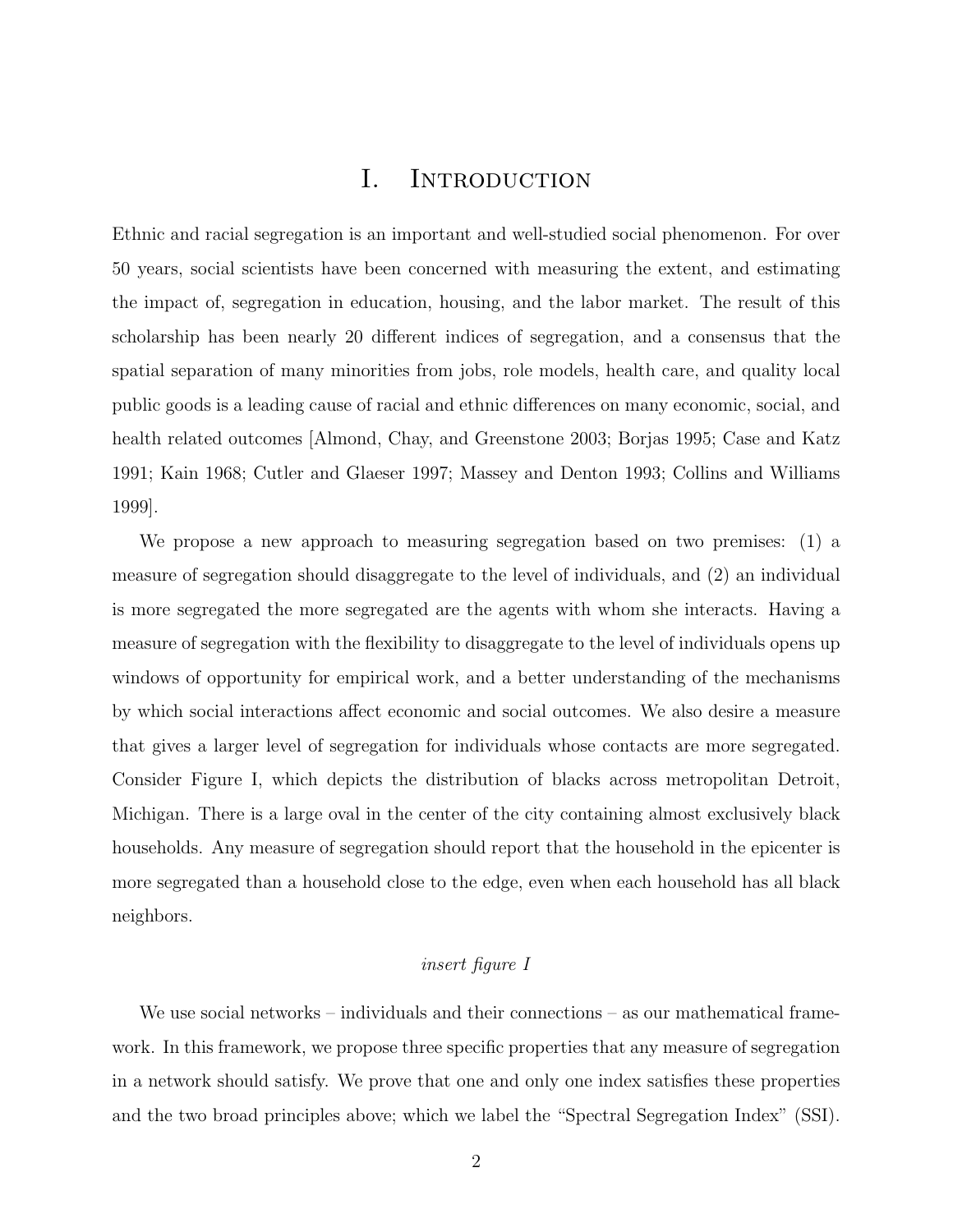The properties require that: (a) [Monotonicity] if all individuals in Network A have a larger share of their interactions with agents of the same group than in Network B, then Network A is more segregated than B; (b) [Linearity] an individual is more segregated the more segregated are the agents with whom she interacts, and this relationship takes on a linear form; and (c) [Homogeneity] if all individuals in a network have half of their interactions with members of the same group, the index of segregation is one-half. The latter condition normalizes the index.

We defer a formal definition of the SSI to Section [IV..](#page-9-0) Informally, the SSI measures the connectedness of individuals of the same group.<sup>[1](#page--1-0)</sup> Consider the following recursion. Define "first-order segregation" as the share of one's social interactions that are with individuals of their own group. Let "second-order segregation" be the average over all own-group social interactions of their first order segregation. Following this line, an agent's  $n^{th}$  order segregation is the average over own group connections of their  $n-1$  order segregation, and so on. The SSI of an individual is the limit, as  $n \to \infty$ , of that individual's  $n^{th}$  order segregation.

The SSI has important advantages over existing measures of segregation. First, as a gauge of residential segregation, it is invariant to arbitrary partitions of a city; existing measures are not.[2](#page--1-0) Second, it allows one to investigate how segregated multiple minority groups are, permitting comparisons of Asians, Blacks, Hispanics, Native Americans, and so on, within and across cities.<sup>[3](#page--1-0)</sup> The SSI makes it possible to compare Hispanic segregation across cities, compare the Hispanics of east Los Angeles from the Hispanics in south Los Angeles, or compare them to Blacks in Chicago. Third, our index allows one to analyze the full distribution of segregation, allowing researches to move beyond aggregate statistics, which can be misleading. The typical Black household is more segregated than the typical Hispanic household, yet the most segregated Hispanics are orders of magnitude more segregated than any

<sup>1.</sup> Groups can be defined in terms of gender, political affilation, educational attainment, race/ethnicity, and so on. Our empirical applications are to race/ethnicity.

<sup>2.</sup> As a practical matter, we use the most disaggregated data publicly available: census blocks.

<sup>3.</sup> Another way to analyze multiple groups with existing indices is to calculate the weighted average of several dichotomous indices (see Reardon and Firebaugh [2002]). It is not clear how to interpret the findings from such an exercise.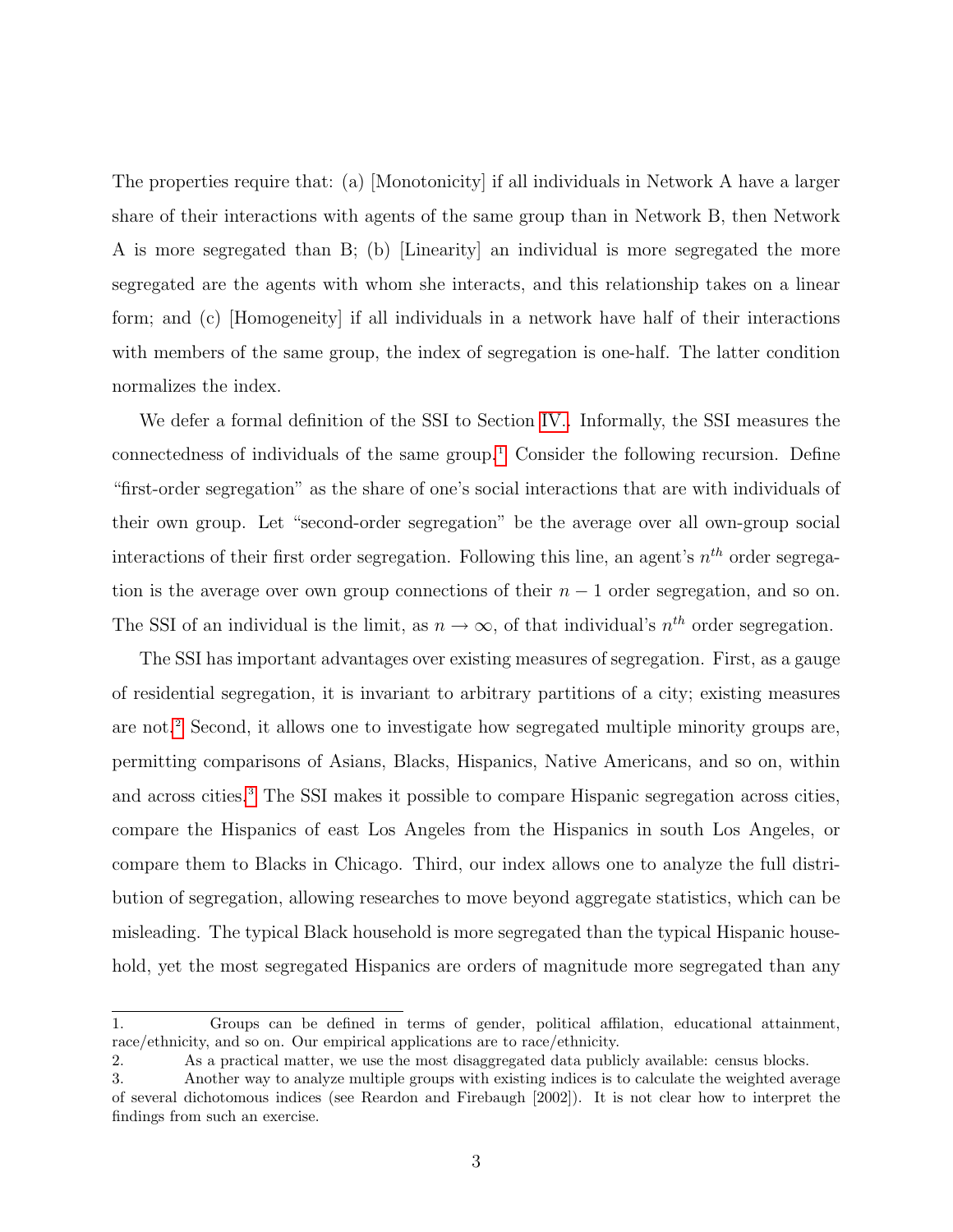Blacks. Fourth, there are inherent multiplicative effects captured by SSI which other indices omit. An individual's susceptibility to group-transmitted influences depends on how many contacts the individual has with members of the group, the susceptibility of her contacts, the susceptibility of their contacts, and so on.

The SSI has some disadvantages as well. It depends on the quality of the information one can obtain about social interactions. In the case of residential segregation, for example, the information is restricted to where individuals live within a city and not how they interact. Unlike other indices, however, as better information on the nature of social interactions is obtained, the SSI becomes a sharpened proxy of those interactions. Second, it is sensitive to the fraction of individuals in a network who have the race/ethnicity under study. We address this issue by calculating a "baseline,"and adjusting actual SSI taking this into account. Finally, implementing the SSI can be computationally demanding, though our applications demonstrate that the computational tasks are often feasible.<sup>[4](#page--1-0)</sup>

After formally deriving the SSI, we apply the index to two well-known social phenomena: measuring the extent of school and residential segregation. We begin by measuring within-school segregation patterns, by race, using data on friendship networks available in the National Adolescent Study of Health (Addhealth). Our analysis unearths a rich set of new facts. First, the relationship between the share of black students in a school and their segregation is non-linear: When black students are relatively scarce in a school, their friendship networks tend to be integrated. As their share of the student population increases, segregation increases dramatically, plateauing when blacks comprise roughly twenty-five percent of the student population. Schools that have twenty-five percent or more black students exhibit severe within school racial segregation of social interactions. This phenomenon undermines the intuition that a school that has equal shares of black and white students is well integrated. A similar, though less pronounced, pattern exists among Asians and Hispanics, and is weaker still for Whites. The common practice of using the percentage of a racial

<sup>4.</sup> We have posted results from some of the more computationally intense calculations on the authors' webpages: http://www.hss.caltech.edu/~fede/ (Echenique);

http://post.economics.harvard.edu/faculty/fryer/projects.html (Fryer)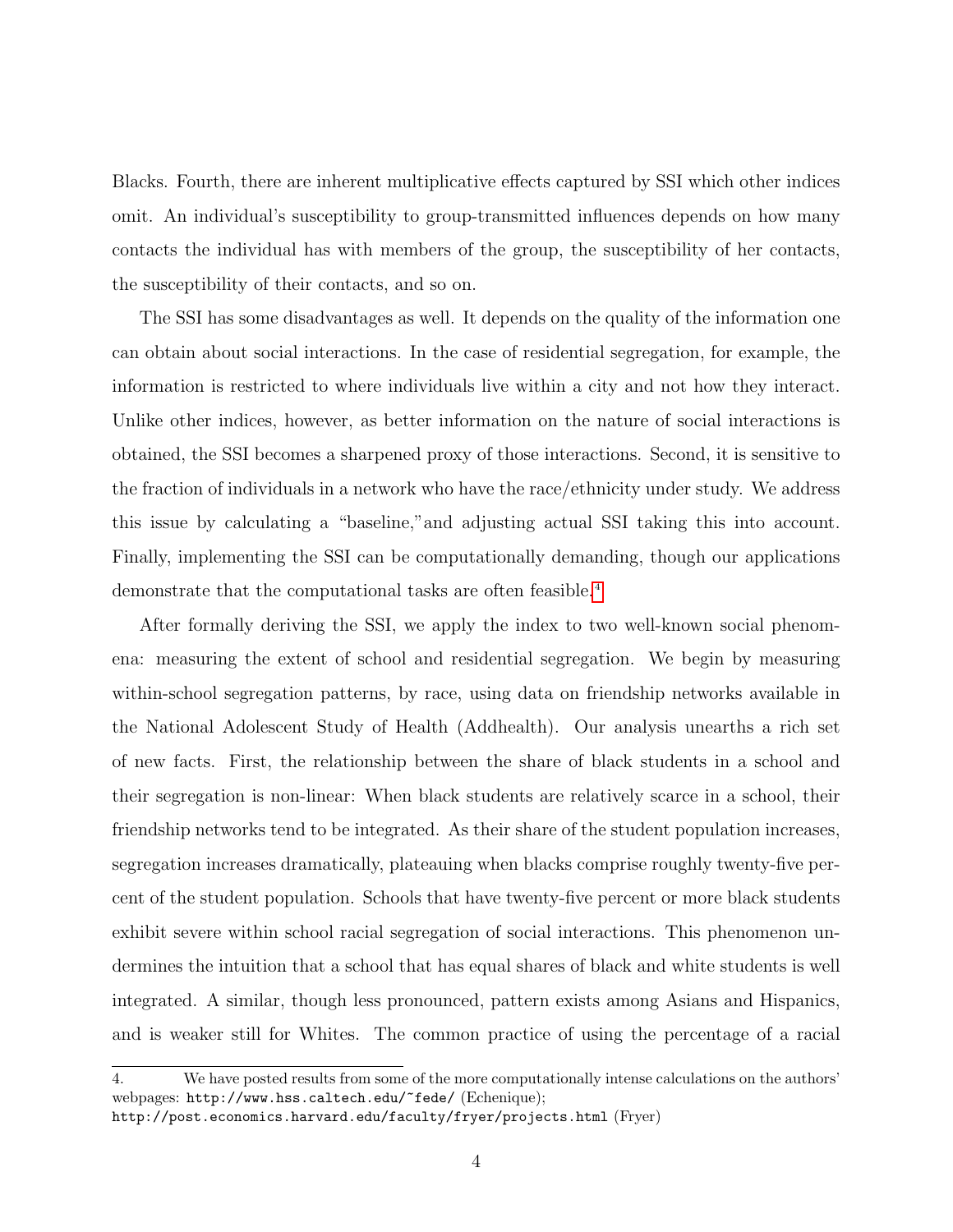group in a school as a proxy for within school segregation measures for that group is deeply problematic.

We also calculate the extent of segregation across major cities in the US, using blocklevel data from the 2000 Census. We find that, on average, Blacks are more segregated than any other racial group, but the most segregated Hispanics are more segregated than the most segregated Blacks. A virtue of the SSI is the ability to measure segregation at disaggregated levels, allowing one to measure the intensity of same-race clusters or uncover the most segregated city blocks in America. For example, we find that the largest minority ghetto in the US consists of Hispanics in Los Angeles,  $CA - 17,909$  blocks are connected to each other. It is important to emphasize that these dissagregated results cannot be obtained with any of the existing measures of segregation. We also use SSI to correlate segregation with several MSA-level variables, and replicate Cutler and Glaeser's [1997] classic work on gettoes.

We compare our results to existing calculations applying commonly-used measures. The rank correlation between the SSI and the popular dissimilarity index is .42. The rank correlation with the index of isolation is .93. Our index can be interpreted as a measure of segregation as isolation that is rooted in a social-interactions framework.

The organization of the paper is as follows. Section [II.](#page-4-0) provides a brief discussion of existing segregation indices. Section [III.](#page-7-0) provides an example that previews our general results. Section [IV.](#page-9-0) derives the SSI. Section [VI.](#page-19-0) uses the SSI to estimate the prevalence of within-school and residential segregation. Section [VII.](#page-28-0) concludes. There are two appendices. Appendix A contains the technical proofs of all formal results and additional theoretical results omitted from the text. Appendix B presents a guide to the programs we used to compute our index.

## II. Background and Previous Literature

<span id="page-4-0"></span>At an abstract level, segregation is the degree to which two or more groups are separated from each other. However, practical definitions can be quite distinct from one another,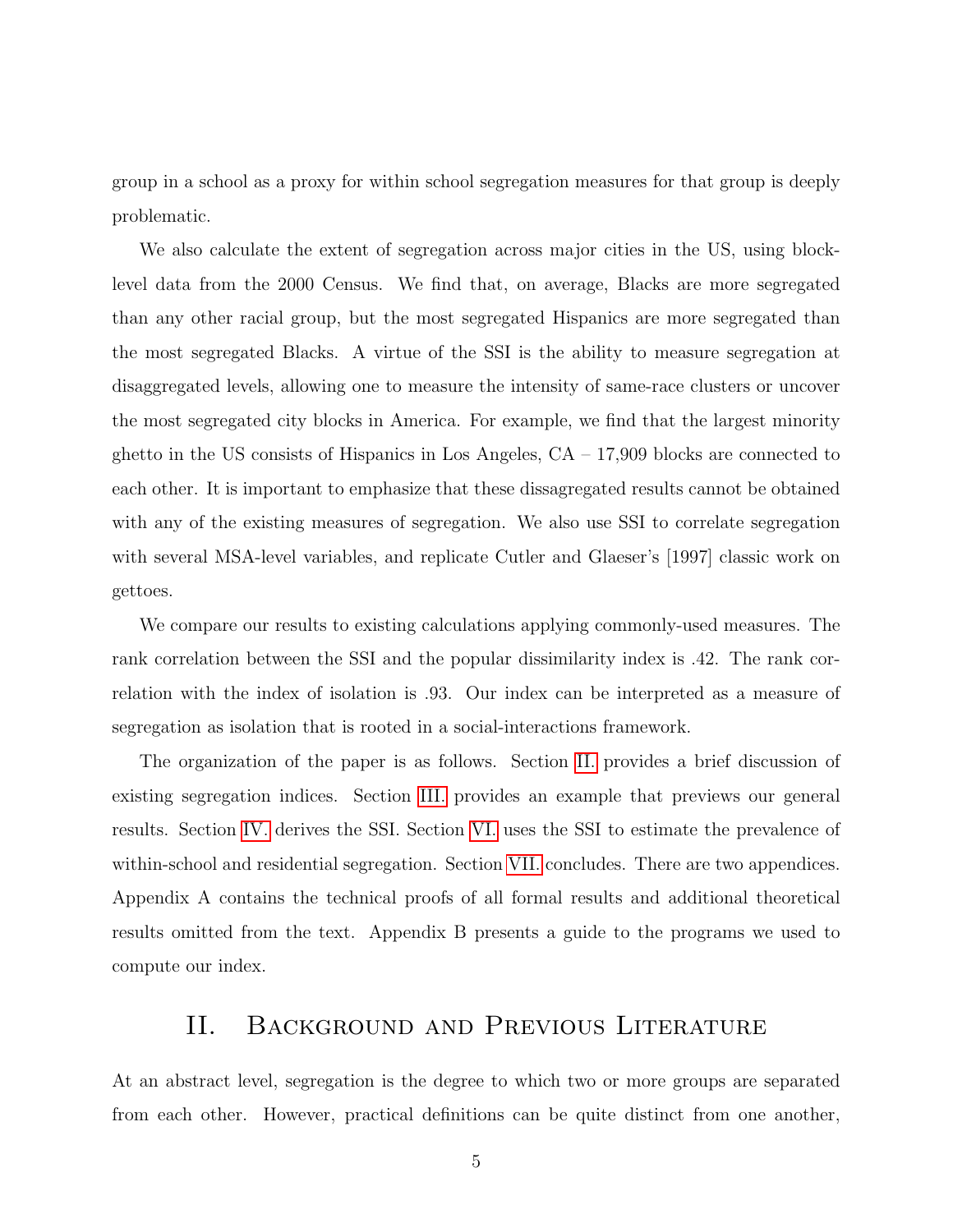conceptually and empirically. Massey and Denton [1988] group existing indices into five classes: evenness, exposure, concentration, centralization, and clustering, which they take to resemble the totality of what is usually meant by "segregation." Evenness refers to the differential distribution of two groups across areas in a city. Measures of exposure are designed to approximate the amount of potential contact and interaction between members of different groups. Concentration indices measure the relative amount of physical space occupied by a minority group. Centralization is the extent to which a group is located near the center of an urban area, and clustering measures the degree to which geographic units inhabited by minority members abut one another, or cluster spatially. Of the five dimensions of segregation, only two are used in the vast majority of applied work in the social sciences: evenness and exposure. Economists ultimately care about the degree to which segregation affects social interactions. For this purpose, concentration and centralization are inadequate, and measures of clustering are largely avoided due to their sensitivity to the number and population of census regions.

The most popular measure of segregation is the "dissimilarity" index (developed by Jahn, Schmid, and Schrag [1947]), a measure of evenness.<sup>[5](#page--1-0)</sup> Suppose a city is divided into N sections. The dissimilarity index measures the percentage of a group's population that would have to change sections for each section to have the same percentage of that group as the whole city. In symbols:

(1)

index of dissimilarity = 
$$
\frac{1}{2} \sum_{i=1}^{N} \left| \frac{black_i}{black_{total}} - \frac{nonblack_i}{nonblack_{total}} \right|,
$$

where  $black_i$  is the number of blacks in area i,  $black_{total}$  is the total number of blacks in the city as a whole, *nonblack<sub>i</sub>* is the number of non-blacks in area i, and *nonblack<sub>total</sub>* is the number of non-blacks in the city. The dissimilarity index has the appealing feature that it

<sup>5.</sup> Other measures of evenness include the Gini coefficient (the mean absolute difference between minority proportions weighted across all pairs of geographic units, expressed as a proportion of the maximum weighted mean difference), the Atkinson index (similar to Gini coefficient, but allows researchers to decide how to weight geographic units which are over or under the city-wide distribution), and Entropy (the weighted average of each geographic units deviation from the racial entropy of the city as a whole).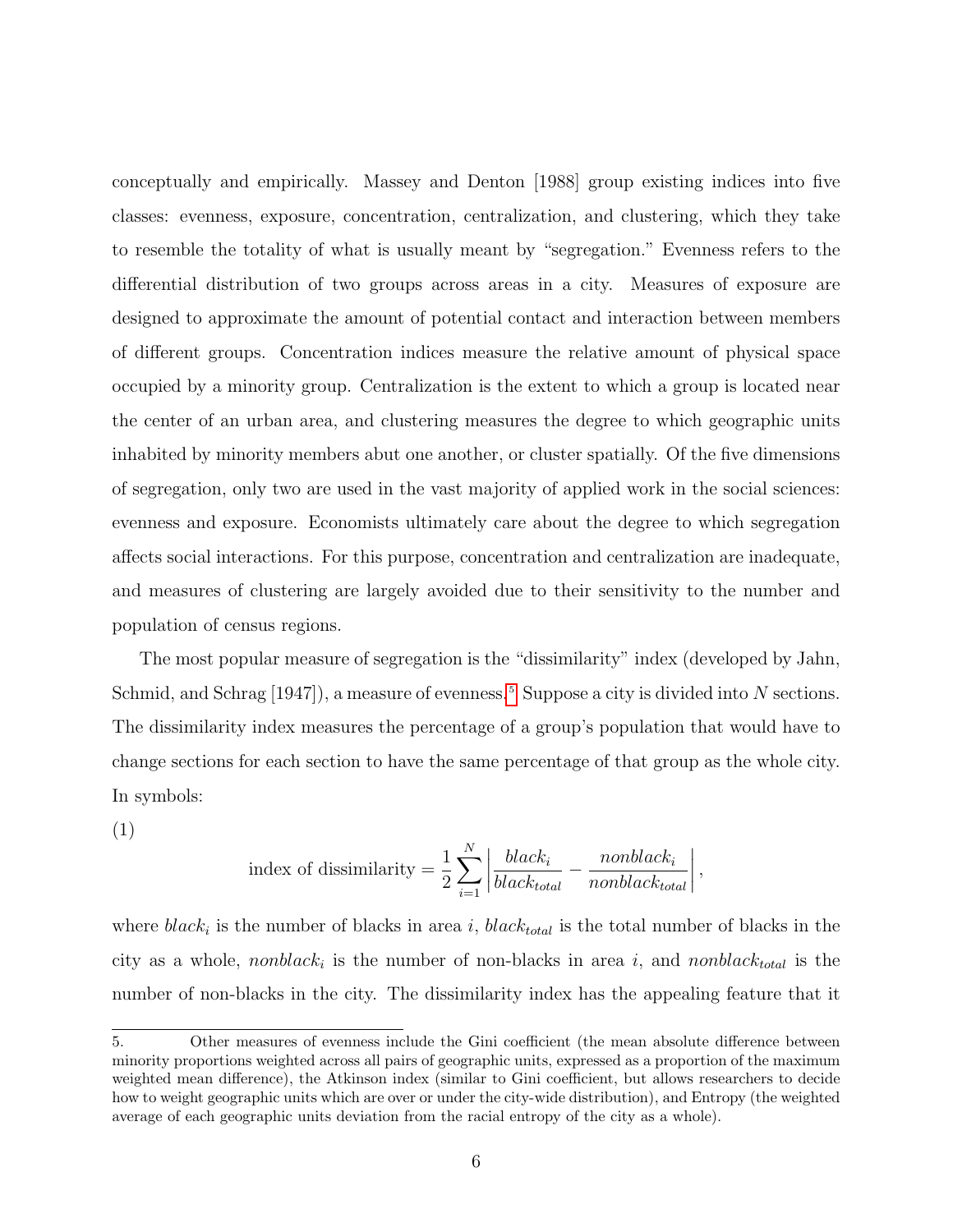is invariant to the size of a minority group.

A second commonly-used measure of segregation is "isolation," a measure of exposure. As Blau [1977] recognized, Blacks can be evenly distributed among residential areas in a city, but experience little exposure to non-Blacks if they are a relatively large proportion of the city. Isolation measures the extent to which Blacks are exposed only to one other, rather than to non-Blacks. The index is computed as the minority-weighted average of each section's minority population:

index of isolation = 
$$
\sum_{i} \left( \frac{black_i}{black_{total}} \cdot \frac{black_i}{person_i} \right),
$$

where  $person_i$  refers to the total population of area  $i$ .<sup>[6](#page--1-0)</sup>

### insert figure II

Dissimilarity and isolation possess at least two undesirable properties. First, they explicitly depend on the arbitrary ways in which cities are partitioned into sections (e.g. census tracts).[7](#page--1-0) That is, fixing the location of minorities and non-minorities in a city and re-drawing the sections can drastically change the measure of segregation. An exaggerated example is depicted in Figure II. The city depicted in the figure has a dissimilarity index of 0 – perfect integration – when sections are drawn vertically and has a dissimilarity index of 1 – extreme segregation – when sections are drawn horizontally; no household has moved. Similarly, vertical partitions yield an isolation index of .5 whereas horizontal partitions produce an index of 1. This is a highly undesirable property of any segregation index, as it may artificially indicate that a city is more or less segregated as a function of how the tracts are drawn. The key flaw is that there is no theory of how the city should be partitioned. Intuition suggests

<sup>6.</sup> Another commonly used measure of exposure is the interaction index, which is the inverse of the isolation index presented above.

<sup>7.</sup> We are not the first to draw attention to this flaw in measures of segregation, see Cowgill and Cowgill [1951], Appendix A in Taeuber and Taeuber [1965], and Massey and Denton [1988]. While this property is problematic for measures of residential segregation, it is less likely to effect measures of occupational or school segregation – where there is a natural clustering of individuals.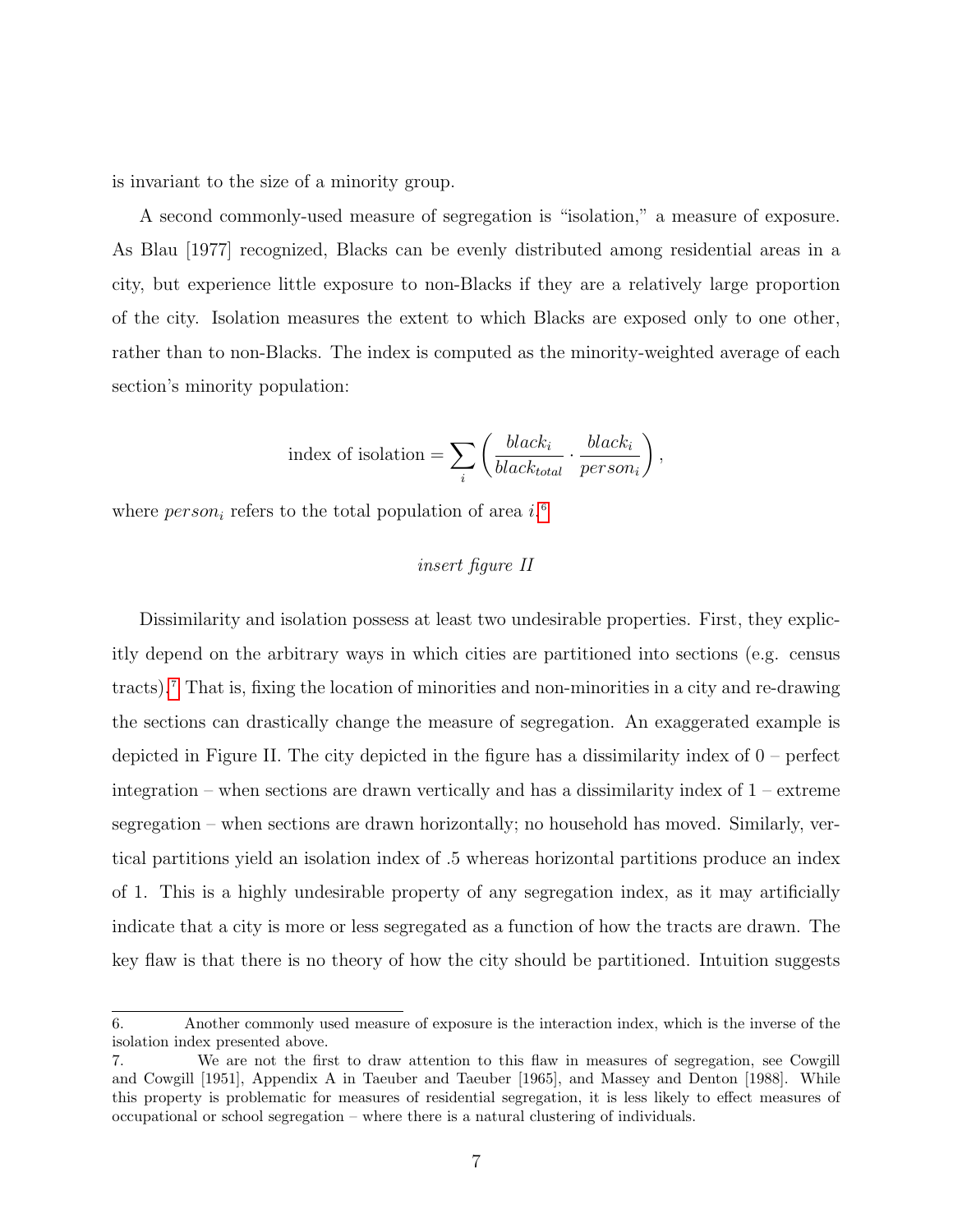that the more disaggregated the better, but complete disaggregation results in all sections having only one race: maximum segregation, regardless of the city.

Second, existing measures are not defined when trying to measure segregation at the level of individuals. It is difficult to correctly identify the relationship between segregation and outcomes without individual-level variation in segregation. As a descriptive matter, individual segregation may be more useful than city-wide segregation. Rather than correlate individual economic outcomes with city-wide segregation, one can correlate individual outcomes with individual measures of segregation. On the other hand, the right level of aggregation depends on the problem at hand; group-level, neighborhood, or city-level segregation may be the appropriate level of aggregation in many applications. It is an open empirical question, one that cannot be answered without a measure that disaggregates to the individual level.<sup>[8](#page--1-0)</sup>

The literature in economics involving the measurement of segregation is small (Phillipson [1993], Hutchens [2001], Frankel and Volij [2004]). Similar to our exercise, their approach is axiomatic – identifying desirable properties that an index should possess. The literature takes an arbitrary partition of a city as given, and uses the partition to identify indices axiomatically. There is little in common with our approach.

## III. A Motivating Example

### insert figure III

<span id="page-7-0"></span>Before moving to a full description of the model, we present a stark example which previews the Spectral Index and discusses (informally) some of its properties.

Consider City 1, depicted in Figure III. The nodes in City 1 represent households. Each household can be one of two races: black or white. In the figure, household  $(A, 1)$  is white,  $(B, 1)$  is black, and so on.

<sup>8.</sup> This critique is conceptual – not purely data driven. Existing measures are not equipped to measure segregation at the level of individuals, irrespective of the available data.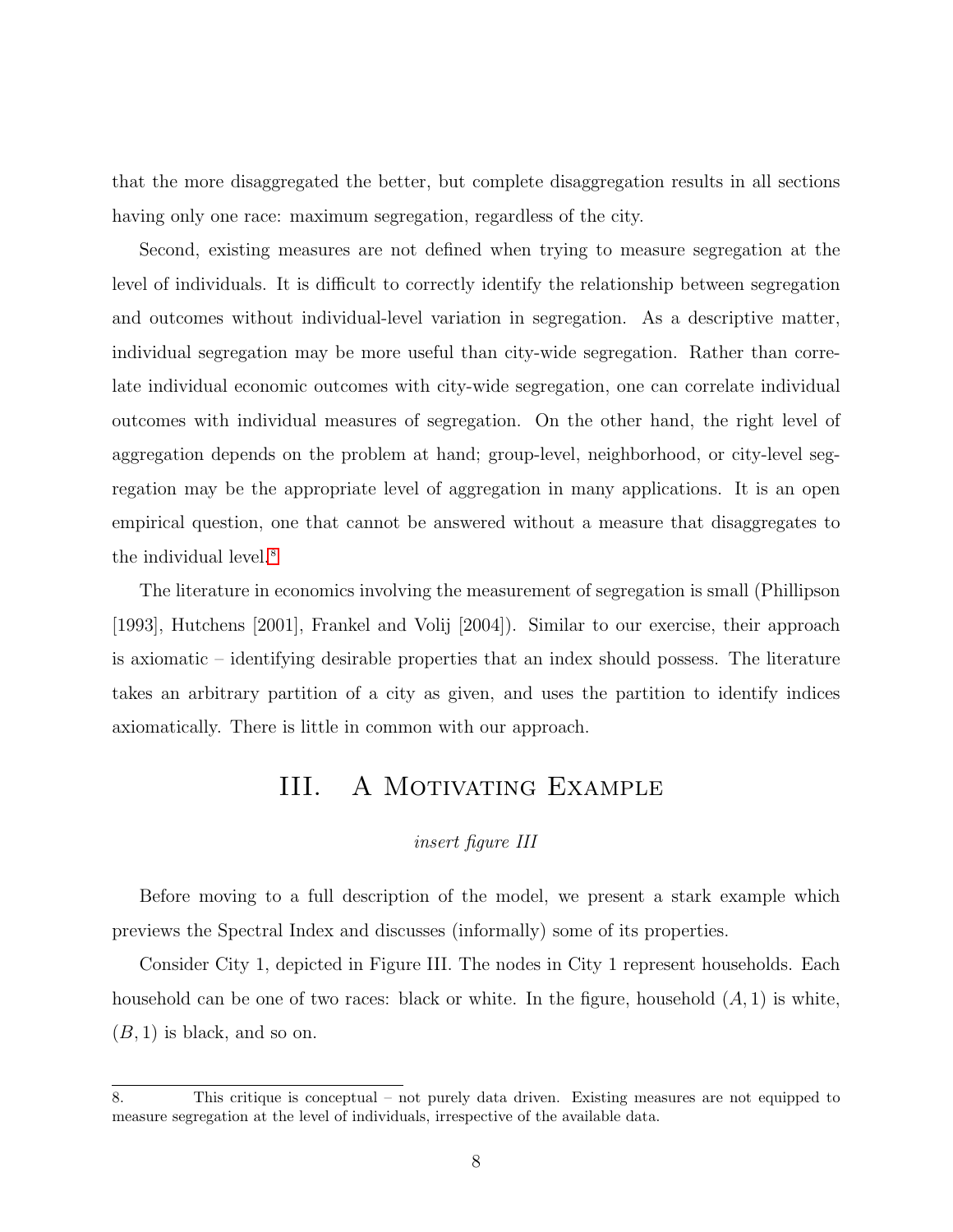Our measure of segregation is based on the social network of the members of a race. Consider the black households in City 1. For the purposes of this example, we use the information on where an individual lives to infer whom she interacts with, and trace out a network of social interactions based on residential patterns. Suppose that each individual interacts only with her immediate neighbors;  $(A, 1)$  interacts with  $(B, 1)$  and  $(A, 2)$ ;  $(D, 4)$ interacts with  $(C, 4)$ ,  $(E, 4)$ ,  $(D, 3)$ , and  $(D, 5)$ , and so on. The resulting network of black households is shown on the right in Figure III. The thickness of a line connecting two individuals reflects the intensity of their relationships; thicker lines imply a node is at least one-third of an individual's social interactions. Here,  $(B, 2)$  has four neighbors, so she has a less intense relation to each one of them than  $(B, 1)$ , who has only three neighbors.

Black households are partitioned in two separate networks. We call each of these subnetworks a *connected component*. The fact that social networks are often partitioned in such connected components is of practical importance; components often correspond to ghettos or other natural clusterings of individuals. Let the connected component on the left, comprising eight households, be denoted Component 1, and the component on the right, with three households, Component 2.

We envision segregation as the degree of connectivity of the race's social network. The potential effects of segregation arise because Blacks tend to interact with Blacks, and Whites with Whites. The idea that segregation is synonymous with same-race interactions has—once a network of social interactions is constructed—a formal expression in network connectivity.

The SSI is one measure of network connectivity. It arises as the unique measure that satisfies certain properties, the most important of which is a requirement that an individual be more segregated the more segregated are his direct neighbors. Concretely, that an individual's segregation is the weighted sum of her neighbors' segregation, weighted by how much she interacts with each one of them. We discuss the properties in detail in the next section.

#### insert table I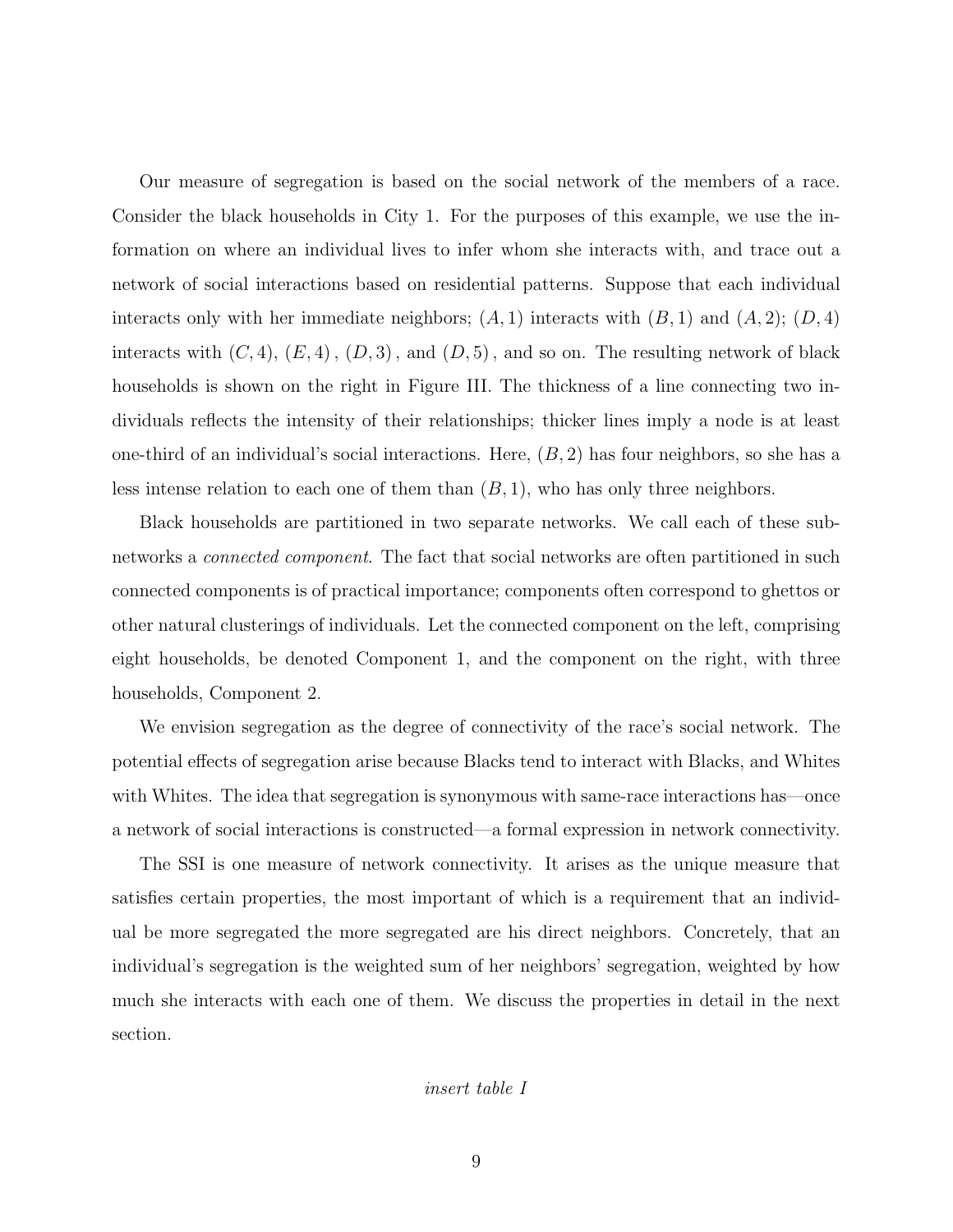The SSI for blacks in City 1 is in Table I. Note that Component 1 is more segregated than Component 2, which reflects that the network in Component 1 is more connected than that in Component 2. The SSI also lets us disaggregate the component-wide SSI into individual household SSI: the component-wide SSI is the average of the individual SSI. Note that  $(C, 1)$ is the most segregated household in this example, which captures that this is an individual who only interacts with blacks. On the other hand,  $(D, 4)$  is the most integrated household in Component 1.

Individual SSI should be interpreted as the distribution of component-wide SSI within a network. So a particular individual's SSI is relative to the SSI of the component she is in. Note how  $(D, 4)$ 's share in Component 1's segregation is small, while the distribution of segregation in Component 2 is quite even. So  $(C, 4)$ s SSI is smaller than  $(C, 5)$ s. The component's SSI is the average of the individual SSIs; hence, an individual's SSI may be much larger than the SSI of her connected component.

Finally, we remark that the SSI is invariant to the size of the population of blacks. If we double the size of City 1 by adjoining a copy of the city to itself, SSI will not change. We would have two new components and their respective SSIs, and the city SSI would be the weighted average of the four components.

# <span id="page-9-0"></span>IV. Measuring Segregation Based on Social **INTERACTIONS**

#### IV.A. The Social Interactions Framework

The basic building blocks for our measure of segregation is a set of individuals V and information on whether (and, possibly, how much) any two individuals interact. Hence, the measure depends on the network of social interactions among the individuals in  $V$ . Our measure identifies segregation of the members of a group with the intensity of the social interactions among the members of that group.

Given any two individuals, suppose we know whether they interact with each other and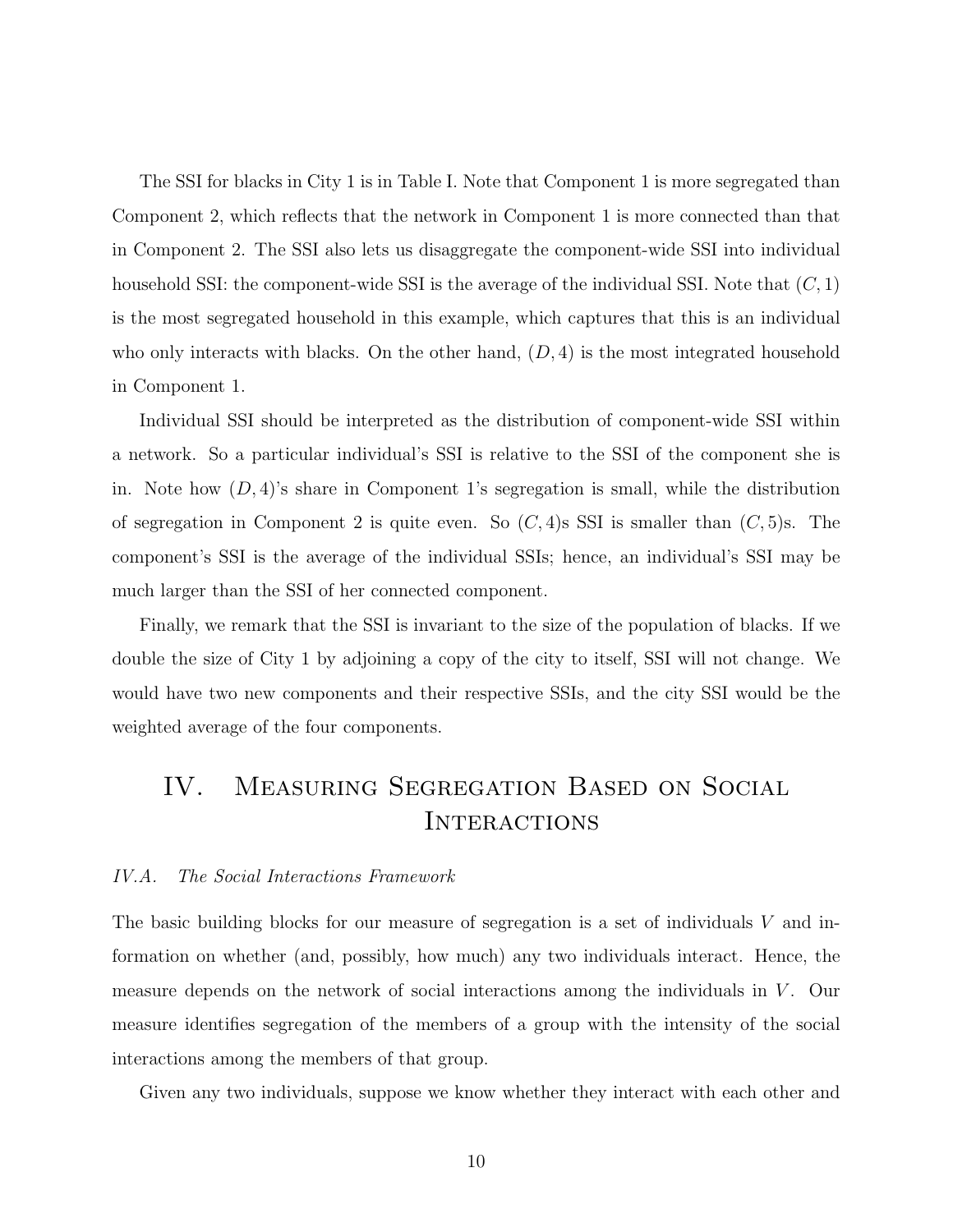the intensity of their interaction. For any two individuals  $v$  and  $v'$  in  $V$ , let the number  $r_{vv'} \geq 0$  represent the nature of their relationship. If  $r_{vv'} = 0$ , then there is no relation between v and v'; if  $r_{vv'} > 0$  then v and v' have a relationship. Abusing notation, we use V to refer to the number of elements in the set  $V$ . The information on interactions is then summarized in a  $V \times V$  matrix R, with typical element  $r_{vv'}$ .

We make two important assumptions about the numbers  $r_{vv'}$  in R. First, we assume that individuals face a budget constraint for their social interactions:

$$
\sum_{v' \in V} r_{vv'} = 1
$$

for all v in V. Think of  $r_{vv'}$  as the fraction of time that v spends with v'. Second, we assume that if  $r_{vv'} = 0$ , then  $r_{v'v} = 0$ , though we allow  $r_{vv'}$  and  $r_{v'v}$  to be different when they are not zero. We allow for  $r_{vv'} \neq r_{v'v}$  because a relationship can have a different level of importance or intensity to v and to v'. In fact, this comes up in empirical applications of SSI: v may interact only with v', in which case  $r_{vv'} = 1$ , while v' may split his time equally among n other relationships, so  $r_{v'v} = 1/n$ .

Now, suppose that we know the race of each individual  $v \in V$ . For the rest of the section, fix one race, called race h, and drop from the set V all individuals from races other than h. Form the matrix B from the matrix R by retaining only those  $r_{vv'}$  for which both v and v' belong to race h. The matrix B (a submatrix of R) reflects the network of same-race social interactions among the members of race h.

Let us briefly discuss two examples, which preview our empirical applications in Section 6. First, suppose we construct B using information on residential patterns (and only information on residential patters). We would need to set a criterion for who is a neighbor of whom, and set  $r_{v,v'} = 0$  when v and v' are not neighbors. The criterion could be that v and v' are neighbors if they live sufficiently close to each other. We can then suppose, in the absence of additional information on social interactions, that the relation with each of his neighbors is equally important to v, and set  $r_{vv'}$  to be the inverse of the number of v's neighbors. Finally, we keep only those agents that belong to the race under analysis (race  $h$ ). Second, suppose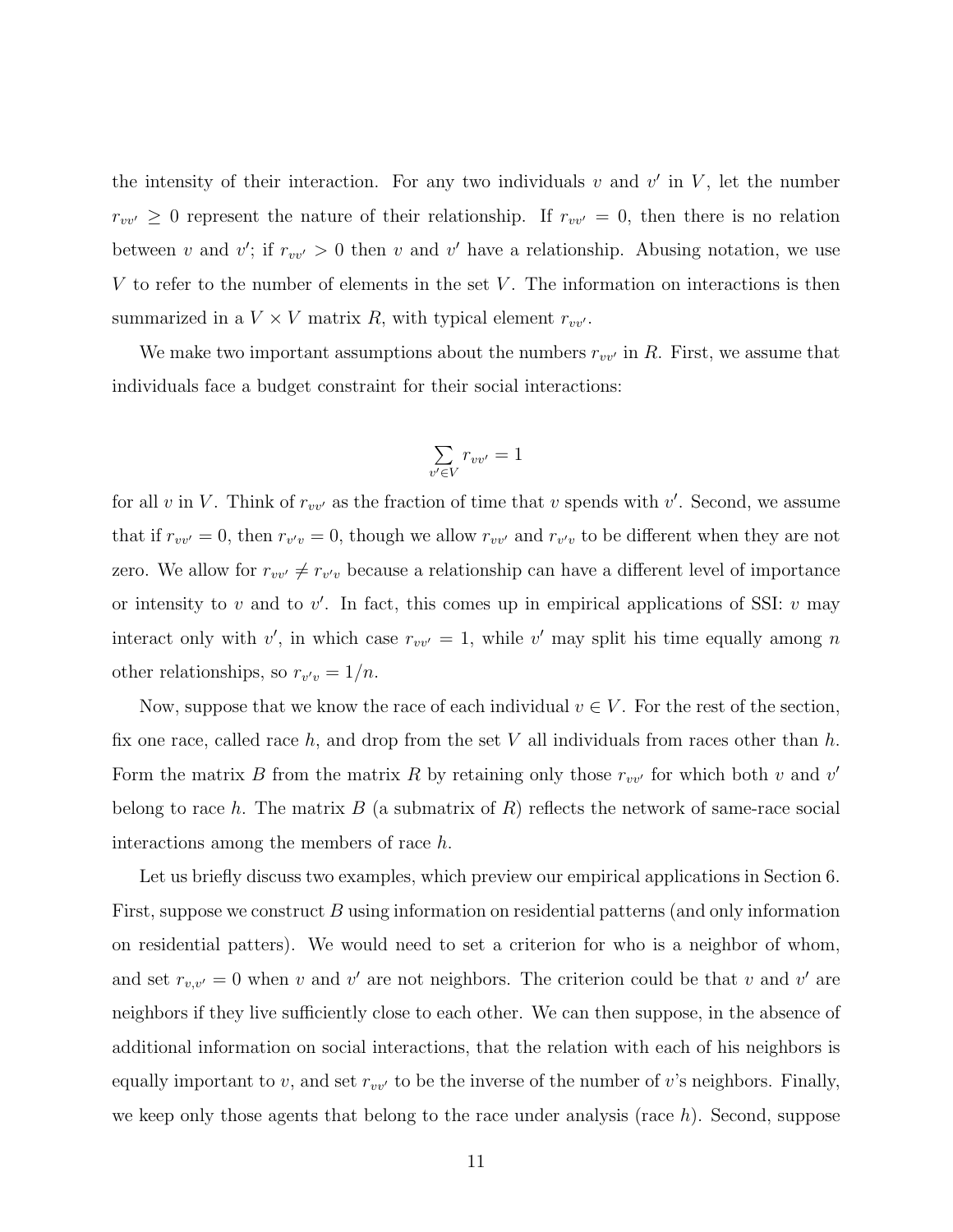we construct  $B$  from a survey on social interactions where individuals are asked to name their 10 closest friends. We would then set  $r_{vv'} = 0$  if v and v' do not name each other as friends, and set  $r_{vv'}$  to be the inverse of the number of v's friends, supposing the survey does not let us infer the relative importance of each friendship. The two examples are developed in detail empirically in Section 6.

It is important to note that, while we focus on the network of same-race interactions, the intensity of those interactions is affected by cross-race connections through  $r_{vv}$ . For example, let v be a member of race h. If v interacts only with  $v'$ , and  $v'$  is in race h, then  $r_{vv'} = 1$  and 1 will be the only non-zero element of v's row of  $r_{vv'}$ s in B. On the other hand, if v interacts with 9 members of another race, besides v', then  $r_{vv'} = 1/10$  and  $1/10$  will be the only non-zero element of v's row of  $r_{vv}$ s in B. This difference implies that v is more integrated when he has relations with individuals of other races. We discuss this feature of our measure in Section 5.C.

A segregation index for race h is a function that assigns a real number  $S^h(B)$  to each matrix B of same-race interactions, along with functions assigning a real number  $s_v^h(B)$  for each individual member v of race h, such that  $S^h(B)$  is the average of the individual  $s_v^h(B)$ .

Our definition of a segregation index reflects our desire that segregation be measured at the individual level. Individual segregation is measured in the same units as racial segregation; race-h segregation is the average of the segregation of all individuals of race h.

#### IV.B. Three Properties Which Define The Spectral Segregation Index

We present three properties that jointly define our measure of segregation.

The first property requires that an increase in the intensity of same-race interactions imply an increase in segregation. Concretely, say that a matrix  $B'$  has more intense interactions than matrix B if all the entries of the matrix  $B'$  are at least as large as those of B. Then, if  $B = (r_{vv})$  and  $B = (r'_{vv})$  we have  $r_{vv'} \leq r'_{vv'}$  for all v and v'. A segregation index satisfies the property of *monotonicity* if, whenever  $B'$  has more intense interactions than  $B$ ,  $S^h(B) \leq S^h(B')$ .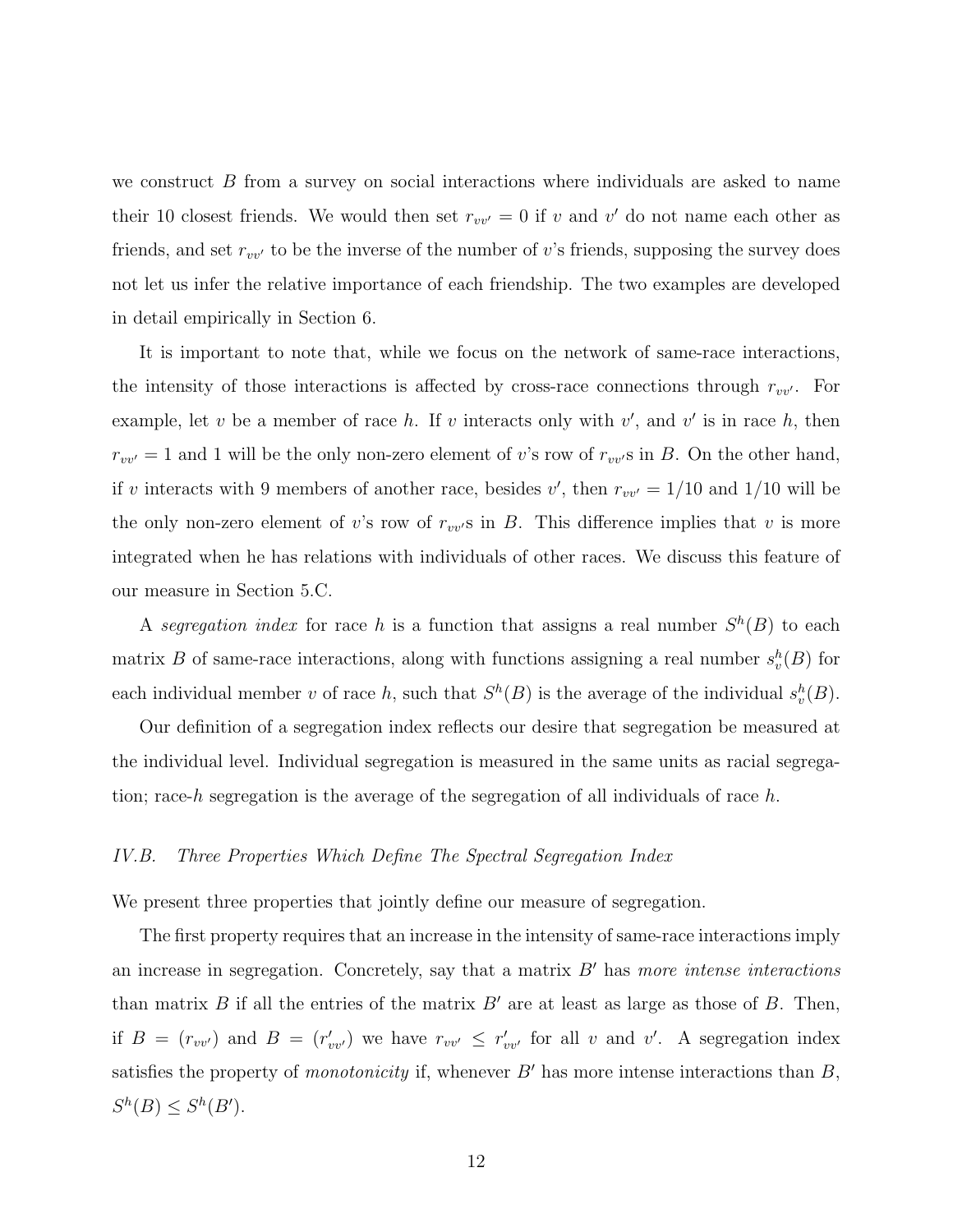The second property is a normalization of the index. Let  $d > 0$  be a real number. A matrix B is homogeneous of degree d if, for all v in race  $h$ ,  $\sum_{v} r_{vv'} = d$ . An example of a homogeneous of degree 3/4 matrix is

$$
\begin{pmatrix}\n0 & 1/4 & 1/2 \\
1/4 & 0 & 1/2 \\
1/2 & 1/4 & 0\n\end{pmatrix}
$$

A segregation index is *homogeneous* if, whenever B is homogeneous of degree d,  $S<sup>h</sup>(B) = d$ .

Homogeneous networks rarely occur in practice, but the property gives an interpretation to the segregation of networks one encounters in applications. For example, a measure of 0.8 can be read as the segregation race-h individuals would have if they spent  $80$  percent of their time with individuals of the same race. Homogeneity also provides a "scale free" property: If City  $A$  has more households than City  $B$ , but each household in both cities has the same fraction of same-race neighbors, the index will report the same level of segregation for both cities.

Our third property is the most substantial and potentially controversial. We want the segregation of an individual  $i$  to depend on the segregation of the individuals with whom she interacts. We require that this dependence takes a linear form. We need some auxiliary concepts to present the third property.

Let  $N_v$  be the set of individuals of race h that v interacts with: the set of v' in race h with  $r_{vv'} > 0$ . In a similar vein, consider the set of individuals who interacts with the members of  $N_v$ , and those that interact with those that interact with the members of  $N_v$ , and so on. The resulting set of individuals, with direct or indirect interactions with  $v$ , is called the *connected component* of B that v belongs to; denote this set of individuals by  $C_v$ .

The third property requires that  $s_v^h(B)$  be the average of  $s_{v'}^h(B)$  among v's race-h social interactions, relative to the average segregation of the individuals in  $v$ 's connected component. If  $S^{C_v}$  is the average segregation of individuals in  $C_v$ , say that a segregation index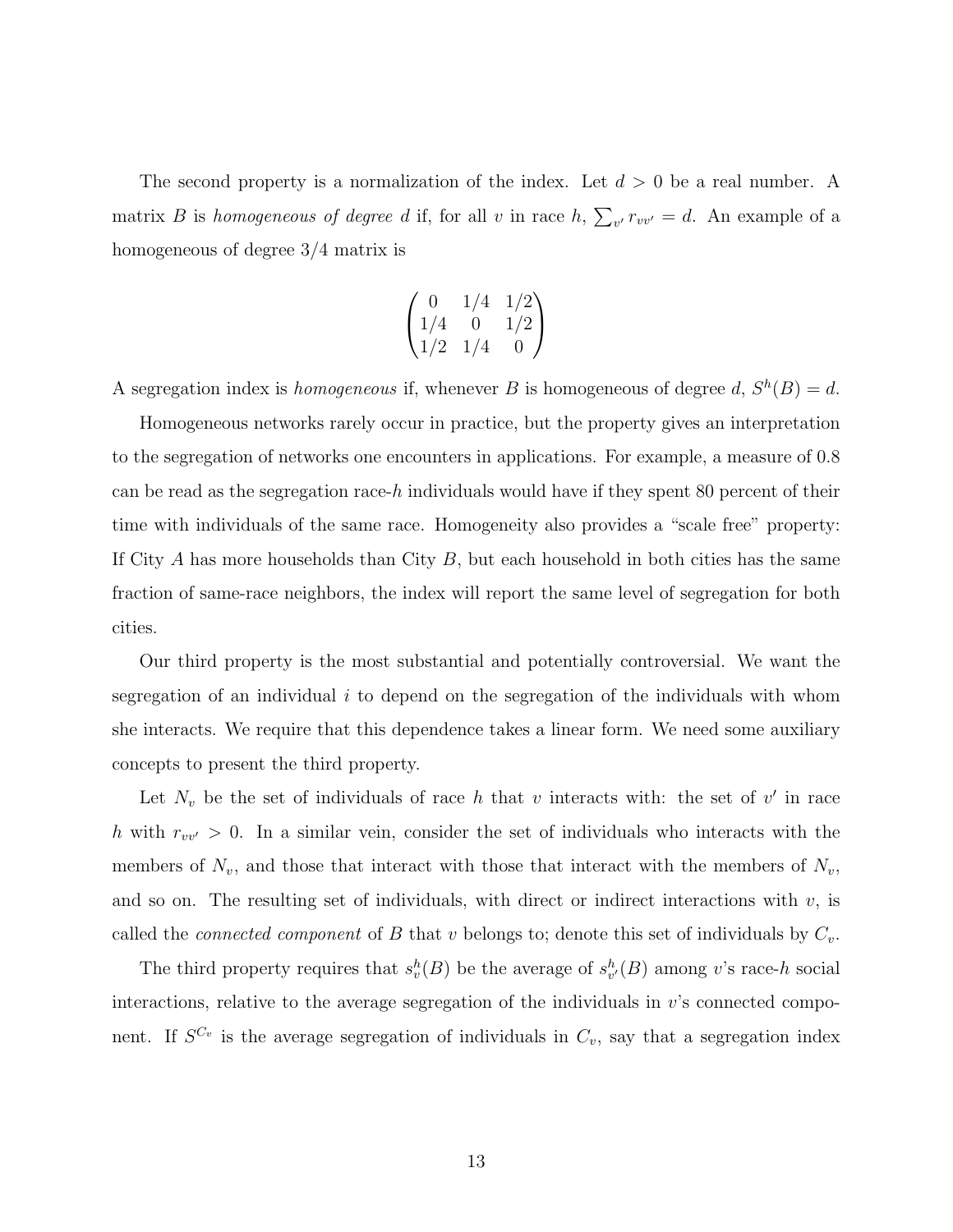satisfies linearity if

$$
s_v^h(B) = \frac{1}{S^{C_v}} \sum_{v' \in N_v} r_{vv'} s_{v'}^h(B).
$$

There are two qualitative assumptions behind the linearity property. The first is that  $v$ 's segregation depends on his neighbors' segregation. As described in the Introduction, if one considers Figure I, which depicts the distribution of blacks across metropolitan Detroit, it seems evident that individuals in the center of the city's black ghetto should be measured as more segregated than those closer to the edge. Linearity is one embodiment of this requirement. In subsection V.D we discuss the implications of relaxing this assumption. Note that, while the weights  $r_{v,v'}$  must add to one, an individual's SSI is not bounded by 1.

The second qualitative property is that the dependence is modulated by the connected component's segregation. That is, a decrease in the segregation of one of  $v$ 's neighbors will affect v less if v lives in a highly segregated component. The key idea is that v receives the effects of segregation from her different neighbors, and any one neighbor is less important when the component is highly segregated.

It is not possible to relax linearity, while retaining the linear influence of neighbors' segregation. Suppose that v's segregation depends directly on her neighbor's segregation, but that it does not take the form assumed in the linearity property. Suppose that the component's segregation does not play a role, and that v's segregation depends directly on the sum of neighbor's segregation. Then, an increase in a neighbors' segregation gives a onefor-one increase in  $v$ 's segregation, and this in turn directly impacts  $v$ 's neighbor. The result does not necessarily (in fact, generally will not) converge to new levels of segregation. Our use of the components' segregation guarantees that the effect of an increase in segregation for a neighbor does not impact fully on  $v$ , at least not for large values of segregation, ensuring that there is a solution to the problem of determining all individuals' segregation measures.<sup>[9](#page--1-0)</sup>

<sup>9.</sup> The SSI is the weighted average of the SSI by connected component  $(S^{C_v})$ , weighting each component by how many individuals it has. One may be interested in identifying highly segregated components, even where the overall population is not highly segregated. In residential segregation, components can be interpreted as ghettos, and in school segregation as same-race cliques.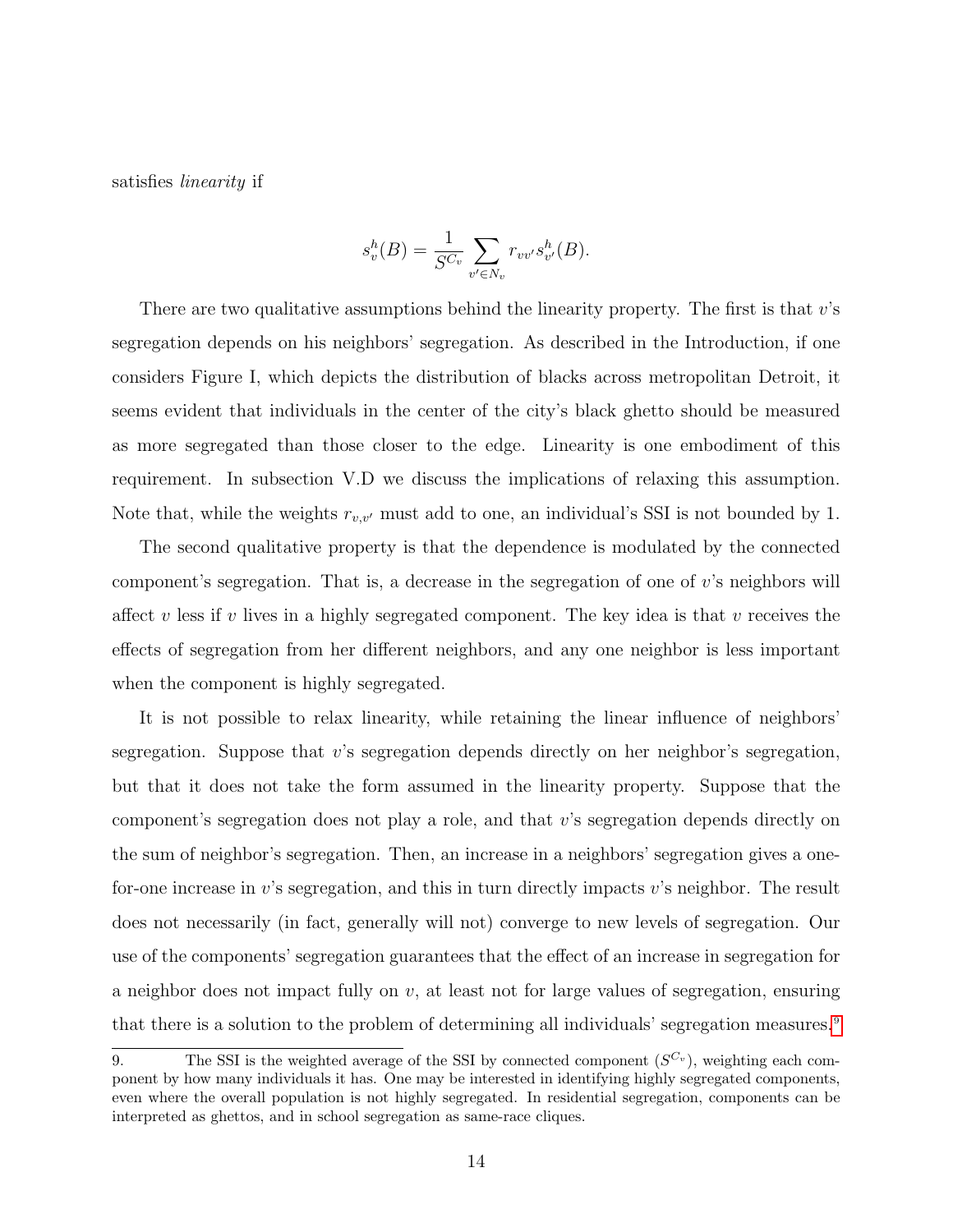The three properties described above jointly define our index. The *spectral segregation* index (SSI) is the (unique) segregation index that satisfies the properties of monotonicity, homogeneity, and linearity (Theorem 1, Appendix A).

On a connected component, SSI is the largest eigenvalue of the corresponding irreducible submatrix of B. The individual SSI are obtained by distributing the component's SSI among individuals using the eigenvector corresponding to the largest eigenvalue. Thus, SSI results from familiar matrix operations and is easy to compute using standard software, such as MATLAB. The irreducible submatrices of  $B$  are often very *sparse*, meaning that many of its entries are zeroes. There are efficient algorithms for computing the largest eigenvalues of sparse matrices, and MATLAB comes with one such algorithm incorporated in its eigs command.

## <span id="page-14-0"></span>V. Analysis of the Spectral Segregation Index

The previous section described three properties which provide the precise assumptions underlying the SSI. In this section, we provide further properties and features of SSI, illuminate an alternative interpretation for the index, discuss other ways to incorporate cross-race interactions, and describe the implications of relaxing the linearity property.

### V.A. An Alternative Interpretation of SSI.

An alternative way to interpret the SSI is through a model of group-specific capital transmission. SSI is a measure of how fast same-group influences are disseminated purely as a result of social contacts.[10](#page--1-0)

Suppose that the matrix of same group social interactions, B, has only one connected component (without this assumption, the result will hold in each connected component of B.) Let  $x_v$  be a measure of how much group-specific capital an individual v has. We think of this capital as the depth of one's group identity; something that arises from repeated social interaction with people of one's own group. There is an inherent difference between

### 10. We thank Erzo Luttmer for suggesting this interpretation.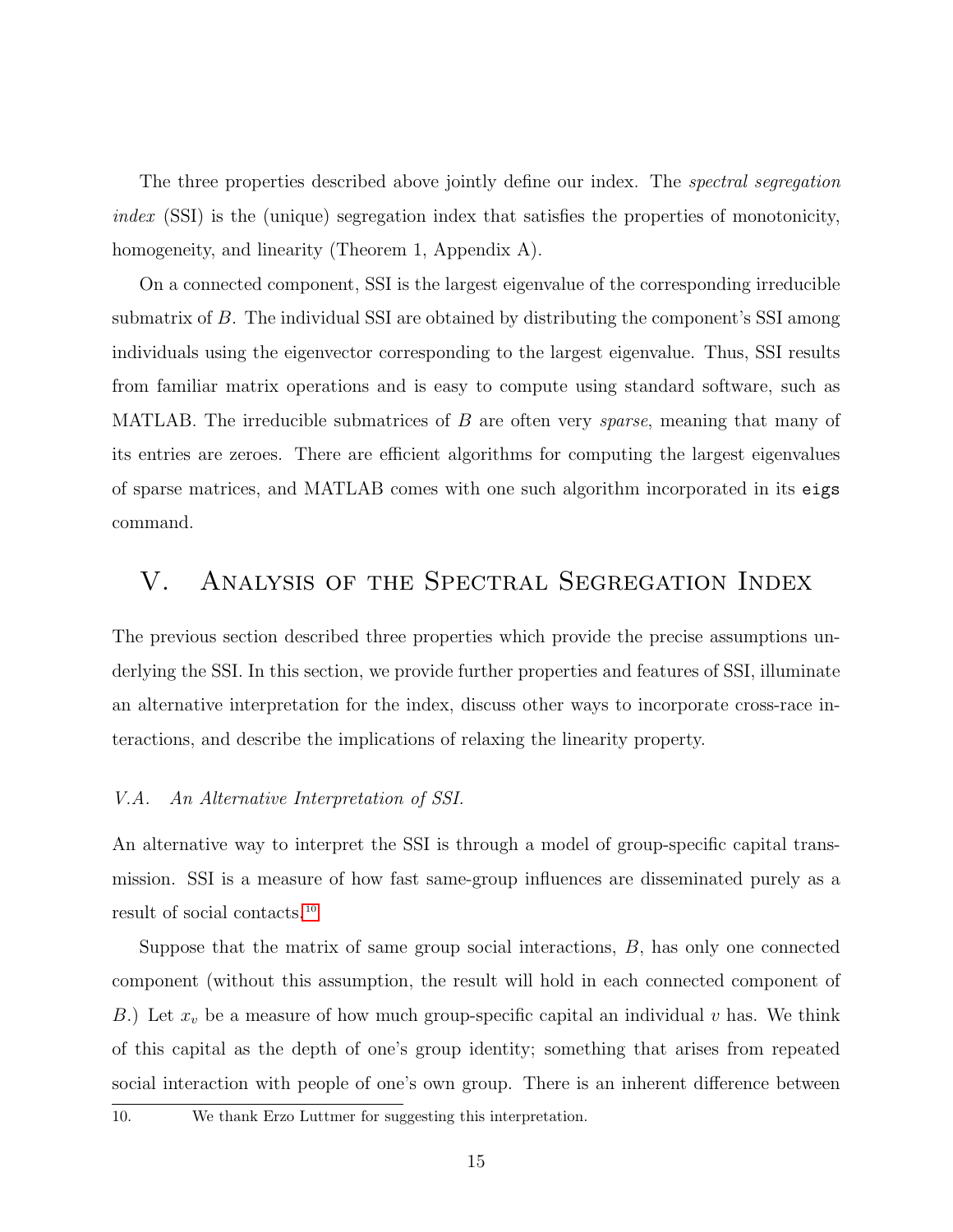visiting a church once to listen to their gospel choir and interacting constantly with people who are involved with gospel music. The intensity with which one experiences the same social phenomenon is the key to this difference. Segregation is related to this intensity, and one can show how SSI captures the intensity of same-group social phenomena.

<span id="page-15-0"></span>Suppose that, in each period t, individual i's h-capital grows depending on how much h-specific capital her contacts have, and on how much v interacts with them. Specifically, suppose that

(2)

$$
x_{vt} = x_{vt-1} + \sum_{v' \in B} r_{vv'} x_{v't-1},
$$

and that  $x_{v0}$  is given, for all v.

The law of motion in  $(2)$  is our assumption that capital reflects the intensity of v's ownrace identity. Similar models have been used to capture cultural transmission in networks; see Brueckner and Smirnov [2004].<sup>[11](#page--1-0)</sup>

<span id="page-15-1"></span>PROPOSITION 1. For all vectors  $(x_{v'0})_{v'}$  of initial stocks of capital, and all v,

$$
\lim_{t \to \infty} \frac{x_{vt}}{x_{vt-1}} = 1 + S^h(B).
$$

Proposition [1](#page-15-1) shows that we can interpret SSI as the rate of growth of group-specific influences. It follows from a familiar calculation in Perron-Froebenius theory; recall that SSI is the largest eigenvalue of  $B$  in the case where we have only one connected component. In economics the result is reminiscent of the balanced growth result in the theory of Leontief systems (see, e.g., Samuelson and Solow [1953]).

Examples of this type of group-specific capital transmission may include language (Lazear [1999]) and the choice of first names [Fryer and Levitt 2004]. In a simple model of culture and language, Lazear [1999] shows that incentives to assimilate by learning to speak the native language are decreasing in the size of an ethnic enclave. Fryer and Levitt [2004] argue that

<sup>11.</sup> The model in Brueckner and Smirnov [2004] is slightly different, as they allow  $x_{vt}$  to be a weighted average of  $x_{vt-1}$  and  $x_{v't-1}$ . The statement in Proposition [1](#page-15-1) holds for their model with  $\theta + S^h(B)$ instead of  $1 + S<sup>h</sup>(B)$ , where  $\theta$  is the inverse of the number of neighbors each agent has.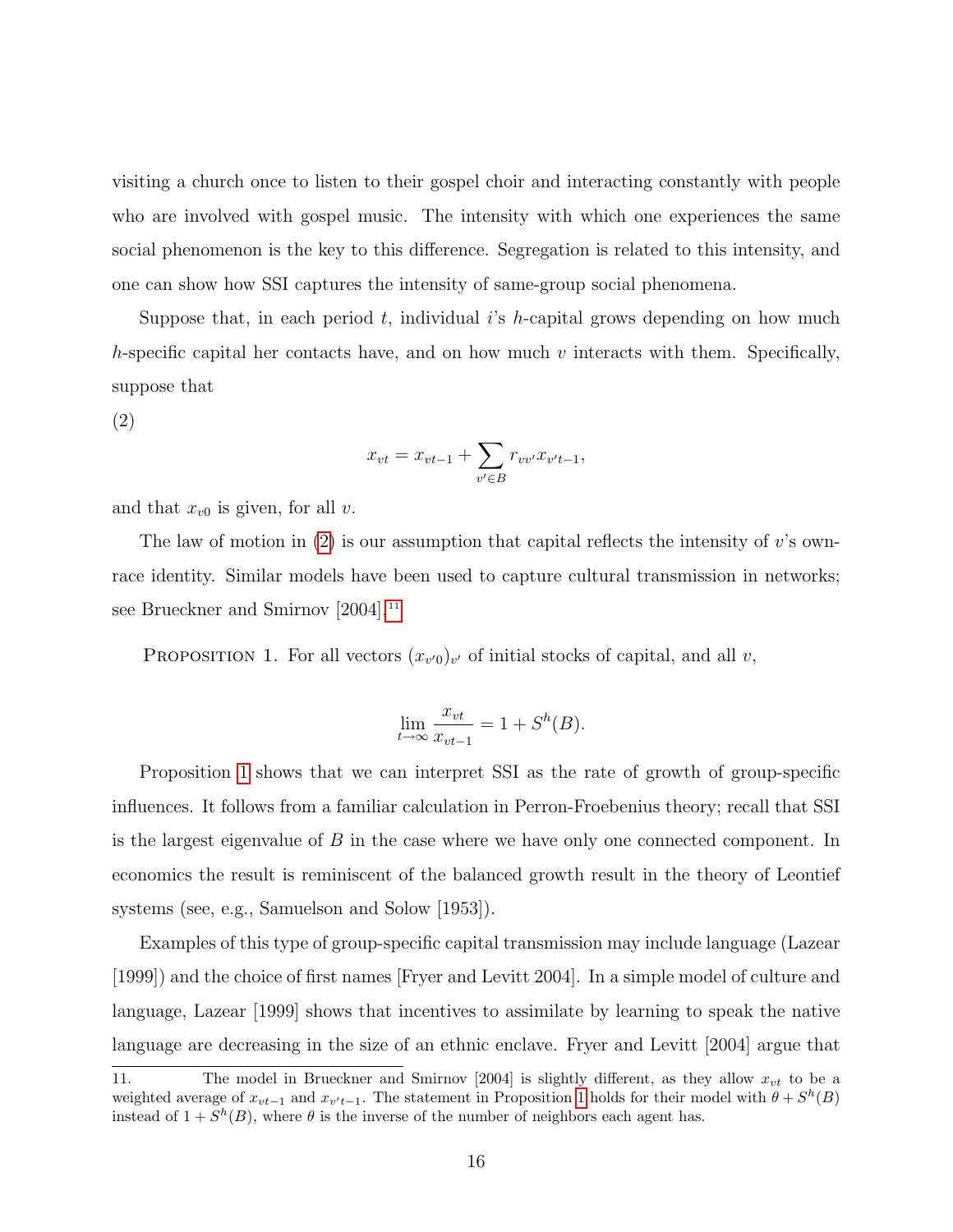the choice of distinctive first names is a cultural investment, and show that this practice is more common in highly segregated areas. Both of these papers are consistent with the basic model of group-specific capital transmission described above and, *ipso facto*, our measure of segregation.

#### V.B. General Properties

We discuss here some important and more subtle properties of SSI.

First, SSI identifies isolated individuals by marking them as perfectly integrated. If  $v$ has no connections  $(r_{vv'} = 0)$  to individuals of his group, then  $s_v^h(B) = 0$ . If v has relations with at least one individual of his same group,  $s_v^h(B) > 0$  (Proposition [3,](#page-30-0) Appendix [1\)](#page-30-1). Perfectly-integrated groups are rare, but we do observe perfectly integrated individuals in our applications. These are individuals who only interact with others of different races. SSI singles them out by assigning them a measure of zero.

Second, small changes in the structure of social interactions will entail small changes in SSI. SSI is a continuous function of the elements of B (Proposition [5,](#page-31-0) Appendix [1\)](#page-30-1).

Third, SSI is related to a calculation of connections between individuals. If  $v$  has a relation to v', and v' has one to v'', then information can travel from v to v'' by the path  $v-v'-v''$ . It is intuitive to think of the number of such paths as a measure of how connected  $v$  is to  $v''$ . Segregation, on the other hand, is the extent to which individuals of the same group are connected, so counting paths between individuals gives rise to a natural measure of segregation. It turns out that SSI has a close connection to the number of paths that exist between individuals. Counting paths gives another interpretation of SSI.

We flesh out this connection in Appendix A. Here we give some simple calculations suggesting the nature of the relationship between counting paths between individuals within the same group and SSI.

Consider the following special case: each non-zero  $r_{vv'}$  takes the same value, so  $r_{vv'}$  is either 0 or  $r \in (0,1)$ . Let  $N_v^k$  be the set of individuals for which there is a path to v with at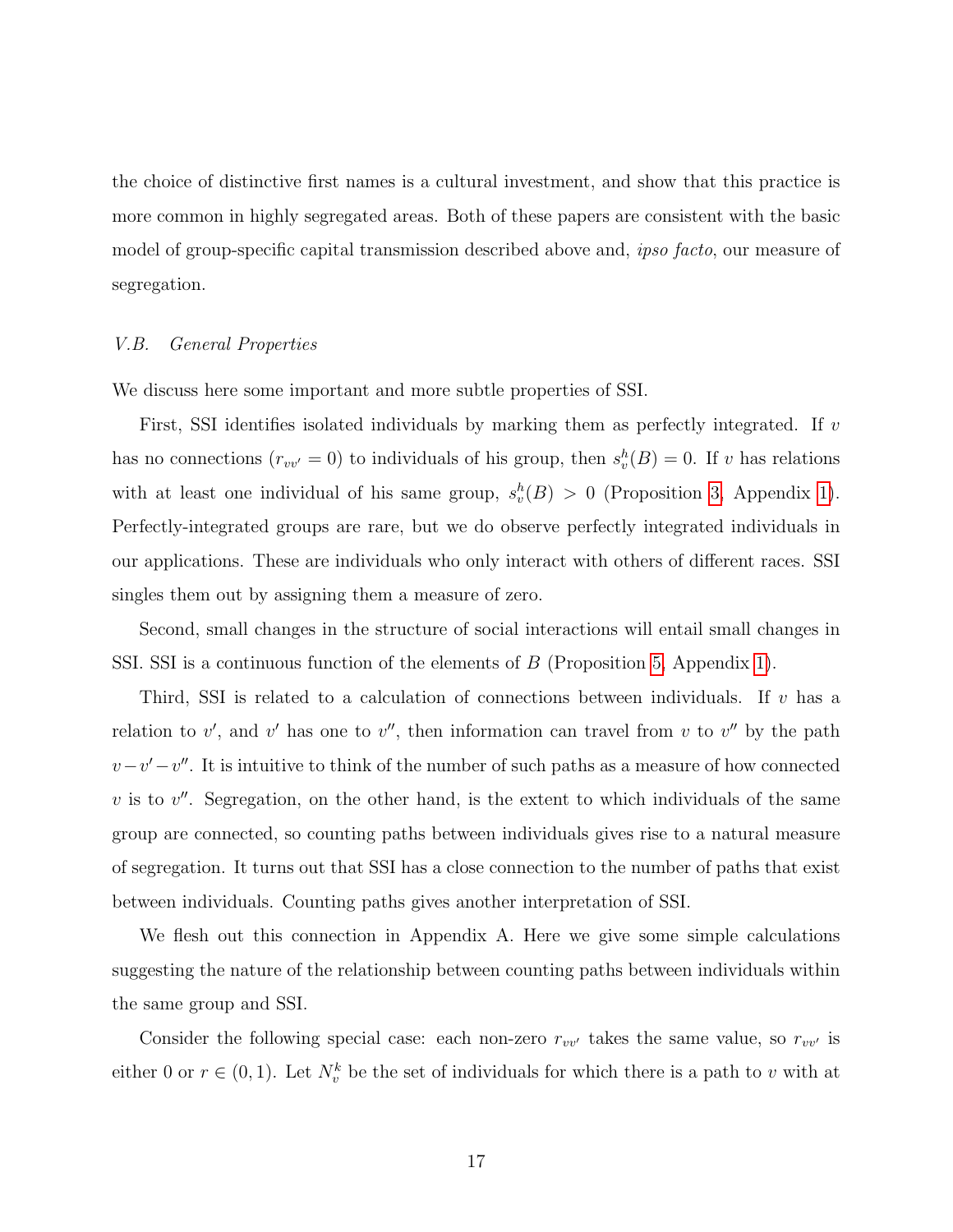most  $k$  individuals. Then,

$$
s_v^h(B) = \sum_{v' \in N_v^k} \alpha_{vv'} s_{v'}^h(B),
$$

where  $\alpha_{vv'}$  is proportional to the number of paths between v and v'. Note how all the v' in the same component as v affect v's segregation. The weight of each  $v'$  is affected by the number of paths between v and v'. Concretely,  $\alpha_{vv'}$  is obtained as the number of paths of length k (with k individuals) from v to v' multipled by  $r^k/(S^h(B))^k$ . The number of paths from v to v', in turn, is the vv' entry of the matrix  $\frac{1}{r^k}B^k$ .

Fourth, and related to the previous property, SSI captures certain multiplier effects in the social interactions network. An individual's susceptibility to own-group influences (patterns of speech, names, and other group-specific behavior) depends on how many contacts the individual has with his or her own-group and the susceptibility of those contacts.

### insert figure IV

Consider the following thought experiment, depicted in Figure IV. We show the effect of changing the race of one individual in a network, the resulting changes in SSI capture the essence of the multiplier effects. Network A has 3 black individuals who are connected to each other, and all of which are also connected to one white individual. To illustrate the multiplier effects captured in SSI, Network B changes the race of Individual 4 so she is also black now. To keep the calculations transparent, we assume that 4 also has three neighbors in total. Table II shows the levels of segregation before and after Individual 4 changes race.

#### insert table II

#### V.C. More on Cross-race Interactions

We argued that SSI captures cross-race interactions by their effect on the intensity of samerace interactions. We expand on this point here using a simple example, and then discuss alternative ways of incorporating cross-race interactions.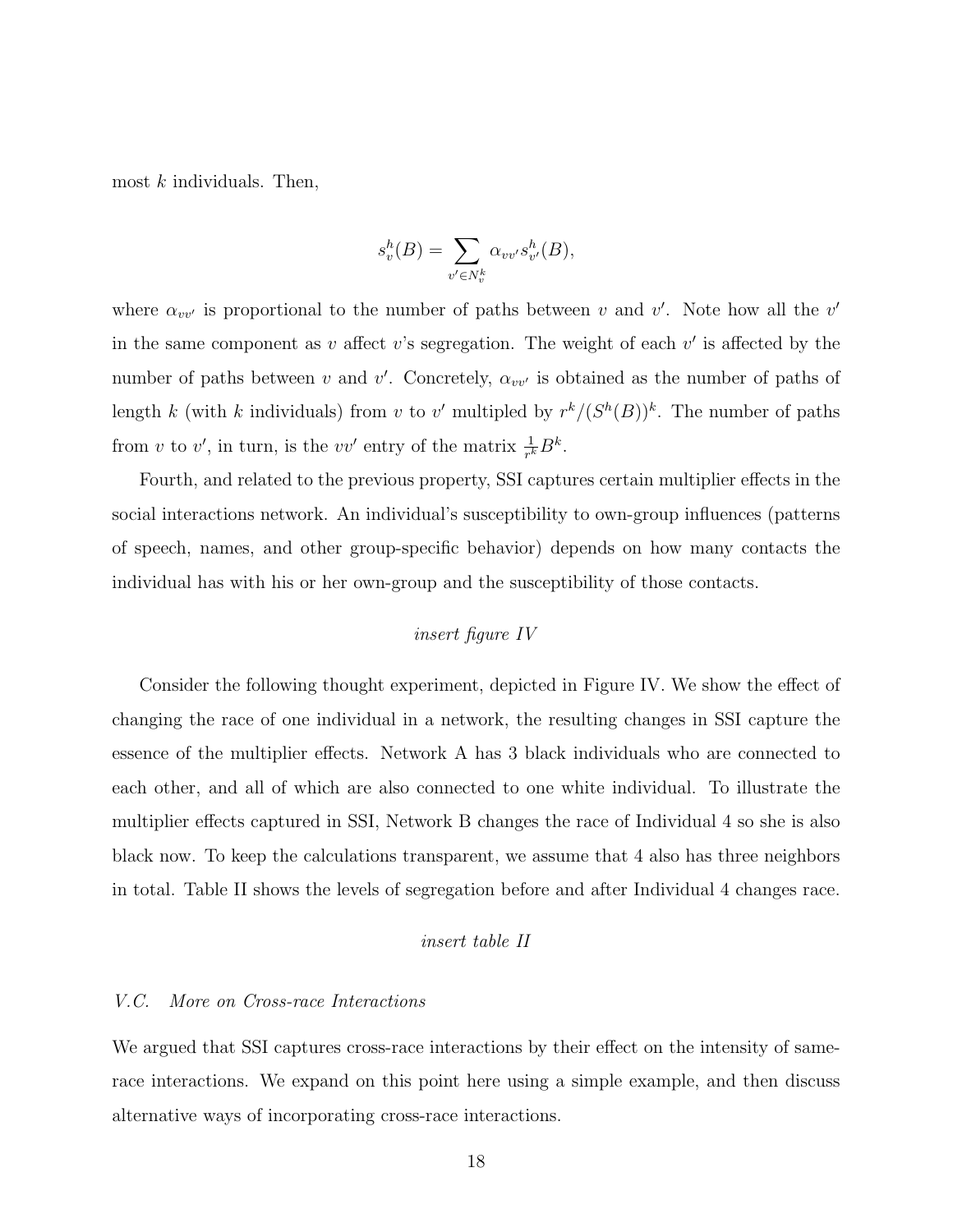We have argued that, if v interacts only with  $v'$ , and  $v'$  is in race h, then v would be more segregated than if she interacts with 9 other individuals who are not in race  $h$ . We make the same point here with a concrete example. Consider Figure V. The blacks in the city on the left have a SSI of 0.83. If we add white neighbors, to obtain the city on the right, the blacks have a much lower SSI of 0.5. The change is purely the result of the lower intensity of same-race interactions due to a decrease in  $r_{vv}$ s. Note that the SSI for the city on the right follows immediately because all black agents spend exactly 1/2 their time with other blacks.

## insert figure V

An alternative way to incorporate cross-race interactions would be to explicitly let the segregation of individual  $v$  depend on the segregation of the neighbors that are not the same race as her. There are two potential problems with this. First, we would need to decide whether a more segregated white neighbor makes a black agent more or less segregated. There are simple arguments for both effects: a black agent may be expected to interact less with a highly segregated white, and thus be more isolated from whites, or she may get more white specific capital from a segregated white, and become less isolated from whites. Our approach is agnostic with respect to the effect of one race's segregation on another, and allows for the possibility of deciding the matter empirically.

The second objection is practical. The computational complexity of calculating SSI depends critically on the dimensions of the matrices B. If we need to allow explicitly for the interactions that each  $v$  has with all her neighbors, we would tend to get much more connected networks, and thus much larger matrices B. As a result, the already slow task of calculating SSI would become extremely time consuming and likely infeasible in many applications.

#### V.D. Relaxing Linearity

Without assuming linearity, we would be unable to derive a unique numerical index. If, for example, the linearity assumption is replaced with a monotonicity condition – higher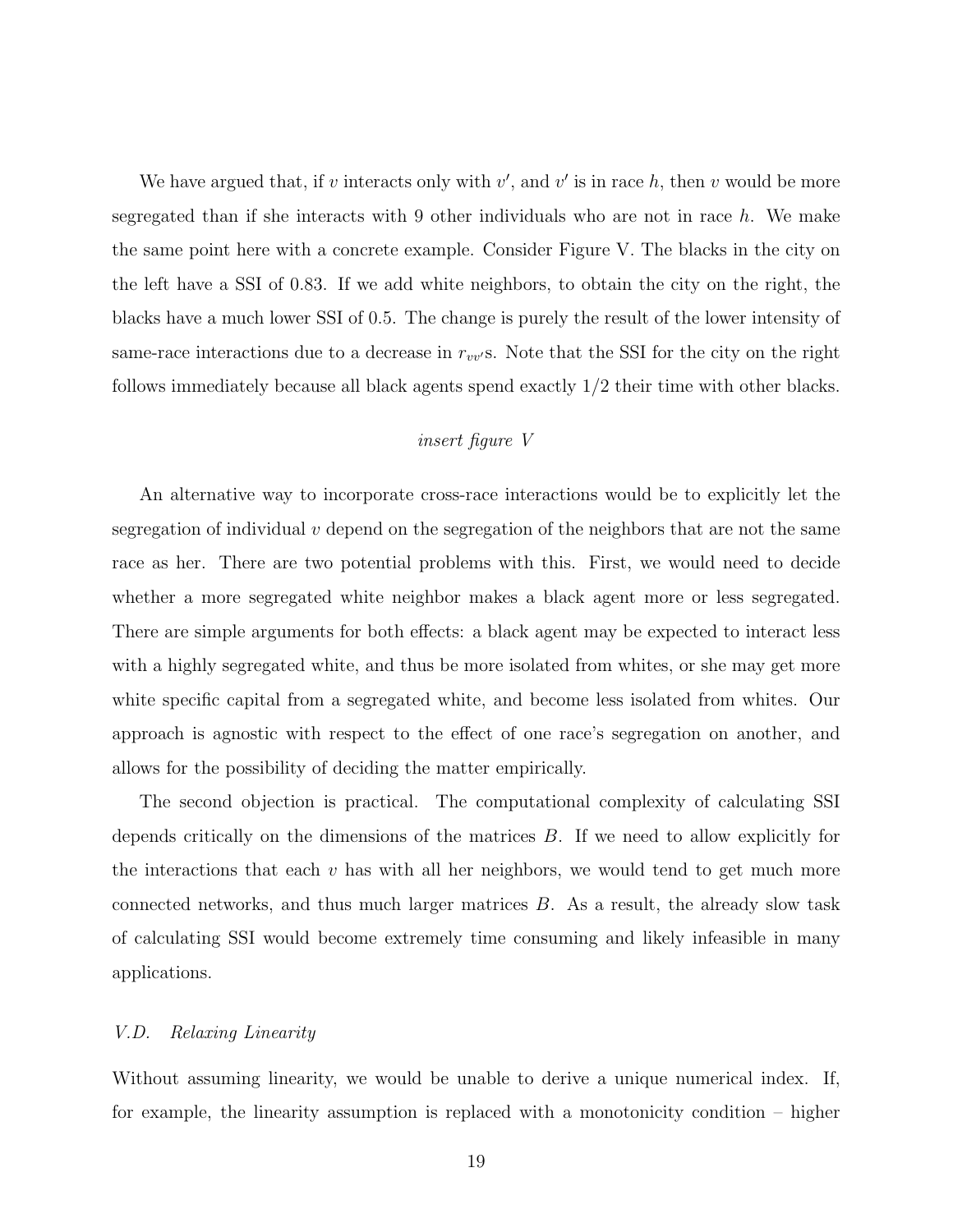segregation among *i*'s same-race neighbors imply higher  $s_i^h(\beta)$  – one cannot pin down a specific numerical index. The situation is analogous to that of income distribution measures, where general properties lead to orderings of Lorenz curves, that do not allow one to compare any two distributions. In our framework a Lorenz-curve-type ordering is readily obtained: group h is more segregated in  $\beta$  than in  $\beta'$  if the distribution of  $(\sum_j r'_{ij})$  dominates that of  $(\sum_j r_{ij})$ . Something similar arises in the measurement of income distribution. Atkinson [1970] presents a partial order on income distributions, in which two distributions may not be comparable in terms of income inequality. When Lorenz curves cross, one has to decide how much weight to assign to each side of the intersection. Rather than choose adhoc weights which could differ for each application (which, some have argued, is the main reason researchers do not use the Atkinson index as a measure of segregation, Massey and Denton [1988]), we get implicit weights through the Linearity property.

# <span id="page-19-0"></span>VI. Two Applications of SSI: Measuring School and Residential Segregation

Here we develop two illustrative applications of SSI: estimating racial segregation of friend-ship networks in schools and residential segregation.<sup>[12](#page--1-0)</sup>

#### VI.A. School Segregation

There is an impressive literature on the effects of segregation across schools on achievement. Jonathan Guryan [2004] estimates that half of the decline in black dropout rates between 1970 and 1980 is attributable to desegregation plans. Robert Crain and Jack Strauss [1985] find that students randomly offered the chance to be bussed to a suburban school were more likely to work in professional jobs nearly 20 years after the experiment. Christopher Jencks [1972] estimates that desegregation raises black achievement by 2-3 percent. Based on a meta-analysis of ninety-three studies, Robert Crain and Rita Mahard [1981] conclude

<sup>12.</sup> Fryer and Torelli [2005] provide another natural application of SSI: measuring social popularity in schools.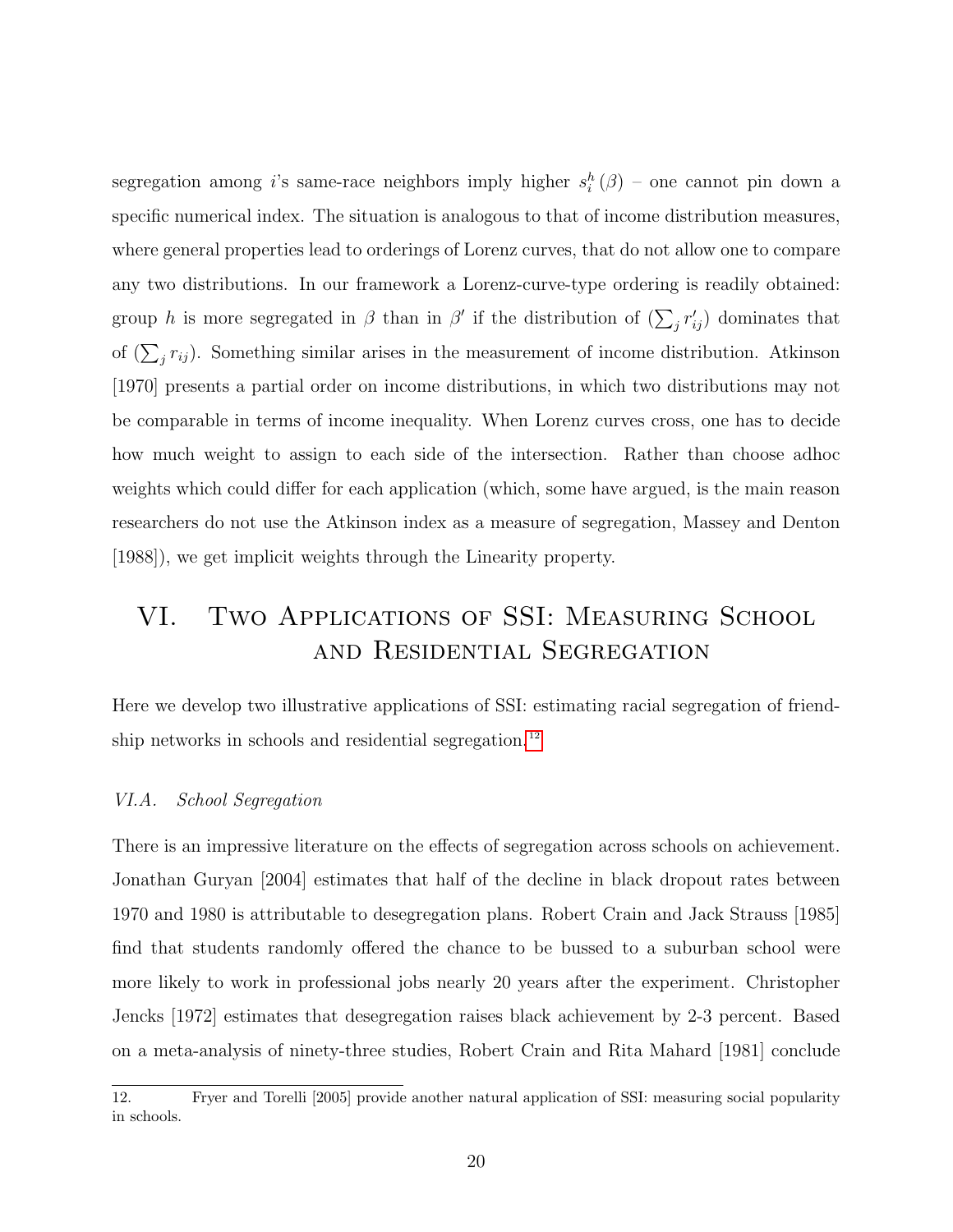that desegregation has a significant effect on black achievement, especially younger children, though other meta-analyses are less conclusive [St. John 1975].

Yet, in the spirit of Martin Luther King, who dreamed that one day "little black boys and black girls will be able to join hands with little white boys and white girls and walk together as sisters and brothers," some argue that society should strive for integration within schools not just across them (Lucas [1999], Mickelson [2001]. Within school segregation, commonly referred to as "second-generation segregation," is thought to be as important as segregation across schools in inhibiting the educational opportunities of racial and ethnic minorities (Mickelson [2001]). Previous studies use traditional measures of segregation (such as exposure and dissimilarity) to measure segregation across schools. These measures do not disaggregate to the individual level and cannot use information on students' actual social contacts – limiting our ability to understand the relationship between within-school segregation and outcomes.

We first describe the data used to estimate SSI; we then present the analysis.

The National Longitudinal Study of Adolescent Health (Addhealth) database is a nationally representative sample of 90,118 students entering grades 7 through 12 in the 1994-1995 school year. A stratified random sample of 20,745 students was given an additional in-home interview; 17,700 parents of these children were also interviewed. Thus far, information has been collected on these students at 3 separate points in time: 1995, 1996, and 2002. There are 175 schools from 80 communities included in the sample, with an average of more than 490 students per school, allowing within school analysis. Students who are missing data on race, grade level, or friendships are dropped from the sample.

A wide range of data are gathered on the students, as described in detail on the Addhealth website (http://www.cpc.unc.edu/projects/addhealth). Our primary outcome variables are divided between measures of academic achievement and those that are more associated with social behaviors. The social variables include smoking, skipping school (without a valid excuse), interracial dating, and whether or not a student is happy at their school. Smoking and skipping school are answers to the question, "During the past 12 months, how often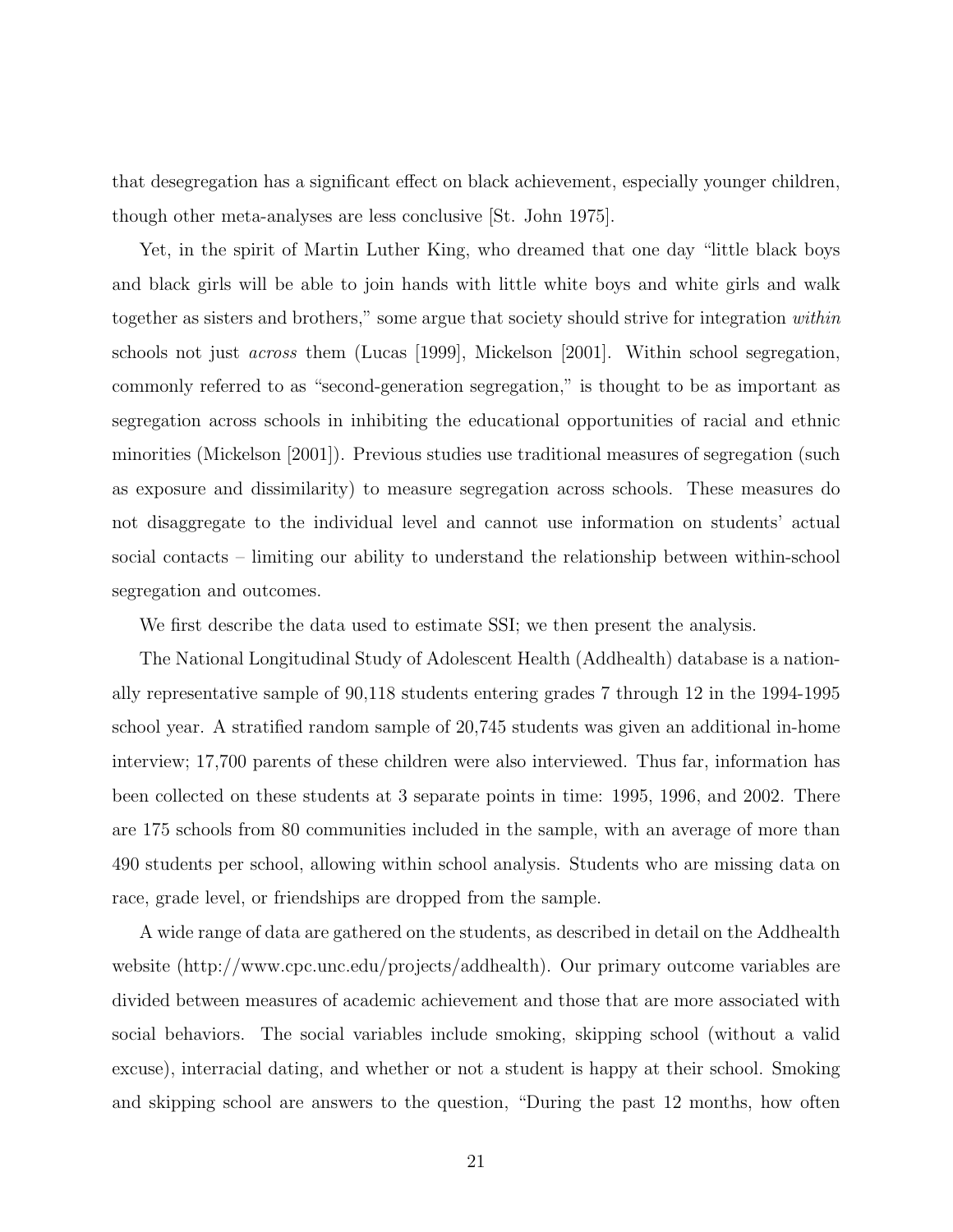did you..." Answer choices range from never to nearly everyday. Interracial dating is a dichotomous variable equal to 1 if the student reports ever dating interracially and zero otherwise. Happiness measures whether or not students report being happy at their school. The academic variables include: Peabody Vocabulary Test (PVT) scores, whether or not a student plans to attend college, grades in the previous grading period, and a measure of how much effort the student exerts. All responses (including grades) are self-reported. For each student, grades were calculated by aggregating grades in 4 subjects: math, history, science, and English.

To measure school segregation, we make use of the information on friendship networks within schools available in the Addhealth. All students contained in the in-school survey were asked, "List your closest male/female friends. List your best male/female friend first, then your next best friend, and so on." Students were allowed to list as many as 5 friends from each sex. Each friend can be linked in the data and the full range of covariates in the in-school survey (race, gender, grade point average, etc) can be gleaned from each friend. Friendship links are defined as unions: student A is considered to be "friends" with student B if A lists B as a friend, B lists A as a friend, or both.

The school-level spectral segregation index is calculated by taking, for each racial group, the average SSI of each connected component (CC) in the school that consists of students from that group, weighted by the size of those connected components. In other words, to calculate the black group SSI for school 1, assuming there are two black connected components in that school 1, we find:  $[(SSI of CC1)(size of CC1) + (SSI of CC2)(size of CC2)]/[size of$  $CC1 + size of CC2$ . Students who are singletons (who do not have any friends from their racial group) are considered to be connected components of size 1 with SSI equal to 0 – completely integrated.

In order to make individual SSI comparable across connected components each individual SSI is multiplied by the size of the connected component of which it is a part.

insert figure VI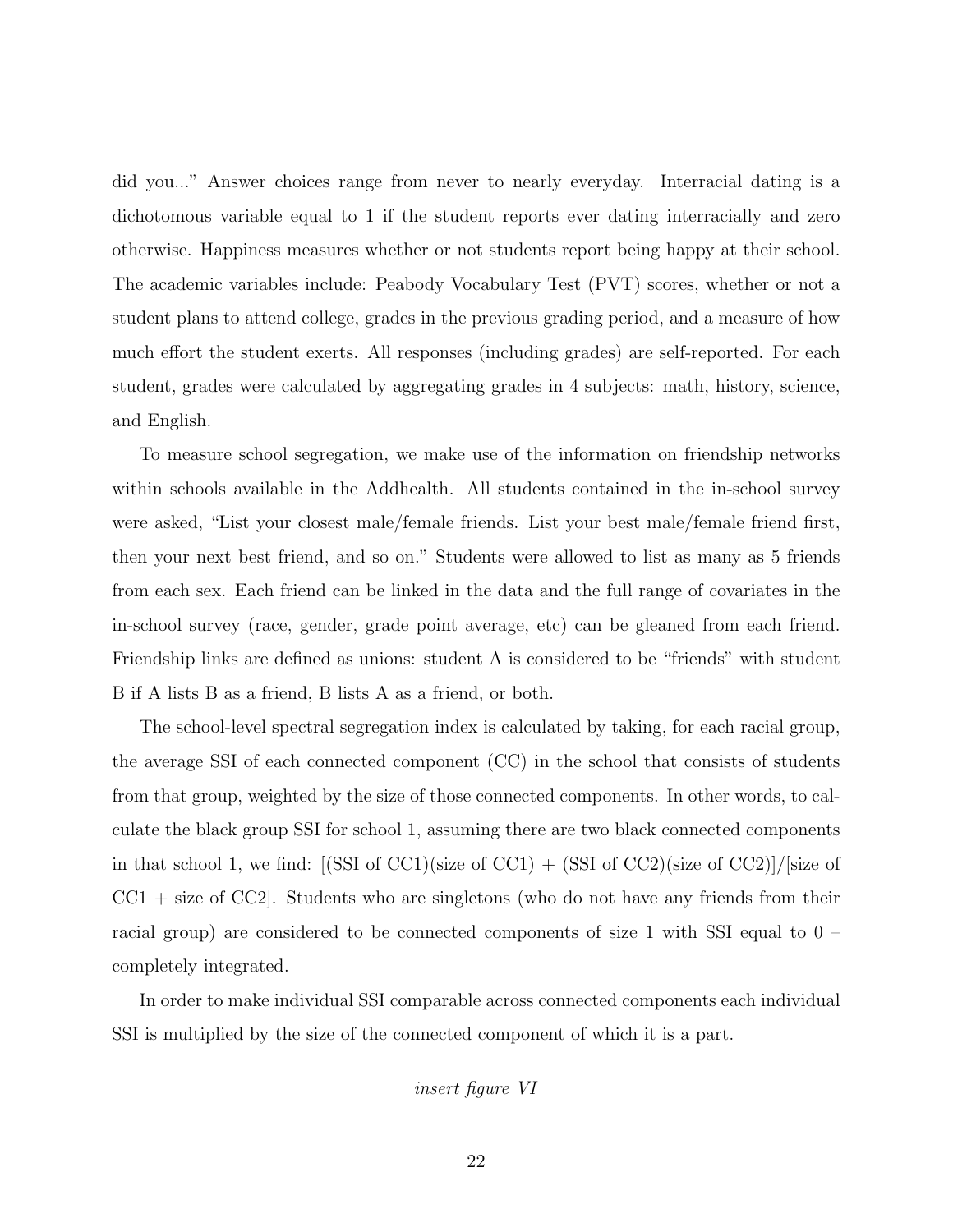Figure VI depicts the relationship between the percentage of a racial group in a school and the level of segregation for that racial group in that school, using the Addhealth database. Each observation is a school. Grade levels 7-12 are combined. School level segregation ranges from .014 to .848 across the 175 schools in AddHealth. The mean level of segregation is .618; the standard deviation is .146.

Many researchers assume the relationship between the segregation of a racial group within a school and the percentage of that group in the school is linear (see, for example, Orfield [1983]). This approximation is a good first pass for Whites (though we find nearly all White data points above the 45◦ line), but less true for Hispanics and Asians. For Blacks, the relationship between percent own-race in a school and own-race segregation is even more nonlinear. As the percentage of black students increases from zero to twenty-five percent, black segregation rises sharply. Above twenty-five percent, Blacks are near complete segregation.

It is important to emphasize that our data do not allow one to disentangle why these patterns exist. The segregation observed in Figure VI could be a result of own-race preferences for social interactions or the response to external discrimination or racism. Understanding the causal model underlying these observations is of great importance to our understanding of social interactions, bussing programs, and the optimal organization of schools, among other things.

### insert table III

Table III presents estimates of the relationship between individual-level measures of segregation and individual outcomes. Individual level segregation ranges from 0 to 174.973 with a mean of .618 and standard deviation of 2.48.

We estimate models of the form:

$$
outcome_{i,j} = \alpha_j + X_i\beta + \gamma segregation_i + \xi_1 black \cdot segregation_i
$$
  
(3)  

$$
+ \xi_2 Asian \cdot segregation_i + \xi_3 hispanic \cdot segregation_i + \varepsilon_{i,j},
$$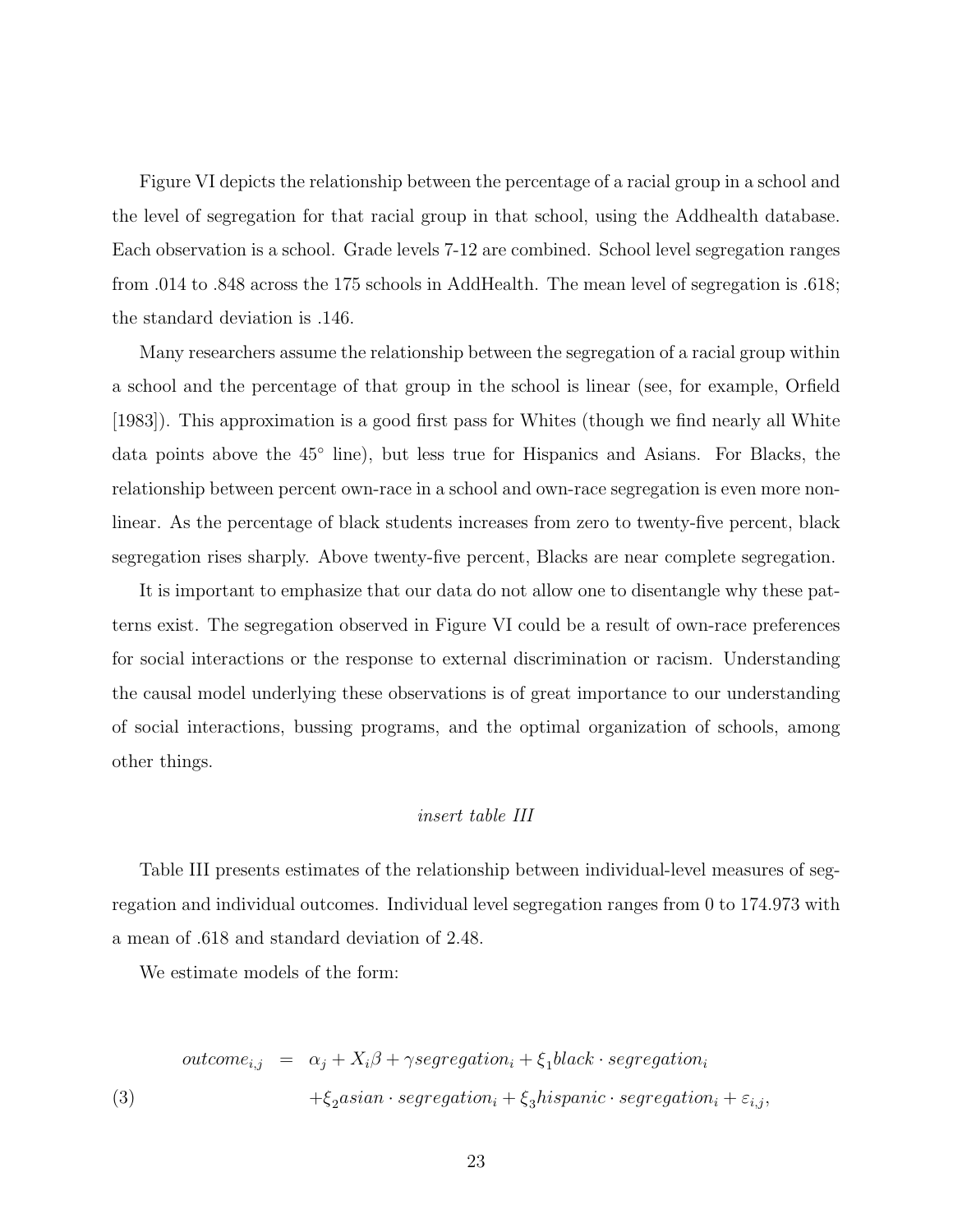where i indexes individuals, j indexes schools,  $X_i$  represents a set of individual level controls, and  $\alpha_j$  denotes school fixed-effects. The coefficient  $\gamma$  measures the relationship between the segregation of individual i and a given outcome for i. We concentrate on  $\xi_i$ , which measures the differential effect of individual segregation for group  $i$  relative to whites, and  $\gamma + \xi_i$  which captures the overall relationship between segregation and outcomes for group i.

For Blacks, individuals who are more segregated are less likely to smoke (a behavior predominant among white teens) and have lower test scores. Segregated Asians are less likely to skip school, more likely to have high test scores, put in more effort, and report being happier. Segregated Hispanics are less likely to smoke, more likely to have low test scores, low grades, and low probability of attending college. Not surprisingly, students of all races are less likely to date interracially when schools are more segregated. Similar results are obtained when one excludes school fixed-effects.

#### VI.B. Residential Segregation

The ideal data to estimate residential segregation would contain information on the nature of each household's interactions with other households. In lieu of this, we proceed like we did for the imaginary city of the example in Section [III.:](#page-7-0) we use geographical distance to infer social interactions. In addition, since we lack individual-level data we work with block-level data from the 2000 US Census. We restrict our sample to the 313 Metropolitan Statistical Areas (MSAs). The data are available from Geolytics Inc. (see http://www.geolytics.com/).

Census blocks contain, on average, 300 households, and are approximately 100 meters in radius. We identify a block with the race/ethnicity of the majority of its inhabitants. This assumption is not too problematic, as blocks are strikingly homogeneous: 94.3 percent of Iowans live in a homogeneous census block and so do 77 percent of Texans. Save Washington DC, more than 60 percent of the blocks in all states contain households of only one race (for half the states, 80 percent or more of the blocks contain only one race).

We assume that two blocks are neighbors if they are within one kilometer of each other.<sup>[13](#page--1-0)</sup>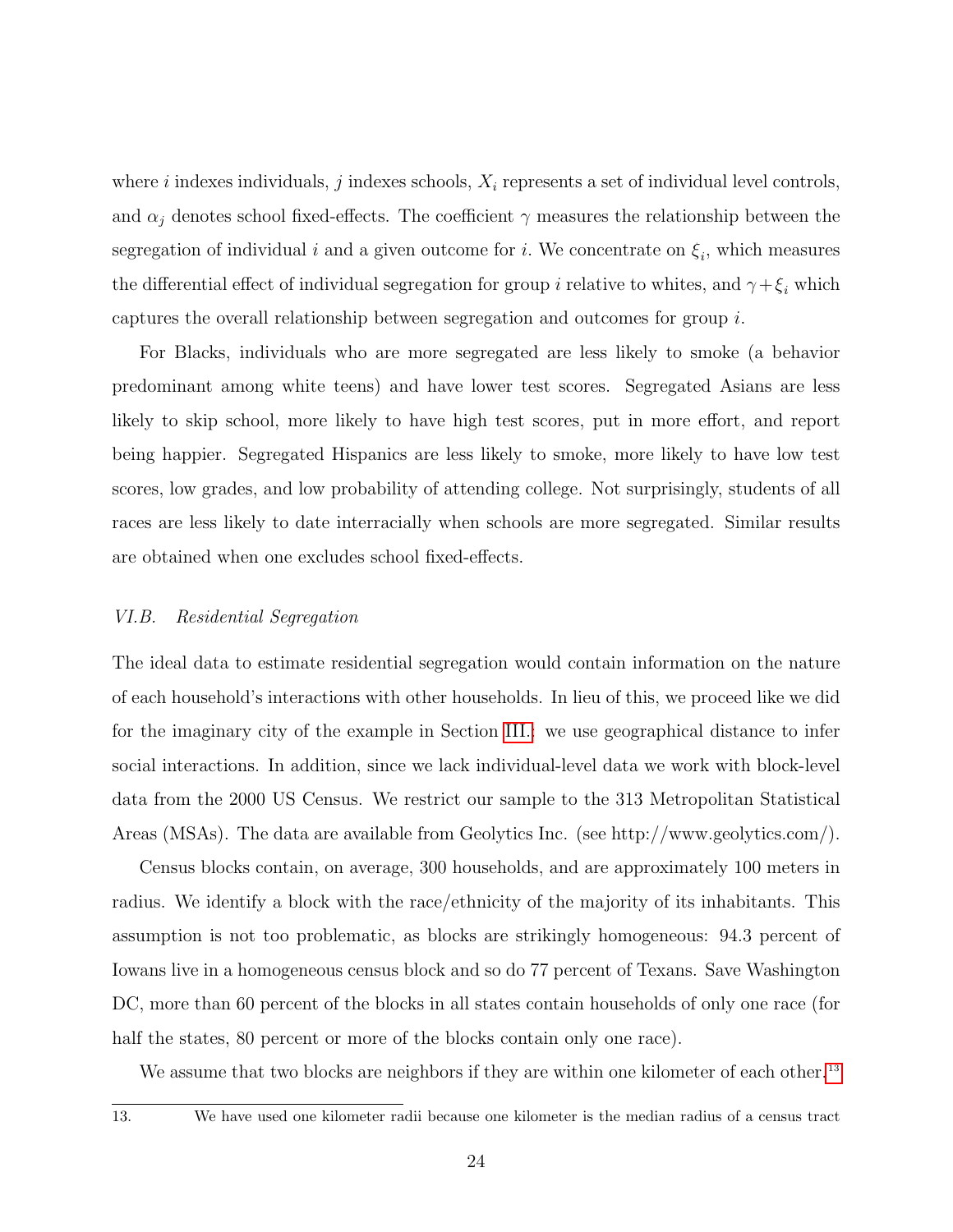From this, we know when  $r_{ij}$  should be non-zero. The next step is to calculate the intensities of social interactions; the values of  $r_{ij}$ . We obtain the total number,  $d_i$ , of neighbors of block  $i,$  i.e. the number of blocks that are within one kilometer of  $i,$  independent of race. Absent further information on the structure of social interactions in neighborhoods and consistent with the budget constraint described in Section 4, let  $r_{ij} = 1/d_i$ . With the resulting matrix B, we are in a position to calculate SSI using the characterization we present in the appendix.<sup>[14](#page--1-0)</sup>

An important caveat to our application of SSI to residential segregation is that it ignores block density.[15](#page--1-0) To correct for this, one could assign all individuals in a census block to the centroid of that block, and run the resulting individual-level estimation. This method, however, is computationally very costly.

We first discuss a baseline for comparing residential segregation measures; we then present our results.

Since SSI for race h is a measure of the connectivity of the race-h network it will tend to be larger in cities with larger fractions of race-h individuals, even if individuals located at random in the city.

We refer to the SSI one would expect to see in a city when individuals locate at random as Baseline SSI. We provide estimates of both SSI, and of the SSI in excess of Baseline SSI.

We have obtained measures of Baseline SSI by simulating random assignment of races to large regular (in a graph-theoretic sense) cities with the corresponding fraction of race-h inhabitants. Concretely, for each fraction  $p = 0.01, 0.02, \ldots, 0.99$  we simulated 1,000 cities of 100 households each, where each household is of race h with probability  $p^{16}$  $p^{16}$  $p^{16}$ .

http://post.economics.harvard.edu/faculty/fryer/fryer.html

<sup>(1.03),</sup> and tracts are the traditional notion of a neighborhood in the literature. Our results alter little when we change criterion to 0.5 or 1.5 kilometers.

<sup>14.</sup> We need to calculate the largest eigenvalue of (each connected component of) B. The Matlab programs to calculate all indices reported in the paper are available at

<sup>15.</sup> This likely induces little error in the estimates of segregation, given our definition of neighbor usually encompasses several blocks. In areas such as New York, however, this limitation may be quite restrictive.

<sup>16.</sup> For a few values of p we ran simulations of much larger cities, with  $2,500$  nodes, and we obtain the same results. For the simulation of the full range of  $p$  we chose size 100 because the larger simulations are very time intensive. All simulations were done in Matlab; the code is available from the authors.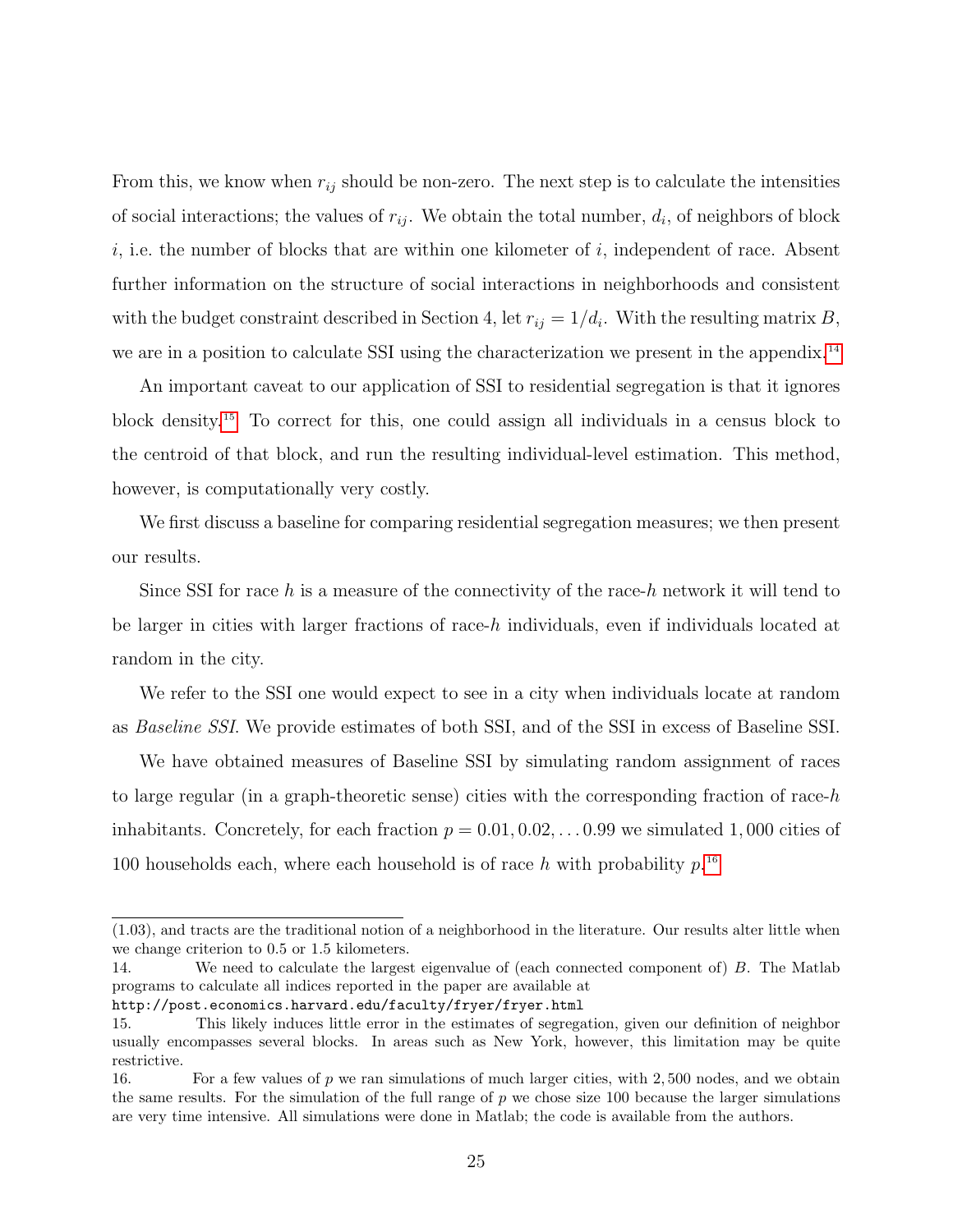### insert figure VII

Figure VII shows the results of our simulations. On the horizontal axis is the fraction of race-h inhabitants, while the vertical axis shows the average SSI. When the share of race-h inhabitants in a city is relatively small, SSI mirrors the percent race-h in a city closely. This is to be expected. When race-h inhabitants are relatively few and assigned to a city at random, linearity has little power to alter SSI from percent black. As the fraction of race- $h$ individuals increases, however, SSI significantly departs from the percentage of race- $h$  in a city. We have used only large cities, as we can prove (See Appendix B) that baseline SSI converges as a city grows. In fact the simulations show the convergence to be quite fast.

Detroit is the most segregated city for Blacks; Lowell, MA for whites; McAllen, TX for Hispanics and Honolulu, HI for Asians.<sup>[17](#page--1-0)</sup> The list seems quite intuitive. It also confirms that SSI is correlated with the size of a minority group. The latter point begs for a distinction between SSI and "adjusted" SSI: the segregation in excess of baseline SSI. It is unclear which is most closely related to economic outcomes. Adjusted SSI tells us more about preferences, while the original SSI is a better measure of the pure connectedness in a network. The most segregated cities using adjusted SSI for Asians, Blacks, Hispanics, and Whites are: Los Angeles, CA; Milwaukee, WI; Flagstaff, AZ; and Pine Bluff, AR, respectively. Approximately 11 percent of households in Milwaukee are black, implying an expected SSI of .1145 if blocks were allocated at random. The actual measure of segregation is a factor of 9 larger. To generate the level of segregation in Milwaukee, assuming blocks were assigned a race at random, Blacks need to comprise 80 percent of the population.

We have emphasized how the SSI allows one to consider more disaggregated units than the city. One of the most interesting units is the agglomeration of same-race blocks: racially homogenous ghettos, which SSI identifies endogenously as connected components (see Section 4). This is related to city-wide SSI, but SSI weights the ghetto's SSI against members of the same race in other parts of the city, who are more integrated. For Blacks and Whites,

<sup>17.</sup> For a complete list of the most and least segregated cities, see http://post.economics.harvard.edu/faculty/fryer/fryer.html.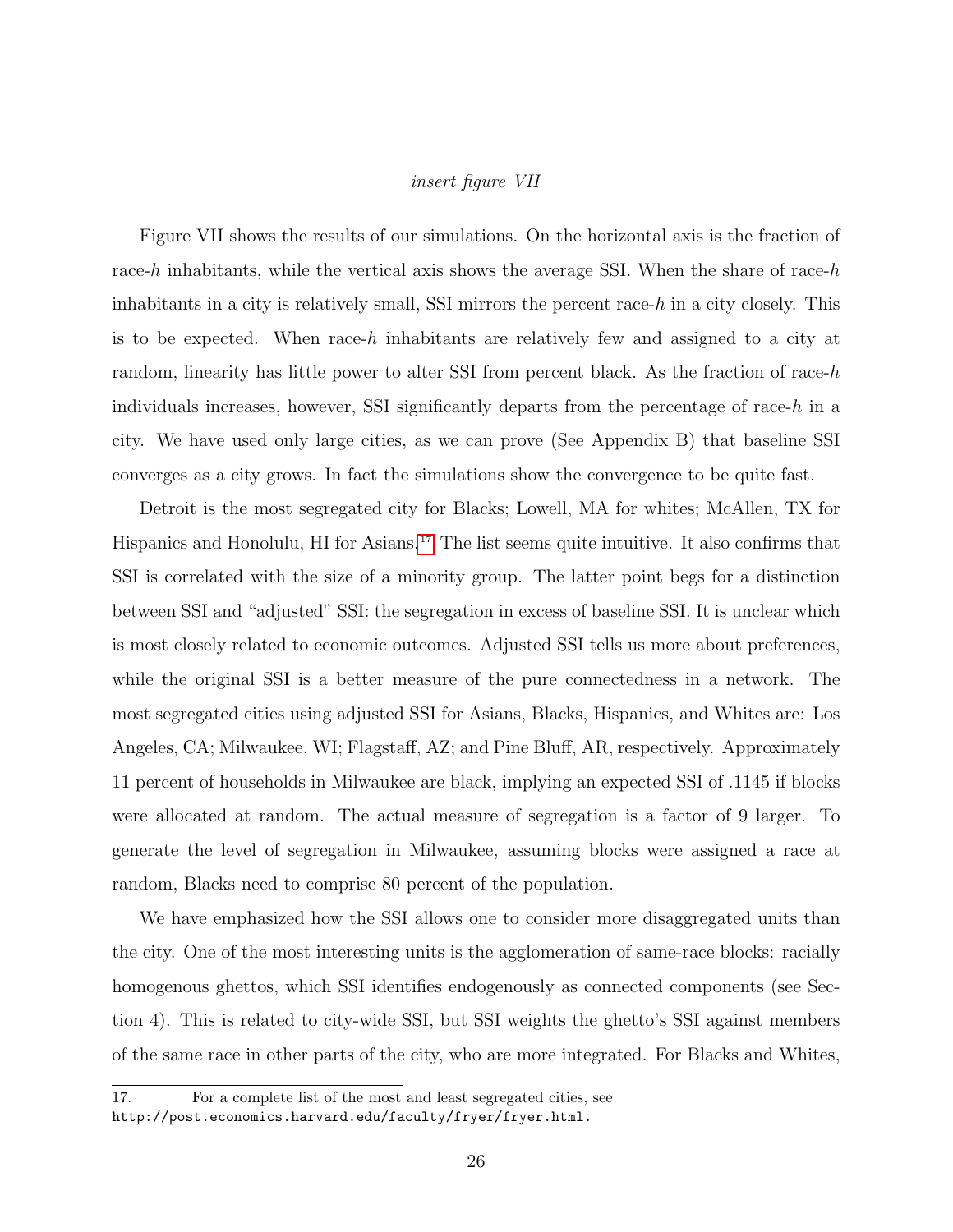the largest ghetto is Detroit – implying an enormous amount of city-wide segregation. Remarkably, 87 percent of black blocks in Detroit comprise one large ghetto. The largest connected component is San Francisco for Asians, and Los Angeles for Hispanics. Hispanics in Los Angeles comprise the largest minority ghetto in America; 17,909 Hispanic blocks are connected.

Along with the variation across cities in SSI, there are several MSA level characteristics which are associated with higher levels of racial segregation. For instance, cities which exhibit higher segregation for blacks tend to be larger cities, have a high percentage of female-headed households, and are less likely to be in the West.

## insert table IV

Table IV presents a correlation matrix of popular measures of segregation. These measures include dissimilarity, isolation, Gini coefficient, exposure, entropy, and interaction. Also included in the matrix are SSI, SSI minus the baseline, and the ranking of cities based solely on the their fraction of Blacks. All measures were calculated using data at the census block level for 326 MSAs. The Spectral index has surprisingly little correlation with dissimilarity, gini, entropy, and interaction – averaging less than .5 – and high correlation with isolation and exposure; averaging more than .90. Given the nature of the isolation and exposure indexes, it is not surprising that SSI is more correlated with the measures relative to the others. As a measure of residential segregation, our measure is very similar to existing measures of exposure with the added ability to disaggregate to the level of individuals, and a well-understood theoretical foundation. Adjusted SSI becomes even less correlated with dissimilarity and isolation. The fraction black in a city is highly correlated with SSI, but the linearity property assures that this correlation is less than perfect.

We end with a discussion of the relationship between residential segregation and outcomes.

The economic literature on the effects of segregation on outcomes is impressive. Case and Katz [1991] show that youths in a central city are affected by the characteristics of their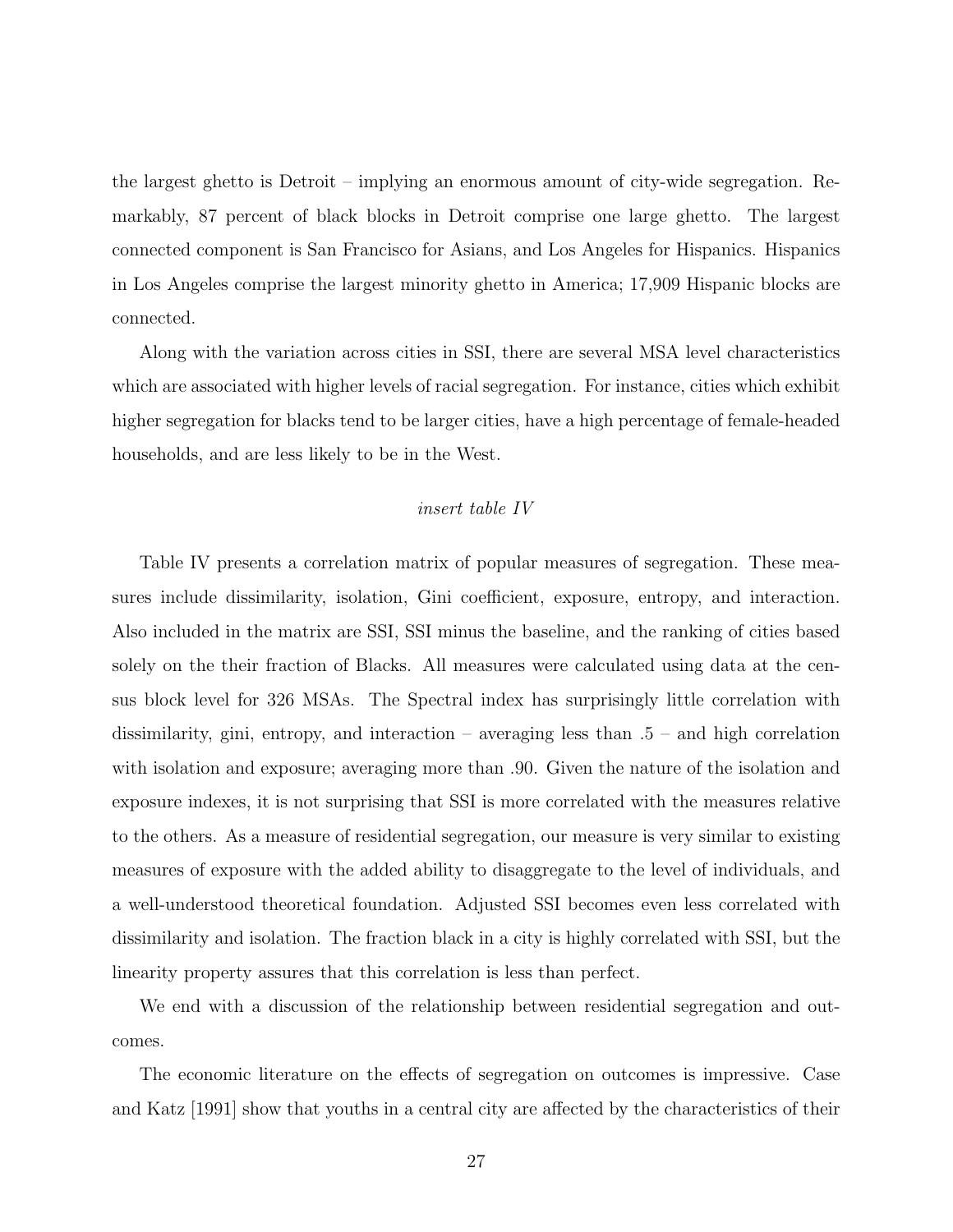neighbors. Almond, Chay, and Greenstone [2003] show that segregation of hospitals in the Jim Crow era had a significant negative effect on infant mortality. Using evidence from the Moving to Opportunity experiment, Katz, Kling, and Liebman [2001] and Kling, Liebman, and Katz [2005] provide evidence that moving individuals to lower poverty neighborhoods has substantial effects on mental and physical health of parents and children.

Cutler and Glaeser [1997] is one of the most influential papers in economics on the impact of segregation. They use the dissimilarity index as a measure of segregation. We re-estimate the impact of black segregation on economic outcomes with Cutler and Glaeser's specification. Econometrically, we estimate models of the form:

(4)

\n
$$
\begin{aligned}\n\text{outcome}_i &= X_i' \beta + \beta_1 \text{segregation}_j \\
&\quad + \beta_2 \text{segregation}_j * \text{black}_i + \varepsilon_i,\n\end{aligned}
$$

where *outcome<sub>i</sub>* is measured at the individual level and *segregation<sub>j</sub>* is measured at the MSA level, and compare the results obtained with SSI and the dissimilarity index.

Identical to Cutler and Glaeser [1997], we correlate measures of segregation with various economic and social outcomes for young people aged 20-30. We choose to focus on younger individuals for three reasons. First, they are most susceptible to group level influences as a result of social interactions. Second, the problems of mobility across metropolitan areas is more easily avoided. Third, and most importantly, it mirrors the specifications in Cutler and Glaeser [1997]. For identical reasons, we drop individuals born in a foreign country. Data from the 1990 1 percent Census Public Micro Use Sample are used. Our sample contains 97, 976 individuals aged 20-24 and 139, 715 individuals between the ages of 25 and 30 residing in the 204 MSAs with at least 100,000 people and 10,000 blacks in 1990. This sample is identical to Cutler and Glaeser [1997].

Outcome measures are divided into 3 categories: educational attainment, labor market, and social outcomes. Educational attainment is measured as the probability an individual graduates from high school or college. There are two measures of labor market outcomes. The first is whether or not an individual is idle (not working and not employed). The second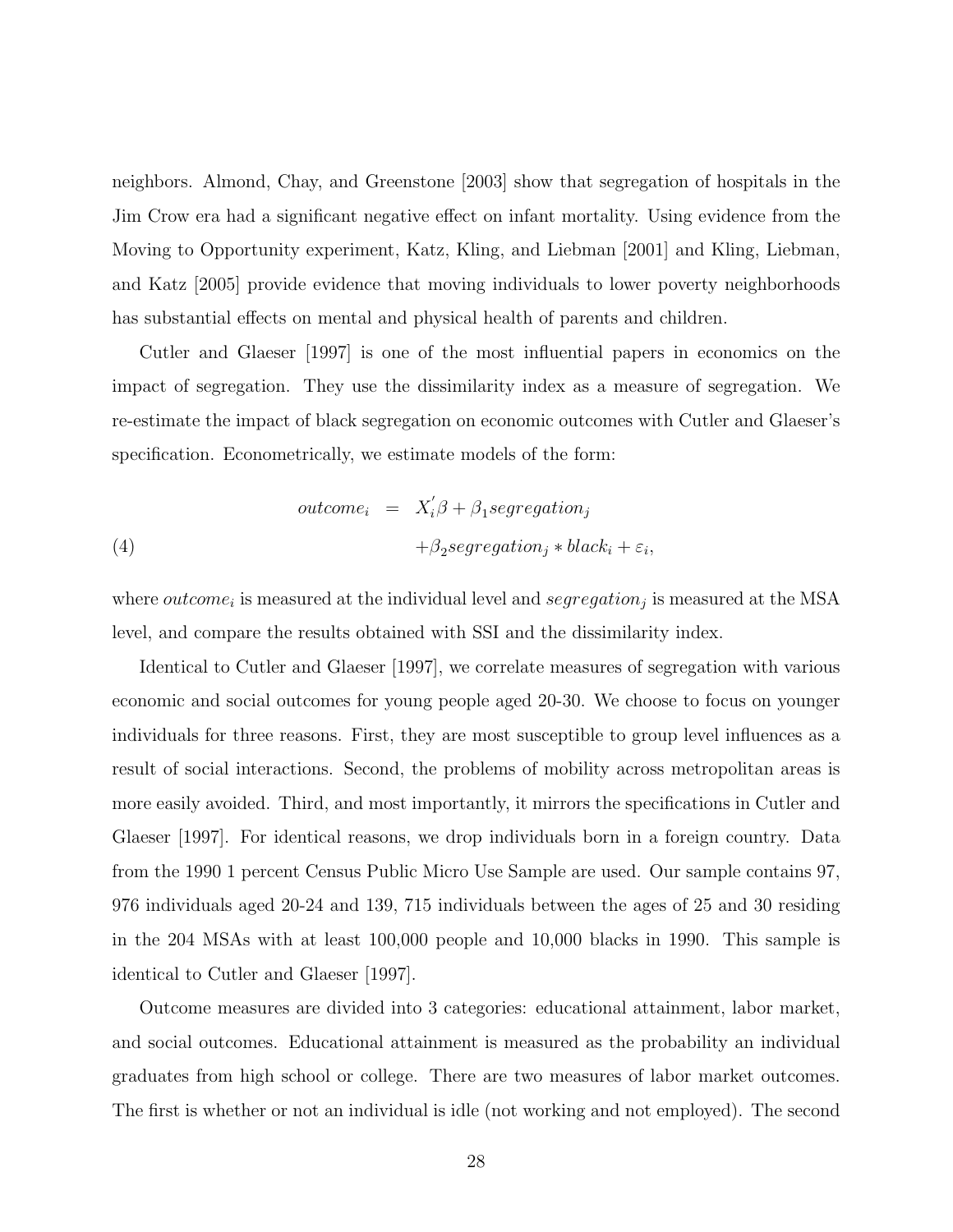is earnings (sum of wages, salary, and self-employment income). In all specifications, we use the natural logarithm of earnings, conditional on the individual not being in school and reporting positive earnings.<sup>[18](#page--1-0)</sup> The final outcome variable is a social outcome – whether a woman is an unmarried mother.

### insert table V

Tables V presents a series of ordinary least squares estimates of the relationship between segregation and outcomes for persons aged 20-24 and 25-30, using the dissimilarity index and the SSI – controlling for the standard set of individual and MSA-level covariates used by Cutler and Glaeser [1997]. Each measure of segregation has been normalized such that they have a mean of zero and a standard deviation of one.

The top panel of Table V replicates Cutler and Glaeser's [1997] results using the dissimilarity index. The bottom panel estimates the same specification using SSI. Results differ slightly between SSI and dissimilarity. On each outcome, cities with higher dissimilarity indices have inferior outcomes: less likely to graduate from high school or college, more likely to be unemployed and not in school, earn less money, and more likely to be a single mother. SSI paints a similar portrait, though the magnitudes are slightly weaker. No qualitative conclusions are unchanged. In all cases, the R-squared from regressions using the dissimilarity index and those using the Spectral index are remarkably similar.

## VII. CONCLUSION

<span id="page-28-0"></span>For decades, social scientists have used measures of evenness and exposure to estimate the prevalence and impact of segregation in housing, firms, and schools. These measures have many limitations, which we have discussed throughout. This paper develops a new measure of segregation based on two key ideas: a measure of segregation should disaggregate to the level of individuals, and an individual is more segregated the more segregated are the agents

<sup>18.</sup> Following Cutler and Glaeser (1997), we omit people in school from the earnings regression, since these individuals are expected to have low income.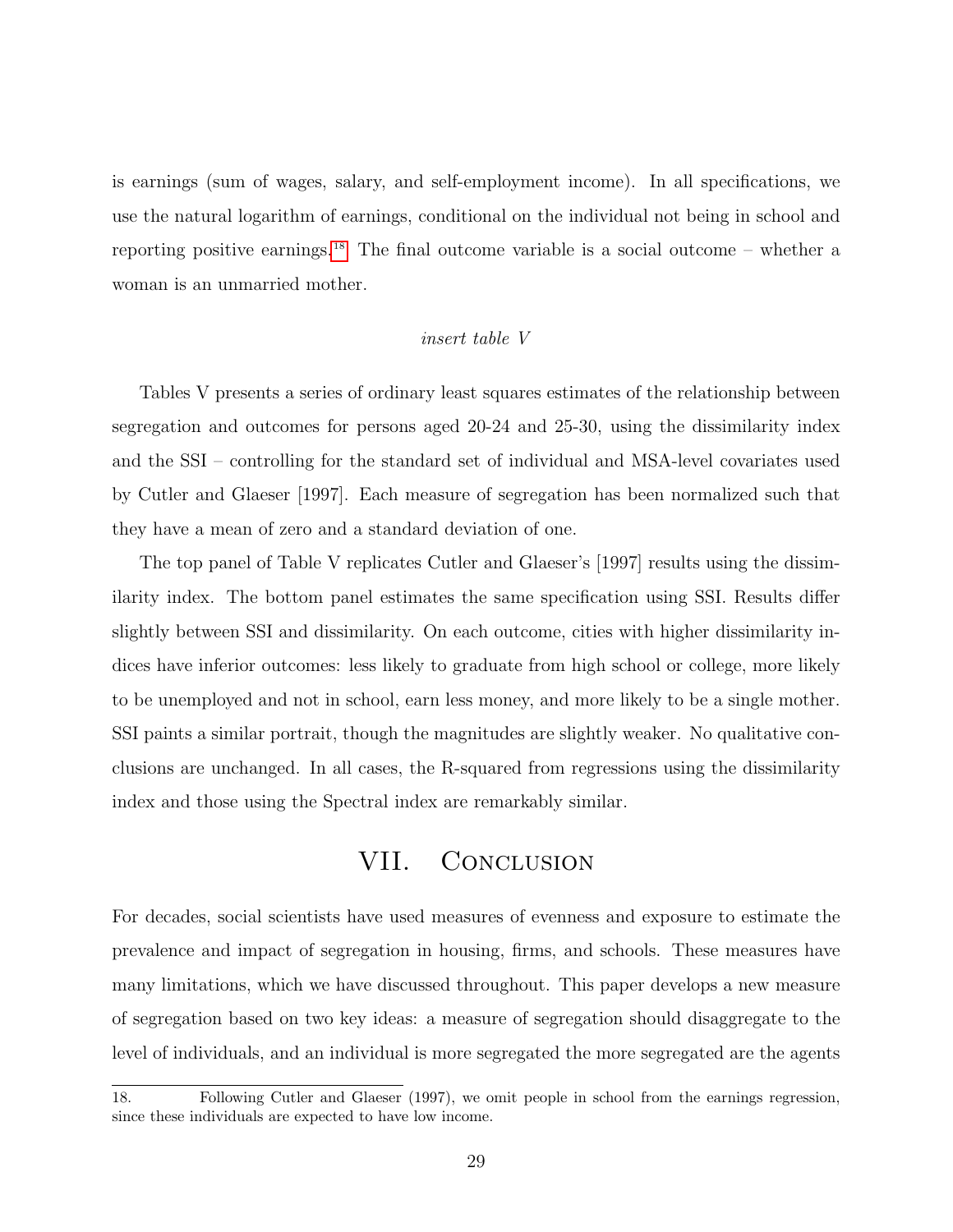with whom they interact. Developing three properties that any segregation measure should satisfy, our main result shows that one and only one segregation index satisfies our three properties and the two aims mentioned above—the Spectral Segregation Index. To illustrate the potential of the index, it is applied to two well-known social problems: measuring withinschool and residential segregation and several new facts and insights are gleaned. We hope the Spectral index will be a useful tool for applied researchers interested in the agglomeration of individuals in networks.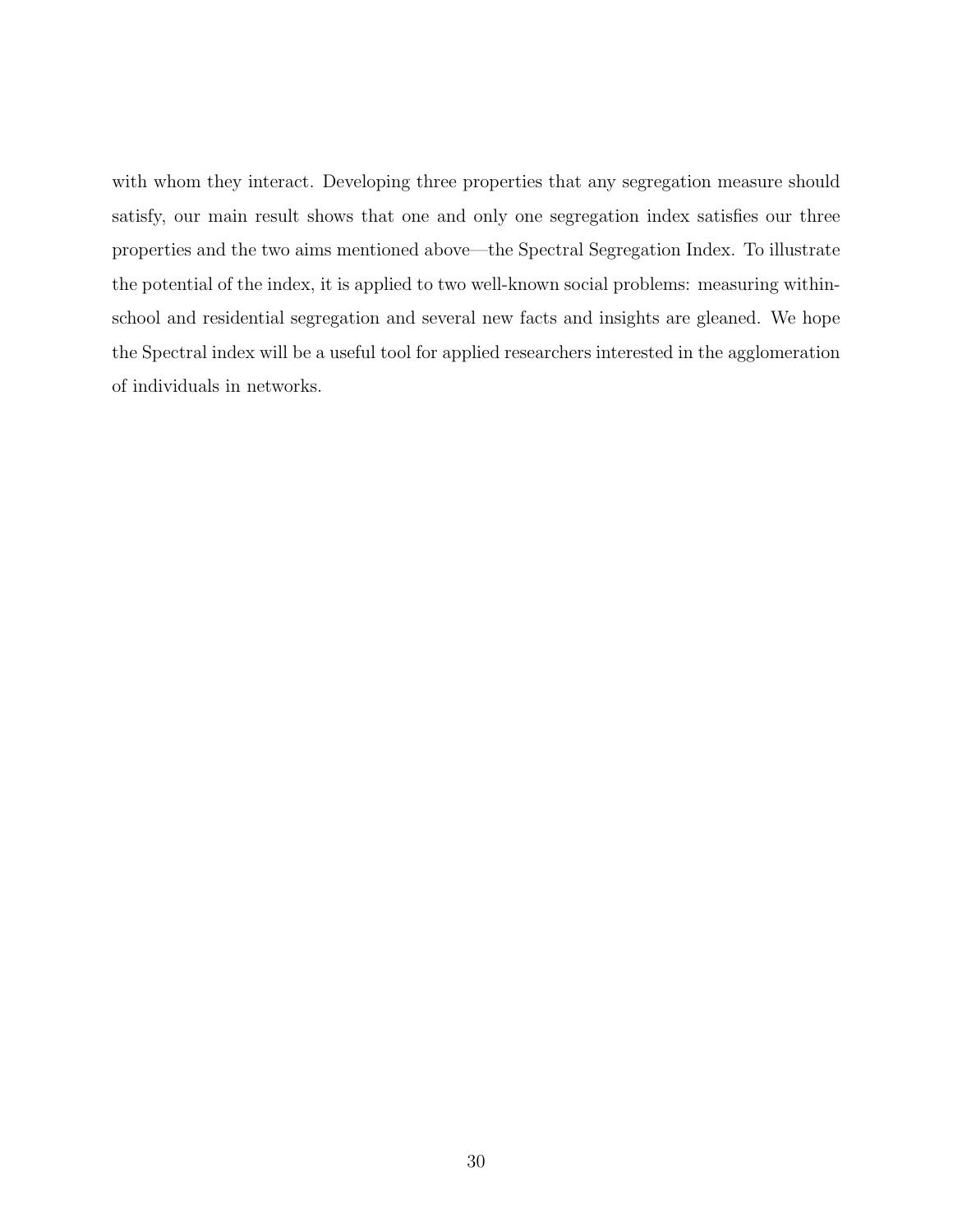## Appendix 1: Technical Proofs

<span id="page-30-1"></span>We present formally the results stated in Sections [IV.](#page-9-0) and [V..](#page-14-0)

Fix a race h. Let  $C_k$ ,  $k = 1, 2, \ldots K$ , be the connected components of B. Abusing notation, let  $C_k$  also denote the submatrix of B with columns (and rows) indexed by the elements of  $C_k$ . Let  $\lambda_k$  be the largest eigenvalue of  $C_k$ , and  $x_k$  be its associated eigenvector, normalized so its entries add to one.<sup>[19](#page--1-0)</sup>

The Spectral Segregation Index (SSI) is the index

$$
B \mapsto \left(\hat{S}^h(B), (\hat{s}_i(B))_{i \in h}\right),\,
$$

<span id="page-30-3"></span>where  $\hat{S}^h(B) = \sum_{i \in h}$  $\hat{s}_i(B)$  $\frac{\Delta(y)}{V}$  and  $\hat{s}_i(B) = \lambda_k x_{ki} |C_k|$ .

Theorem 2. A segregation index satisfies Monotonicity, Homogeneity and Linearity if and only if it is the Spectral Segregation Index.

We note that the properties of Monotonicity, Homogeneity and Linearity are independent, in the sense that no pair of properties imply the third.

We state two additional properties of SSI. Proposition [3](#page-30-0) was stated informally in Section [IV..](#page-9-0) Proposition [4](#page-30-2) is informative about SSI, and used in the proofs below.

<span id="page-30-0"></span>PROPOSITION 3. If v has at least one same-race neighbor,  $\hat{s}_v^h(B) > 0$ . If v has no same-race neighbors,  $\hat{s}_v^h(B) = 0$ .

<u>Proof</u>. If  $i \in h$  has at least one same-race neighbor, then i is in  $C_k$ , for some irreducible submatrix  $C_k$ . Let  $\lambda_k$  be the largest eigenvalue of  $C_k$ , and  $x_k$  be its associated eigenvector. By Lemma [6,](#page-31-1)  $x_k$  is strictly positive, so  $x_{ki} > 0$ . Since  $\lambda_k > 0$  (Lemma [6\)](#page-31-1), the definition of  $\hat{s}_i^h(B)$  implies that  $\hat{s}_i^h(B) > 0$ . QED

<span id="page-30-2"></span><sup>19.</sup> Note that  $\lambda_k$  and  $x_k$  must exist by the Perron-Froebenius Theorem.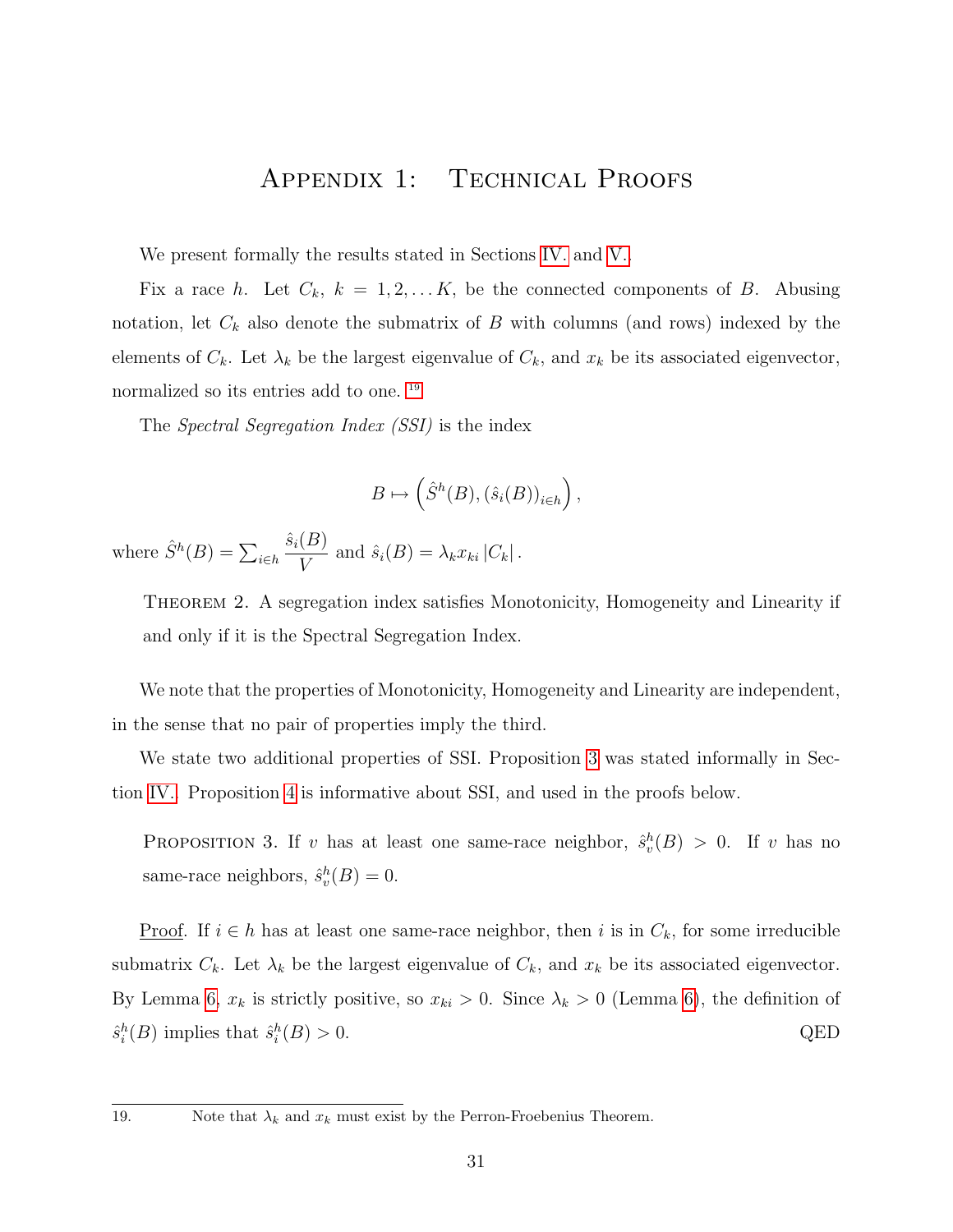PROPOSITION 4. If  $C_k$ ,  $k = 1, ..., K$  are the connected components (the irreducible submatrices) of  $B$ , then

$$
\hat{S}^h(B) = \sum_{k=1}^K \left(\frac{|C_k|}{V}\right) \hat{S}^{C_k},
$$

and  $S^{C_k}$  is the largest eigenvalue of  $C_k$ . So  $\hat{S}^h(B)$  is the weighted average of the components' largest eigenvalues.

<u>Proof</u>. We show that  $S^{C_k}$  is the largest eigenvalue of  $C_k$ .  $S^{C_k} = \sum_{i \in C_k} s_i(B)/|C_k|$  $\lambda_k \sum_{i \in C_k} x_i$ . Since x was normalized so that  $\sum_{i \in C_k} x_i = 1$ , it follows that  $S^{C_k} = \lambda_k$ . That  $S^h(B)$  is the weighted average of the  $S^{C_k}$  follows immediately by definition of  $S^h(B)$  and  $S^{C_k}$ .  $C_k$ . QED

<span id="page-31-0"></span>PROPOSITION 5.  $\hat{S}^h(B)$  is a continuous function of the entries of B

Proof. This is a direct consequence of Theorem [2](#page-30-3) and the result in Appendix D of Horn and Johnson [1985]. QED

#### VII.A. Proof of Theorem [2](#page-30-3)

The proof of Theorem [2](#page-30-3) proceeds by stating and proving 5 lemmas that together establish the theorem.

<span id="page-31-1"></span>The first lemma unifies some standard results about irreducible matrices.

LEMMA 6. Let C be a real, non-negative, irreducible matrix. Then A has a real, positive, eigenvalue  $\lambda$  with associated eigenvector y. Such that

- 1. y is strictly positive, so  $y_i > 0$  for all i, and y is the unique, up to a scalar multiple, strictly positive eigenvector of  $C$ ;
- 2.  $\lambda$  is larger than  $|\sigma|$ , for any other eigenvalue  $\sigma$  of C; in particular,  $\lambda$  is larger than any other real eigenvalue.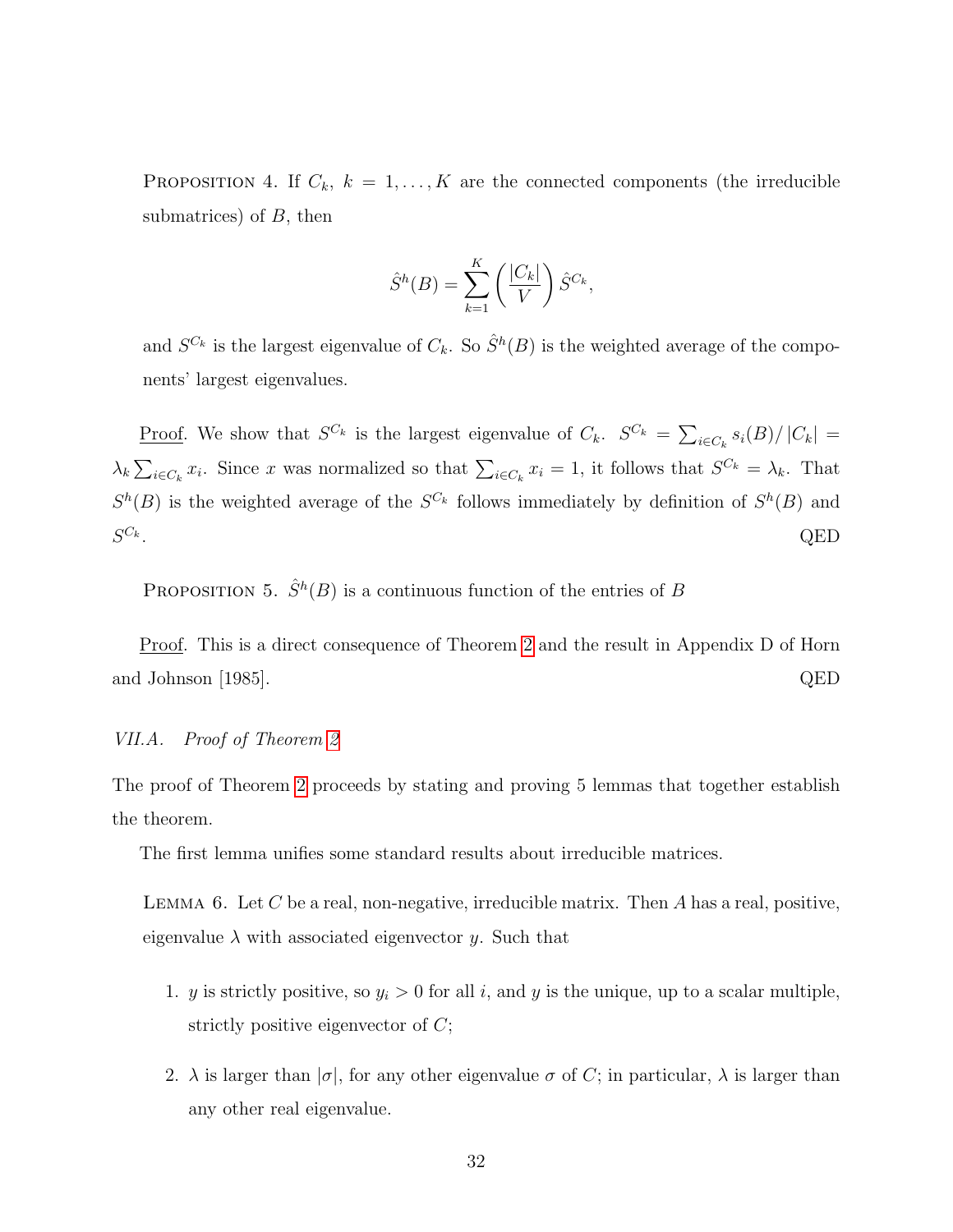Proof. By the Perron-Froebenius Theorem (Theorem 8.4.4 in Horn and Johnson [1985]), C has a real, strictly positive, eigenvalue,  $\lambda$ , with associated strictly positive eigenvector y. The multiplicity of  $\lambda$  is one and  $\lambda$  is larger than  $|\sigma|$ , for any other eigenvalue  $\sigma$  of C ( $\lambda$  is the spectral radius of  $C$ ).

Let z be any strictly positive eigenvector, by Corollary 8.1.30 in Horn and Johnson, z is associated to eigenvalue  $\lambda$ . The z is a scalar multiple of y, as  $\lambda$  has multiplicity one. QED

<span id="page-32-2"></span>Now we verify that the spectral segregation index satisfies our three axioms.

Lemma 7. The Spectral Segregation Index satisfies Montonicity.

<u>Proof</u>. Let B' have more intense interactions than B. Let  $C' = (c'_{ij})$  be an irreducible submatrix of  $B'$  Then the set of rows in  $C'$  is the union of the rows in some collection  $C_1, C_2, \ldots, C_L$  of irreducible submatrices of B. Let  $C = (c_{ij})$  be the block-diagonal matrix with  $C_1, C_2, \ldots, C_L$  in its diagonal. Let x' be an eigenvector associated to the largest eigenvalue  $\lambda'$  of C'. Then  $C'x' = \lambda'x'$ ,  $x_i > 0$  for all i (Lemma [6\)](#page-31-1), and B' having more intense interactions than B imply that

(5)

<span id="page-32-1"></span><span id="page-32-0"></span>
$$
\lambda' = \frac{1}{x'_i}\sum_{j\in C'} c'_{ij}x'_j \geq \frac{1}{x'_i}\sum_{j\in C'} c_{ij}x'_j
$$

Let  $\lambda = \max\{|\sigma| : \sigma \text{ is an eigenvalue of } C\}$  be the spectral radius of C. Then, by Horn and Johnson's Theorem 8.1.26,

(6)

$$
\lambda \le \max_{i \in C} \frac{1}{x'_i} \sum_{j \in C} c_{ij} x'_j.
$$

Statements [\(5\)](#page-32-0) and [\(6\)](#page-32-1) imply that  $\lambda \leq \lambda'$ . But  $\lambda'$  is  $S^{C'}$  (Proposition [4\)](#page-30-2); so  $\lambda \leq \hat{S}^{C'}$ .

Now we prove that  $\hat{S}^{C_l} \leq \lambda$ , for  $l = 1, \ldots, L$ . Let  $\lambda_l$  be the largest real eigenvalue of  $C_l$ . Let  $x_l$  be an eigenvector of  $C_l$ , associated to  $\lambda_l$ ; Let  $y = (y_i)_{i \in C}$  be the vector obtained from  $x_l$  by letting  $y_i = x_{li}$  if  $i \in C_l$  and 0 otherwise. Then, since C is block-diagonal,  $\lambda_l$  is an eigenvalue of C, with associated eigenvector y. By definition of  $\lambda$ , since  $\lambda_l$  is real,  $\lambda_l \leq \lambda$ . But Proposition [4](#page-30-2) implies that  $\lambda_l = \hat{S}^{C_l}$ , so  $\hat{S}^{C_l} \leq \lambda$ , for  $l = 1, ..., L$ .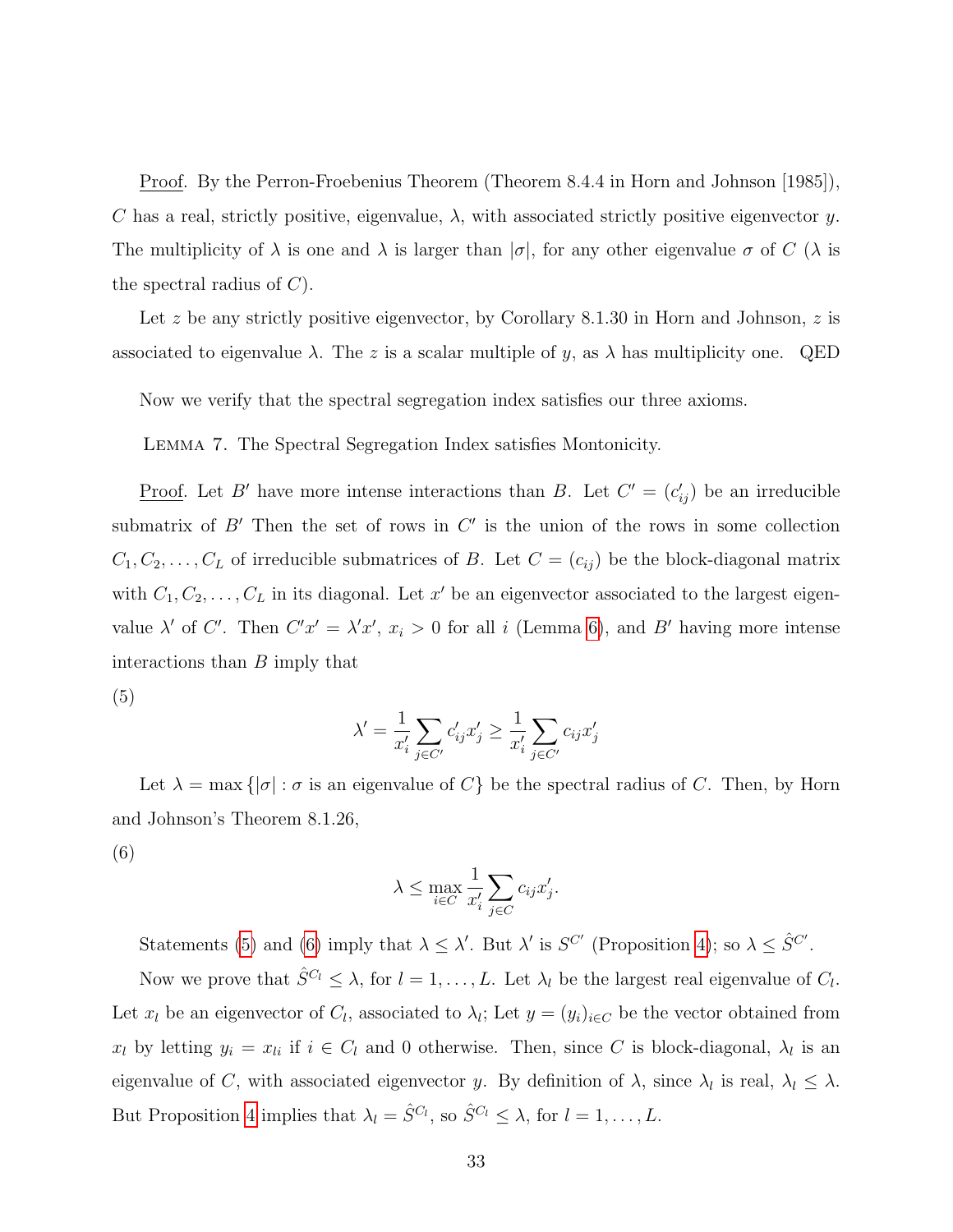Let  $C'_{k}$ ,  $k = 1, \ldots, K$  be the irreducible submatrices of  $B^{h'}$ , and let each  $C'_{k}$  be the union of  $L_k$  irreducible submatrices of  $B^h$ ,  $C'_{kl}$  with  $l = 1, \ldots, L_k$ . By Proposition [4](#page-30-2)

$$
\hat{S}^{h}(B) = \sum_{k=1}^{K} \sum_{l=1}^{L_{k}} \frac{|C_{k}|}{V} \hat{S}^{C_{kl}} \n\leq \sum_{k=1}^{K} \hat{S}^{C'_{k}} \sum_{l=1}^{L_{k}} \frac{|C_{k}|}{V} \n= \sum_{k=1}^{K} \hat{S}^{C'_{k}}(B') \frac{|C_{k}|}{V(B')} = \hat{S}^{h}(B') \qquad \text{QED}
$$

Lemma 8. The Spectral Segregation Index satisfies homogeneity.

<u>Proof</u>. Let  $a \in A$  be h-homogeneous of degree d. Let  $y = 1$ , then homogeneity says that  $Ay = d1$ , so d is an eigenvalue with eigenvector y. By Lemma [6](#page-31-1) d must coincide with  $\lambda$ , the largest eigenvalue of B, and the rescaled eigenvector must coincide with x. So  $\hat{S}^h(B) = d.$  $(B) = d.$  QED

Lemma 9. The Spectral Segregation Index satisfies linearity.

<u>Proof</u>. By Proposition [4,](#page-30-2)  $\hat{S}^{C_k}$  is an eigenvalue with eigenvector  $(x_i)$ , the eigenvector in the definition of the spectral index. The, for any i,  $s_i(B) = S^{C_k} x_i |C_k| = |C_k| (C_k \cdot x_i)$ . So

$$
s_i(B) = \sum_{j \in C_k} |C_k| r_{ij} x_j
$$
  
= 
$$
\frac{1}{\lambda_k} \sum_{j \in C_k} |C_k| r_{ij} x_j \lambda_k
$$
  
= 
$$
\frac{1}{S C_k} \sum_{j \in N_i^a} s_j(B)
$$
 QED

Second, we prove that any index that satisfies the three axioms must coincide with the spectral index. Let  $(S^h(B), (s_i(B))_{i\in h})$  be a segregation index that satisfies the three axioms.

<span id="page-33-0"></span>LEMMA 10. If B has  $b_{ij} = 0$  for all i and j, then  $s_i(B) = \hat{s}_i(B)$  for all i.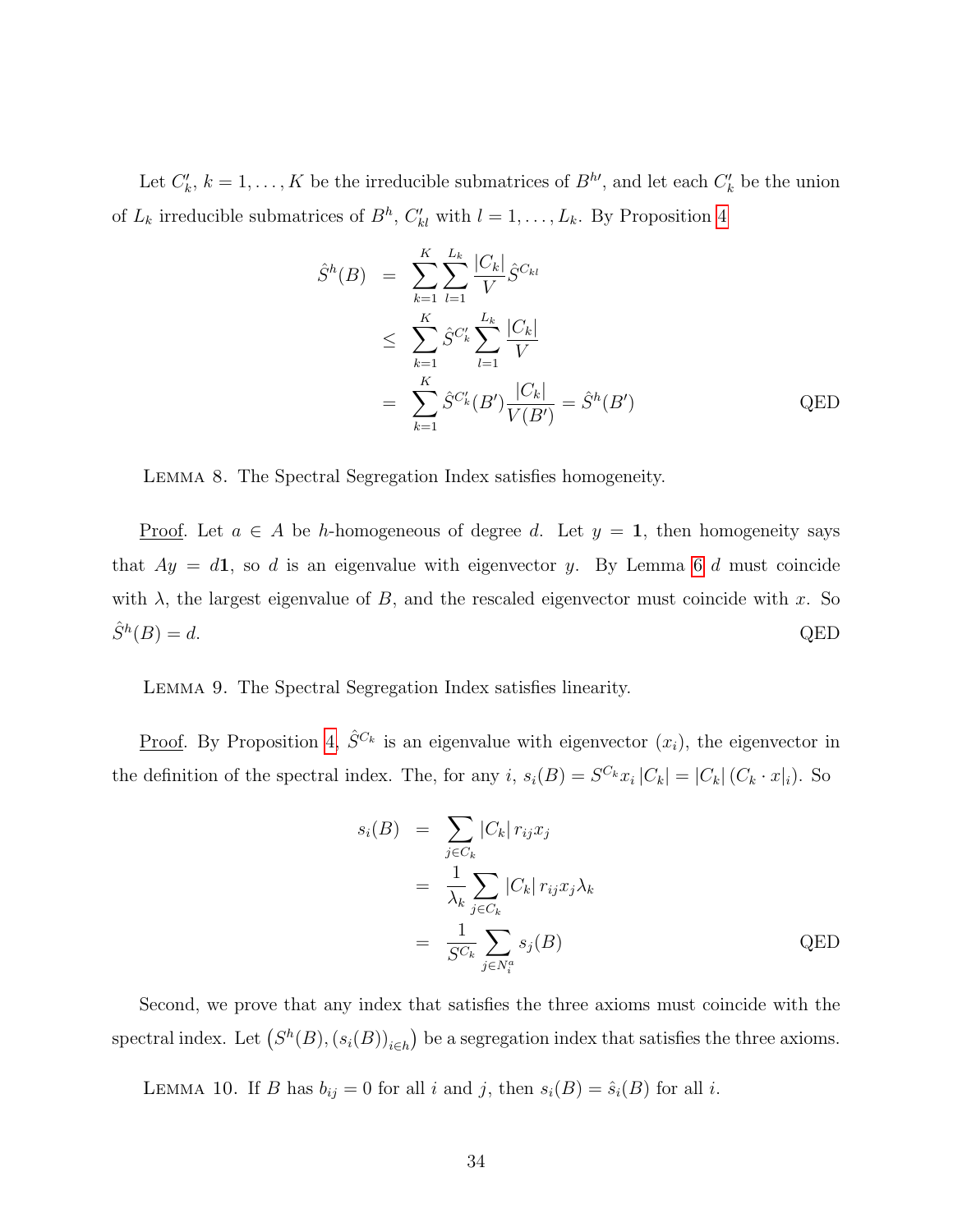<u>Proof</u>. By Homogeneity,  $S^h(B) = 0$ , so we must have and  $s_i(B) = 0$  for all i, as  $s_i(B) \ge 0$ and  $S^h(B)$  is the average  $s_i(B)$ . Thus the index coincides with the Spectral Segregation Index. QED

<span id="page-34-0"></span>LEMMA 11. For any  $B, s_i(B) = \hat{s}_i(B)$  for all i.

<u>Proof</u>. If B is such that  $b_{ij} = 0$  for all i and j, we are done by Lemma [10.](#page-33-0) Suppose that  $b_{ij} > 0$  for at least one i and j.

Let  $\gamma = \min \{b_{ij} : b_{ij} > 0\}$ . Let  $D = (d_{ij})$  be the matrix defined by  $d_{ij} = 0$  if  $b_{ij} = 0$ , and

$$
d_{ij} = \frac{\gamma}{|\{j : b_{ij} > 0\}|}
$$

if  $b_{ij} > 0$ .

Note that  $\sum_j d_{ij} = \gamma$  for all i, so D is homogeneous of degree  $\gamma$ . Then Homogeneity implies that  $S^h(D) = \gamma$ . Now, by definition of D, D has more intense interactions than B. So Monotonicity implies that  $S^h(B) \geq S^h(D) = \gamma$ . Hence,  $S^h(B) > 0$ .

Fix a component  $C_k$  such that  $S^{C_k} > 0$ ; since  $S^h(B) > 0$  there must exist at least one such component. For  $i \in C_k$ , let  $x_i = \frac{s_i^h(B)}{|C| |\mathcal{S}_k|}$  $\frac{S_i(D)}{|C_k| S^h(B)}$ . Note that, by definition of  $S^{C_k}x_i$ ,  $\sum_{i\in C_k} x_i = 1.$ 

Then  $S^{C_k} x_i = s_i(B)/|C_k| = \frac{1}{|C|}$  $|C_k|$  $\sum_{j \in N_i^a} r_{ij} s_j / S^{C_k}$ , by Linearity. Then  $S^{C_k} x_i = \sum_{j \in N_i^a} r_{ij} x_j$ . So  $S^{C_k}x = C_kx$ ;  $S^{C_k}$  is an eigenvalue of  $C_k$  with eigenvector x.

Now,  $s_i(B) > 0$  for all i. Since  $s_i(B) = 0$  for some i would imply, by Linearity, that all  $j \in N_i$  have  $s_j(B) = 0$ . Then, by recursion,  $s_j(B) = 0$  for all  $j \in C_k$ , which would contradict that  $S^{C_k} > 0$ . Hence x is a strictly positive eigenvector.

By Proposition [4](#page-30-2) and Lemma [6](#page-31-1) now  $S^{C_k} = \hat{S}^{C_k}$ , and by the rescaling  $\sum_{i \in C_k} x_i = 1$ ,  $x$  must coincide with the defining eigenvector in the definition of the spectral segregation index. Then,  $s_i(B) = \hat{s}_i(B)$  for all *i*.

Finally, take a component with  $S^{C_k} = 0$ . Then Monotonicity and Lemma [10](#page-33-0) imply that  $b_{ij} = 0$  for all i and j in  $C_k$ . QED

Lemmas [\(7\)](#page-32-2) through [\(11\)](#page-34-0) establish the theorem.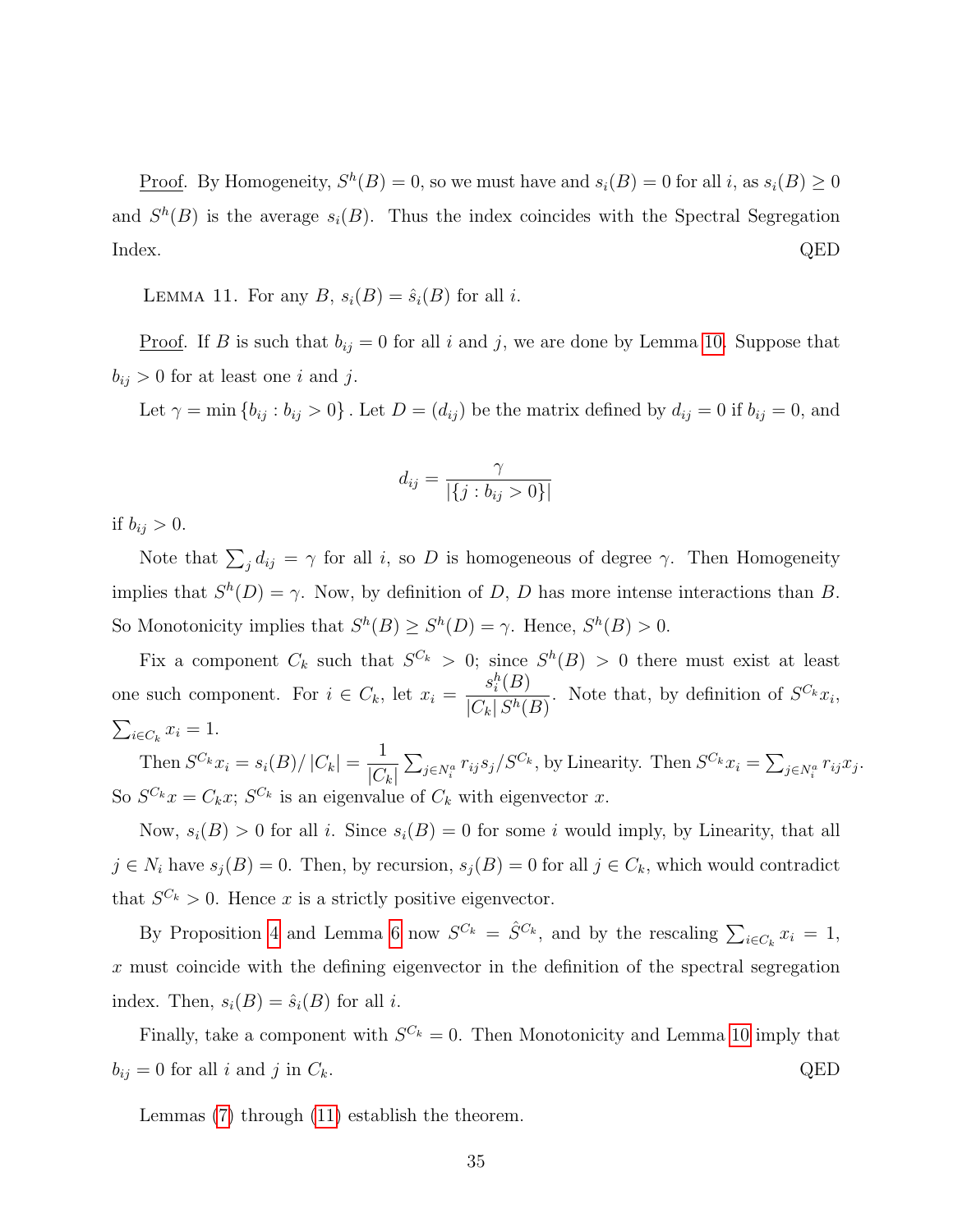#### VII.B. Results in Section [V.](#page-14-0)

We first prove Proposition [1,](#page-15-1) we then state and prove additional results that were informally announced in Section [V..](#page-14-0) The results are formalizations of the discussion of network connectivity in Section [V..](#page-14-0)

Proof of Proposition 1. Let I denote the  $V \times V$  identity matrix. Let  $D = I + B$ . Then equation [2](#page-15-0) implies that the vector  $x_t = (x_{it})_i$  satisfies  $x_t = Dx_{t-1}$ , for all t. So  $x_t = D^t x_0$ . By Lemma 8.4.2 in Horn and Johnson [1985),  $1 + \hat{S}^h(B)$  is the largest eigenvalue of D. By Lemma 8.2.7 in Horn and Johnson, there is a matrix  $L$  such that

$$
\lim_{t \to \infty} (1 + \hat{S}^h(B))^{-t} D^t = L
$$

Then,

$$
\frac{x_{it}}{x_{it-1}} = (1 + \hat{S}^h(B)) \frac{((1 + \hat{S}^h(B))^{-t} D^t x_0)_i}{((1 + \hat{S}^h(B))^{-t+1} D^{t-1} x_0)_i} \to (1 + \hat{S}^h(B))
$$

We provide two results that help interpret the SSI. The first relates SSI to how many neighbors individuals have. The second result shows how SSI measures the connectivity of the h-race network. Both results hold in the neighborhood model, where  $r_{ij}$  is either 0 or  $r > 0$ .

Here we interpret  $B$  as graph, denoted  $G$ , for which the vertexes are the individuals and there is an edge (link) between two indexes i and j if  $r_{ij} > 0$  The degree of a vertex i,  $d(i)$ , is the number of edges at i. Let  $d_{\min} = \min \{d(v) | v \in V\}$  denote the minimum degree of  $G, d_{\text{max}} = \max \{d(v) | v \in V\}$  represents its maximum degree, and  $\overline{d} = \frac{1}{W}$  $|V|$  $\sum_{v\in V} d(v)$  the average degree of G. [20](#page--1-0)

<span id="page-35-0"></span>PROPOSITION 12. Let  $d_{\min}$ ,  $\overline{d}$  and  $d_{\max}$  be the minimum, average, and maximum degrees

<sup>20.</sup> We use the most basic notions in Graph Theory. A reader can consult any graph-theory textbook, for example Diestel [1997]. Some of the ideas we use are from the field of Spectral Graph Theory; see e.g. Cvetković, D., Rowlinson, P., and Simić, S. [1997] for a comprehensive treatment.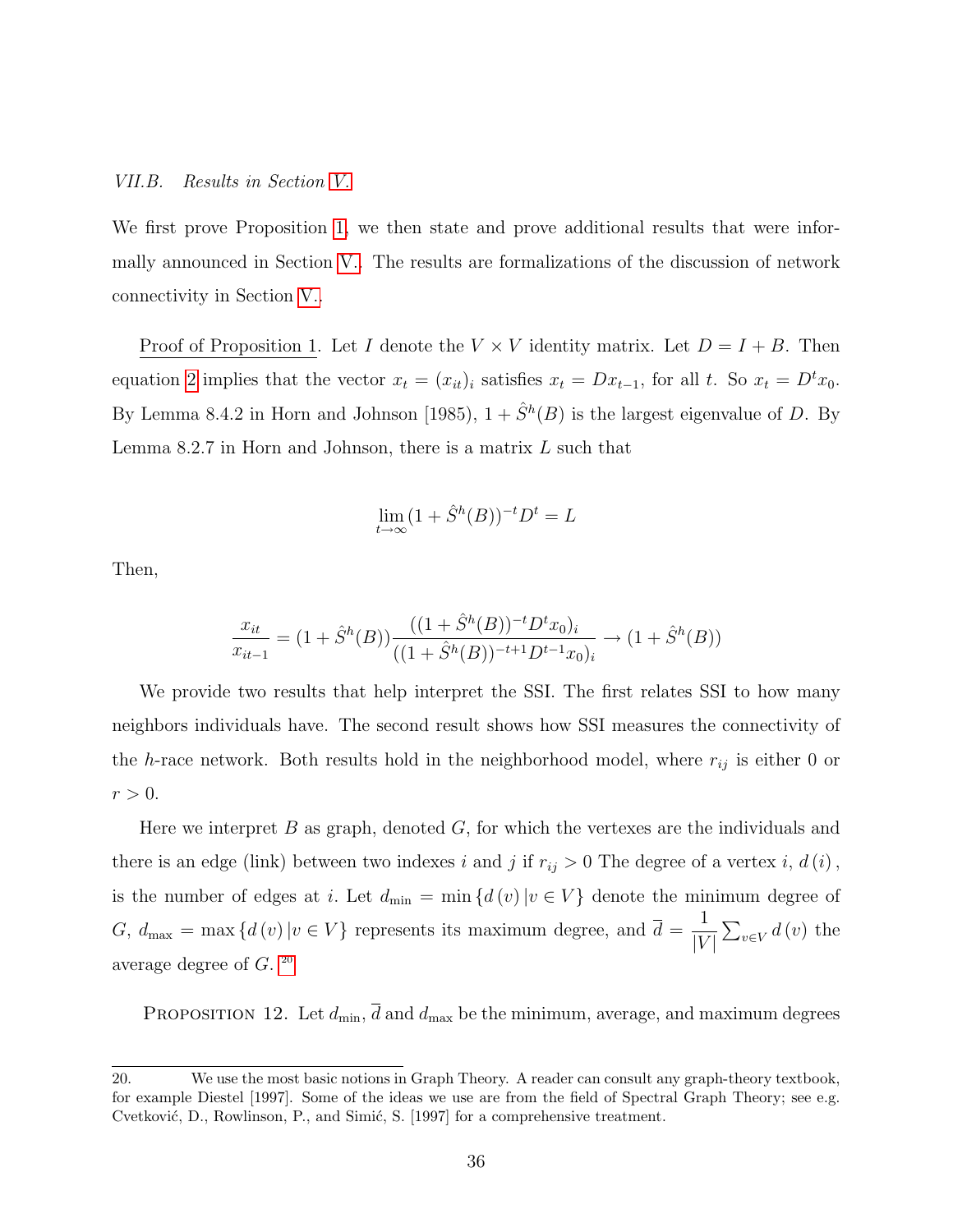of  $B^h$ , respectively. Then

$$
d_{\min} \leq \overline{d} \leq \hat{S}^h \leq d_{\max}
$$

Proof. See Cvetkovic and Rowlinson [1990]. QED

Let  $d_i$  be the number of same-race neighbors of household i. Proposition [12](#page-35-0) proves that, Homogeneity notwithstanding,  $\hat{S}^h(B)$  is larger than the average  $d_i$  over the individuals with  $a(i) = h.$ 

Now we use walks in a graph to bring out the relation between SSI and network connectivity. A walk of length k is a sequence of (not necessarily different) vertexes  $v_1, v_2, ..., v_k$ ,  $v_{k+1}$  such that for each  $i = 1, 2, ..., k$  there is an edge from  $v_i$  to  $v_{i+1}$ . A walk is closed if  $v_{k+1} = v_1$ . Let  $W_i^{\theta}$  be the number of walks of length  $\theta$  that individual  $i \in V$  can take in  $B$ , and define  $W^{\theta} = \sum_{i} W_{i}^{\theta}$ . Let  $W_{ij}^{\theta}$  be the number of walks of length  $\theta$  between individual  $i \in V$  and  $j \in V$ . A graph is bi-partite if its vertex-set admits a partition into 2 classes such that every edge has its ends in different classes. The graphs one encounters in applications of SSI are never bi-partite.

<span id="page-36-0"></span>**PROPOSITION 13.** For  $\theta$  sufficiently large: (1)  $\frac{W_i^{\theta}}{(\hat{\theta}^T_i)^2}$  $\frac{N_i}{(\hat{S}^h(B))^{\theta-1}}$  is approximately proportional to  $\hat{s}_i^h(B)$ , and the constant of proportionality is independent of i; (2)  $\sqrt[\theta]{W^{\theta}/n^h}$ approximates  $\hat{S}^h(B)$ ; and (3) if B is non-bipartite,  $W_{ij}^{\theta}$  is approximately proportional to  $(\hat{S}^h(B))^{\theta-2} \hat{s}_i^h(B) \hat{s}_j^h(B)$ .

<u>Proof</u>. Let  $U = (u_i)$  be the eigenvectors of B, normalized to form an orthonormal basis, so  $U<sup>T</sup>U = I$ . Let D be the matrix with the eigenvalues of B on the diagonal, and 0 everywhere else. So  $A = UDU^{T}$ .

If 1 is the vector with 1 in all its entries, the vector of  $\theta$ -long walks  $(W_i^{\theta})$  is defined by  $(W_i^{\theta}) = A^{\theta}1$ . So  $(W_i^{\theta}) = UD^{\theta}U^T1$ . The  $(u_i)$  vectors form a basis, so there are scalars  $(\xi_i)$ such that  $1 = \sum_i \xi_i u_i$ .

Then  $(W_i^{\theta}) = \sum_i \xi_i U D^{\theta} U^T u_i$ . But  $U^T u_i = e_i$ , the vector with *i*-th entry 1, and 0 elsewhere. So  $(W_i^{\theta}) = \sum_i \xi_i \lambda_i^{\theta} U e_i = \sum_i \xi_{i\lambda i}^{\theta} u_i$ . Let  $\lambda_1 = S^h$ ;  $\lambda_1$  has multiplicity 1, as B has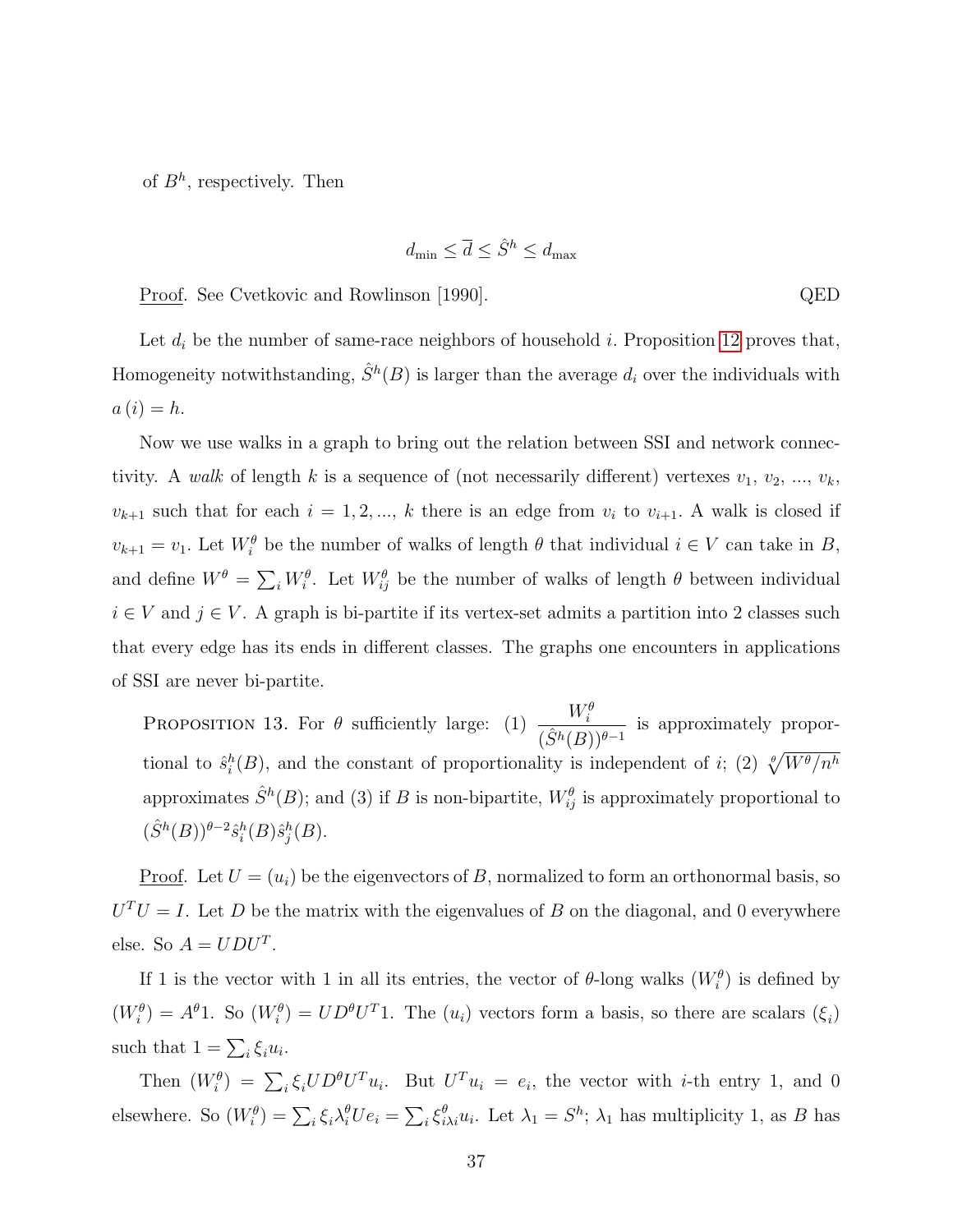a unique non-trivial eigenvector (Theorem 2.1.3 in Cvetkovic, Rowlinson and Simic [1997]). So  $S^h(\beta) > \lambda_i, i = 2, 3, ..., |h|.$ 

Then

(7) 
$$
\frac{1}{(S^h(B))^{\theta-1}}(W_i^{\theta}) = S^h(\beta) \sum_i \xi_i \frac{\lambda_i^{\theta}}{\lambda_1^{\theta}} u_i
$$

$$
(8) \qquad \qquad \rightarrow \quad S^h(B)\xi_1 u_i,
$$

as  $\lambda_i^{\theta}$  $\frac{\theta}{i}/\lambda_1^{\theta} \to 0$  for all  $i \neq 1$ . Since  $u_1$  is a scalar multiple of the  $(x_i)$  vector in the definition of the spectral index,  $S^h(B)\xi_1u_1$  is a scalar multiple of  $s_i^h$ .

The second statement is a theorem of Cvetkovic, stated in the survey by Cvetkovic and Rowlinson [1990]. The third statement is essentially Theorem 2.2.5 in Cvetkovic, Rowlinson and Simic. QED

Proposition [13](#page-36-0) (1) says that, as  $\theta$  grows,  $W_i^{\theta}(\hat{S}^h(B))^{\theta-1}$  converges. Thus  $\hat{S}^h$  measures the growth in the number of walks that  $i$  can take. Further, it converges to something proportional to  $\hat{s}_i$ , thus individual SSI measures explain the differences, among individuals, in how many walks they can take relative to  $\hat{S}$ . Statement (2) in Proposition [13](#page-36-0) says that  $W^{\theta} \sim V\left(\hat{S}^{h}(\beta)\right)^{\theta}$ . The total number of walks will grow at rate  $\hat{S}^{h}(B)$  (a statement which is similar, and has a similar proof, to that of Proposition [1\)](#page-15-1). Finally, (3) says that two individuals' measures are related to how many walks there are between the two individuals, relative to the total number of walks (given by  $\hat{S}^h(B)$ , in light of Statement (2)).

#### VII.C. Baseline Segregation

Here we present a theoretical justification for our "baseline" simulations. SSI converges as a city's size grows, so we can estimate SSI for relatively large cities (the size of 6400 is enough in our simulations).

Let  $H = \{0, 1\}$  be the set of races. We are interested in only one race here, so working with  $H = \{0, 1\}$  is without loss of generality. Let  $V_n$  be set of households, such that if  $n \leq m$ then  $V_n \subseteq V_m$ .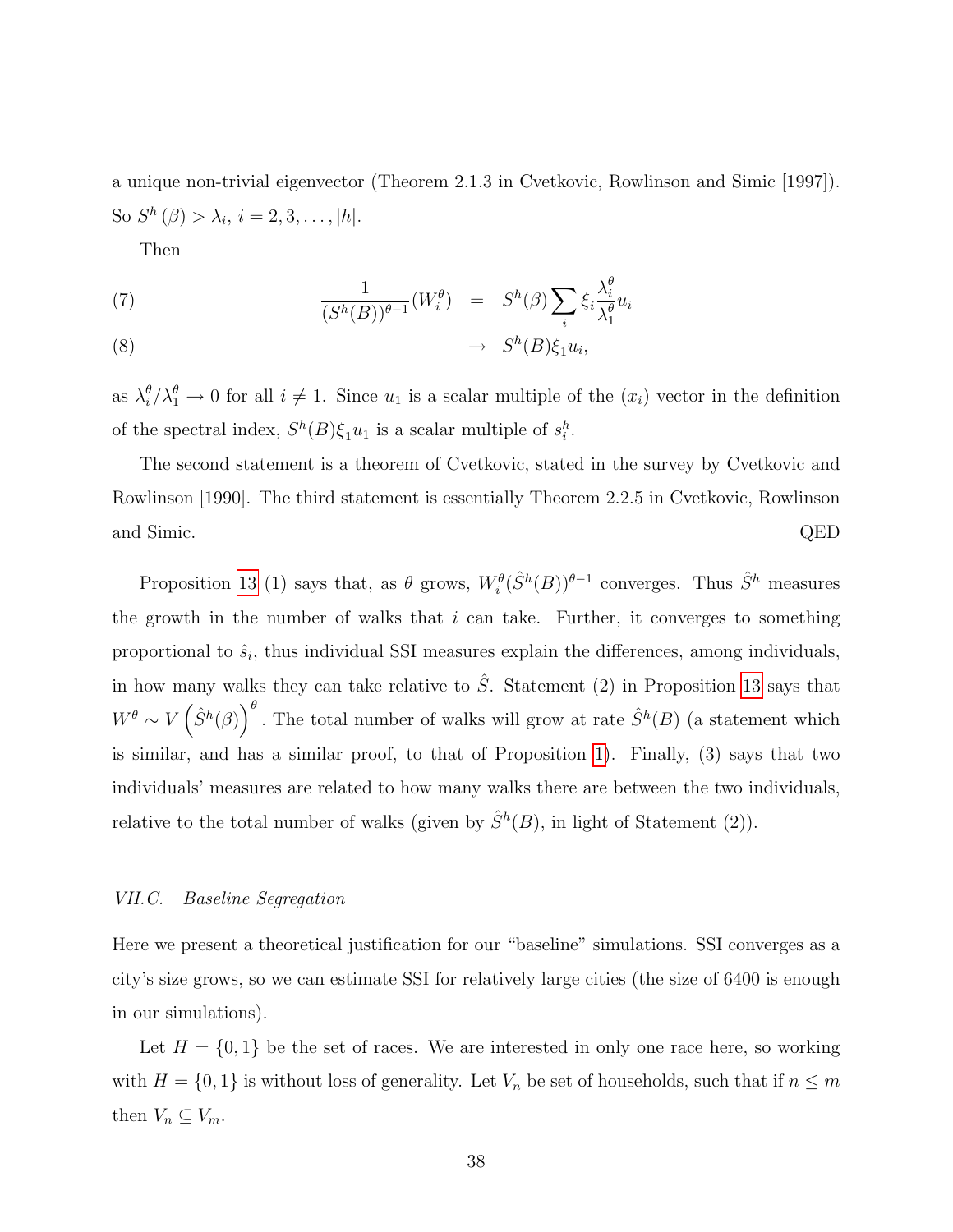Let  $\Omega_n = H^{V_n}$  be the set of possible assignments of households to races. Abusing notation, let  $\omega \in \Omega_n$  represent the resulting  $V_n \times V_n$  matrix of social interactions. Endow the power set of  $\Omega_n$  with the probability measure  $p_k$  obtained by letting each household be race 1 with probability  $\pi \in (0, 1)$ , independently of the races of other households.

Let

$$
E_n \hat{S}^h = \sum_{\omega \in \Omega_n} \hat{S}^h(\omega) p_n(\omega)
$$

be the expected value of the SSI.

PROPOSITION 14. There is  $\overline{S}$  such that  $E_n \uparrow \overline{S}$  as  $n \to \infty$ .

<u>Proof</u>. We shall prove that, if  $n \leq m$ , then

$$
\sum_{\omega \in \Omega_n} \hat{S}^h(\omega) p_n(\omega) \le \sum_{\omega \in \Omega_m} \hat{S}^h(\omega) p_m(\omega).
$$

Since the  $E_n\hat{S}^h$  are bounded above by 1, the result follows.

Let  $q_{n,m}$  be the probability distribution on  $H^{V_m\setminus V_n}$  induced by letting each household be race 1 with probability  $\pi \in (0,1)$ , independently of the races of other households. Abusing notation, we shall use  $q_{n,m}$  for the probability distribution induced by  $q_{n,m}$  on  $\{\omega \in \Omega_m : \omega|_{V_n} = \{0\}^{V_n}\}.$  Then,

$$
\sum_{\omega \in \Omega_m} \hat{S}^h(\omega) p_m(\omega) = \sum_{\omega' \in \Omega_n} p_n(\omega') \left[ \sum_{\{\omega \in \Omega_m : \omega|_{V_n} = \omega'\}} q_{n,m}(\omega - \omega') \hat{S}^h(\omega) \right]
$$
  
\n
$$
\geq \sum_{\omega' \in \Omega_n} p_n(\omega') \left[ \sum_{\{\omega \in \Omega_m : \omega|_{V_n} = \omega'\}} q_{n,m}(\omega - \omega') \hat{S}^h(\omega') \right]
$$
  
\n
$$
= \sum_{\omega' \in \Omega_n} p_n(\omega') \hat{S}^h(\omega') \sum_{\{\omega \in \Omega_m : \omega|_{V_n} = \omega'\}} q_{n,m}(\omega - \omega')
$$
  
\n
$$
= \sum_{\omega' \in \Omega_n} p_n(\omega') \hat{S}^h(\omega')
$$
 QED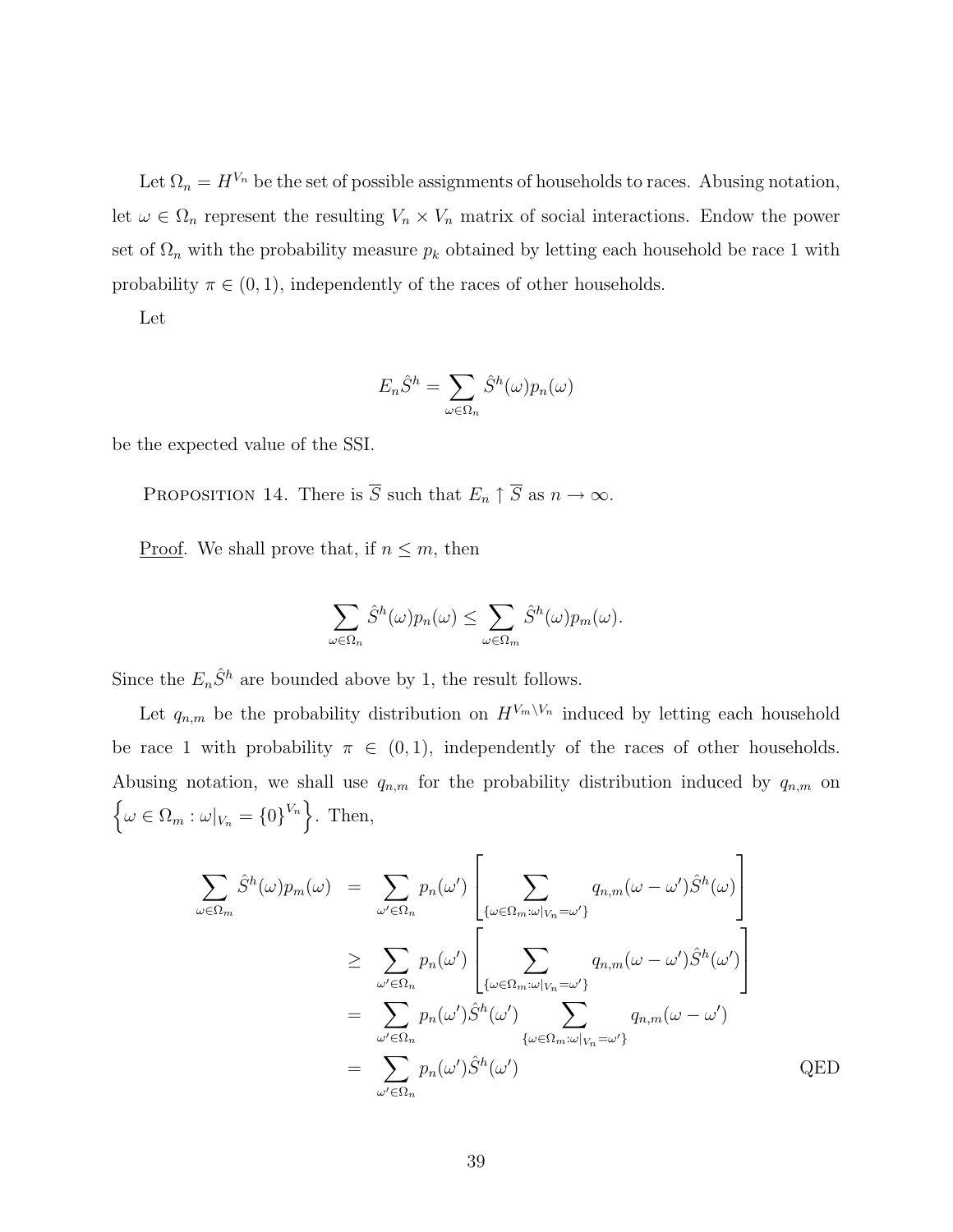# Appendix 2: A Brief Guide to Programs Calculating the Spectral Index

All programs to calculate the Spectral Index are in Matlab. There are three files which are used: callspec.m, neighbors.m, and blockspectral.m. We briefly describe each below. The version of the programs described is for geographic analysis of census blocks at the MSA level. Programs can be easily adapted for use in myriad applications.

callspec.m is the shell program that calls the other programs. It allows you to run the SSI algorithm on a list of cities. The list should be in a text file called list#.txt, where  $\#$  is an identification string (does not necessarily need to be a number). For instance, you might want to create a list of five cities, and denote it list1.txt. The contents of list1.txt might be:

"001"

"002"

"003"

This list, when supplied as an input to callspec.m, would tell the program to calculate the SSI for cities whose identification numbers are 001, 002, 003, 100, and 369. Identification numbers should be in double quotes, and each should be on a new line. The file list1.txt should be placed in the same folder as callspec.m and the other m-files.

To run the program, simply type 'callspec' at the Matlab prompt. You will receive a prompt for list number. In this case, you would type '1' to call the above list.

Next you will receive a prompt to specify which race you wish to calculate SSI for. As the program stands, you can choose any of four races (or they could be non-race groups, depending on your application), or you can choose to calculate all four at once.

Finally, you are prompted to supply a neighbor radius, in kilometers. When constructing the neighbor matrix, neighbors will be considered anyone within this radius.

callspec.m will call blockspectral.m sequentially on each of the identification numbers in list#.txt, which in turn calls neighbors.m in order to construct the matrix. To construct this matrix, it must reference a set of files named msa $\#$ .txt, where  $\#$  stands in for the city identifiers. In the case of list1.txt, you would need files msa 001.txt, msa 002.txt,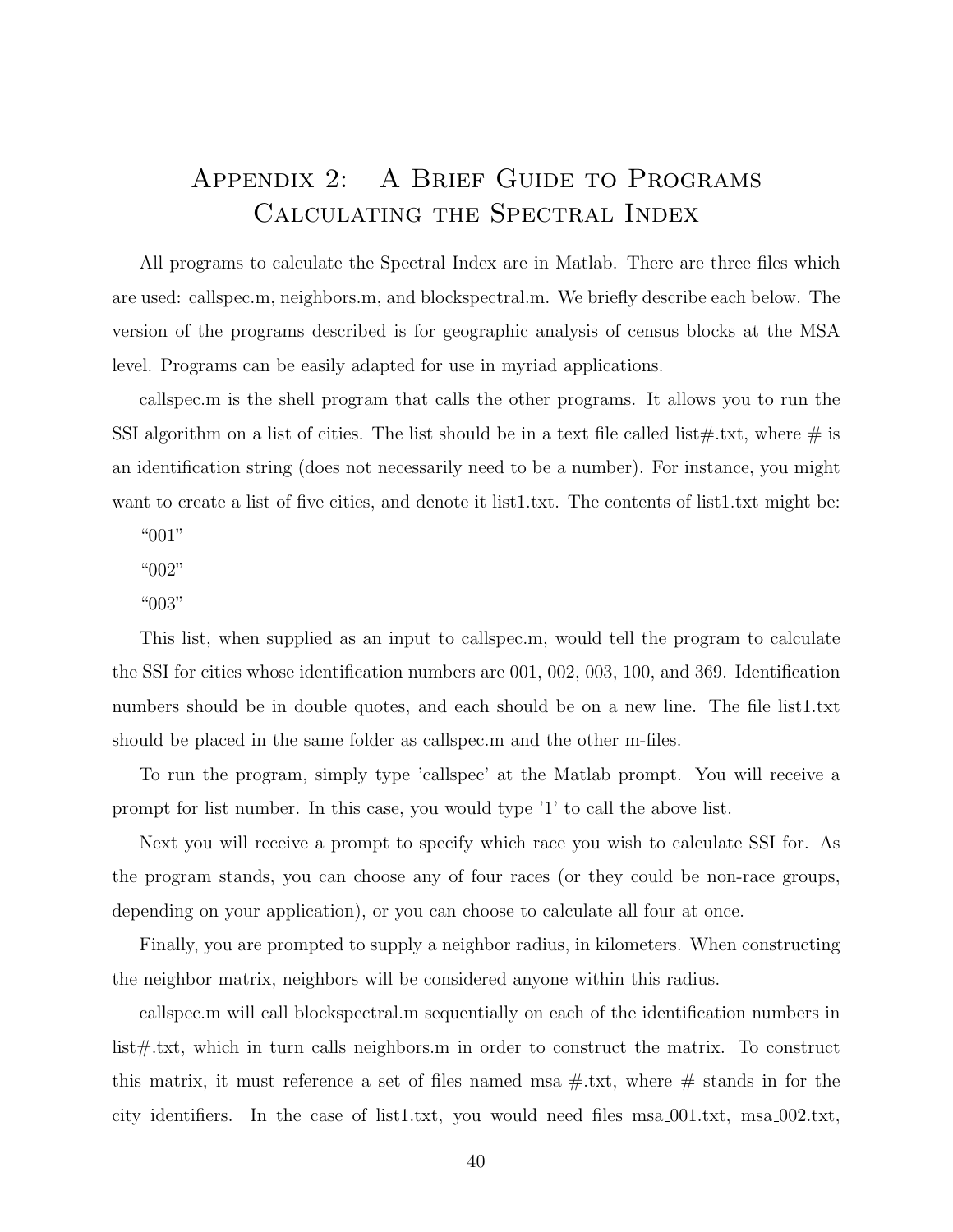msa 003.txt, msa 100.txt, and msa 369.txt. All files should again be in the same folder. These files should have the following structure: each line is a census block (or whatever your geographic unit of reference is) and four comma-separated columns. The first column is an identifier and should be in double quotes. The second is latitude. The third is longitude. The fourth is the group identifier for that block. For example, msa 369.txt might be:

"360150102006073",42.24114,-76.81282,1

"360150108003016",42.13062,-76.82308,1

"360150102003009",42.20382,-76.88979,2

This would correspond to city 369 having 8 census blocks, of which 5 are majority group 1, 2 are majority group 2, and 1 is majority group 4. neighbors.m uses this information to make the neighbor matrix needed to calculate the SSI.

The program generates two main types of output. Summary data appears in matrix called sipartial.mat. Information about individual blocks appears in output files called  $si$   $\#$ .txt, where again  $\#$  is the city identifier. The sipartial matrix has 12 columns:

Column 1: city identifier

Column 2: group identifier

Column 3: SSI for group for city

Column 4: number of connected components for group

Column 5: number of singletons for group

Column 6: median connected component size for group

Column 7: largest connected component size for group

Column 8: smallest connected component size for group

Column 9: total number of blocks of group

Column 10: percent of blocks belonging to group

Column 11: average number of neighbors for group

Column 12: average number of same-group neighbors for group

As you can see, columns 1 and 2 identify the unique city/group combination; column 3 gives the SSI; and columns 4-12 give supporting statistics.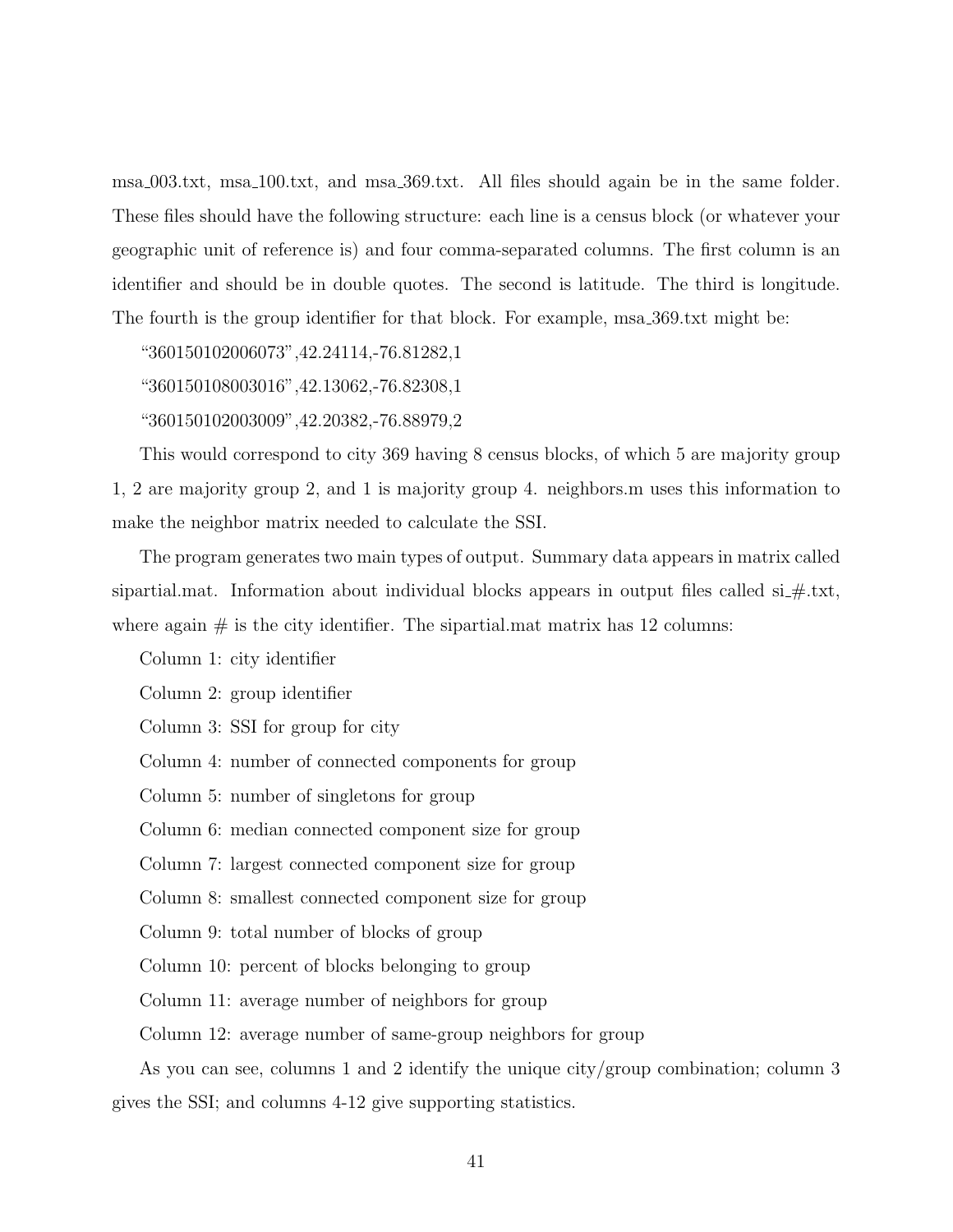If you wish to find the SSI for each individual block you must look at the  $si$ #.txt output files. These files have five columns each:

Column 1: city identifier

Column 2: connected component identifier

Column 3: block identifier

Column 4: SSI for block

Column 5: SSI for connected component

For example, to find the individual SSI for block 360150102006073 in city 369 you would look in the file si 369.txt for the row that has  $360150102006073$  in the third column. The individual SSI is the value in the fourth column.

If you wish to adapt these files for use in a non-geographic application, the main point of modification would be at line 38 of neighbors.m, which is the linking rule. If you wished to study the segregation of, for instance, a social network, this line of code (which currently calculates geographic distance and compares it with the "neighbor radius" solicited earlier) would be replaced by code that checks whether two people have a link in the social network. Other code would have to change too of course (for instance, latitude and longitude might be replaced by a list of friends' IDs), but the essential thing that determines the type of application is the linking rule.

## **REFERENCES**

Almond, Douglas, Kenneth Chay, and Michael Greenstone. "Civil Rights, the War on Poverty, and Black-White Convergence in Infant Mortality in Mississippi" mimeo Massachussets Institute of Technology, Department of Economics, 2003.

Atkinson, Anthony, "On the measurement of inequality," *Journal of Economic Theory*, II, (1970), 244-263.

Blau, Peter, "Inequality and Heterogeneity: A Primitive Theory of Social Structure." (New York, NY: Free Press, 1977)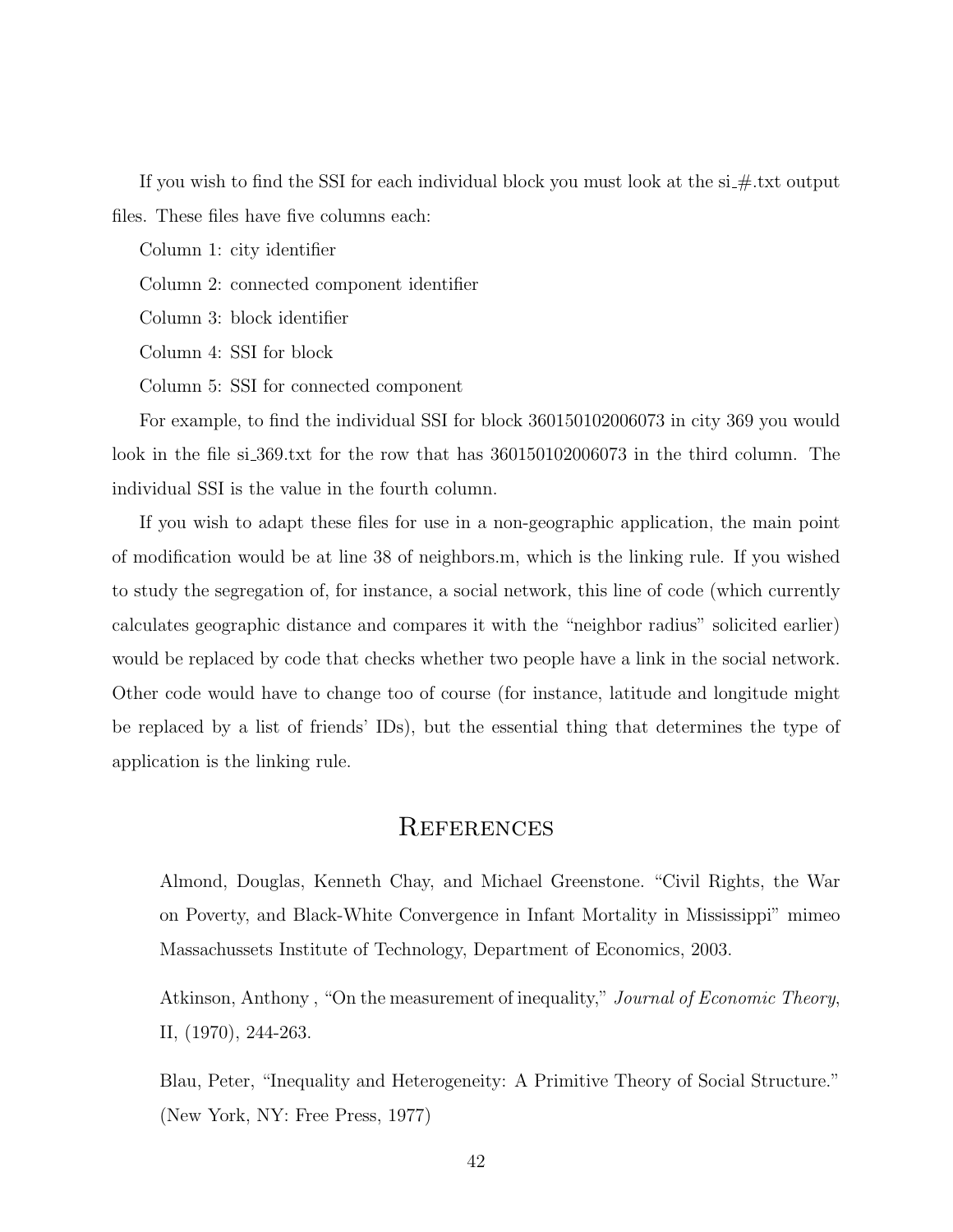Borjas, George, "Ethnicity, Neighborhoods, and Human-Capital Externalities," American Economic Review, LXXXV (1995), 365-390.

Brueckner, Jan and Oleg Smirnov, "Workings of the Melting Pot: Social Networks and the Evolution of Population Attributes." , mimeo, The University of Illinois at Urbana Champaign, 2004.

Case, Anne, and Lawrence Katz, "The Company You Keep: The Effects of Family and Neighborhood on Disadvantaged Youths." NBER Working Paper No. 3705, 1991.

Collins, Chiquita, and David R. Williams, "Segregation and Mortality: The Deadly Effects of Racism?" Sociological Forum, XIV (1999), 495-523.

Cowgill, Donald, and Mary Cowgill, "An Index of Segregation Based on Block Statistics." American Sociological Review, XVI (1951), 825-831.

Crain, Robert, and Jack Strauss, "School Desegregation and Black Occupational Attainments: Results from a Long-Term Experiment," Center for Social Organization of Schools, Johns Hopkins University, 1985.

Crain, Robert, and Rita Mahard, "Minority Achievement: Policy Implications of Research," in Effective School Desegregation: Equity, Quality, and Feasibility, Beverly Hills, CA: Willis D. Hawley Ed. Sage Publications, (1981) 55-84

Cutler, David, and Edward Glaeser, "Are Ghettos Good or Bad?" Quarterly Journal of Economics, CXII (1997), 827-872.

Cvetković, Dragos, and Peter Rowlinson, "The Largest Eigenvalue of a Graph: A Survey." Linear and Multilinear Algebra, XXVIII (1990), 3-33.

Cvetković, Dragos, Peter Rowlinson, and Slobodan Simić, *Eigenspaces of Graphs.*, (Cambridge, United Kingdom: Cambridge University Press, 1997).

Diestel, Reinhard, Graph Theory. (New York, NY: Springer Verlag, 1997).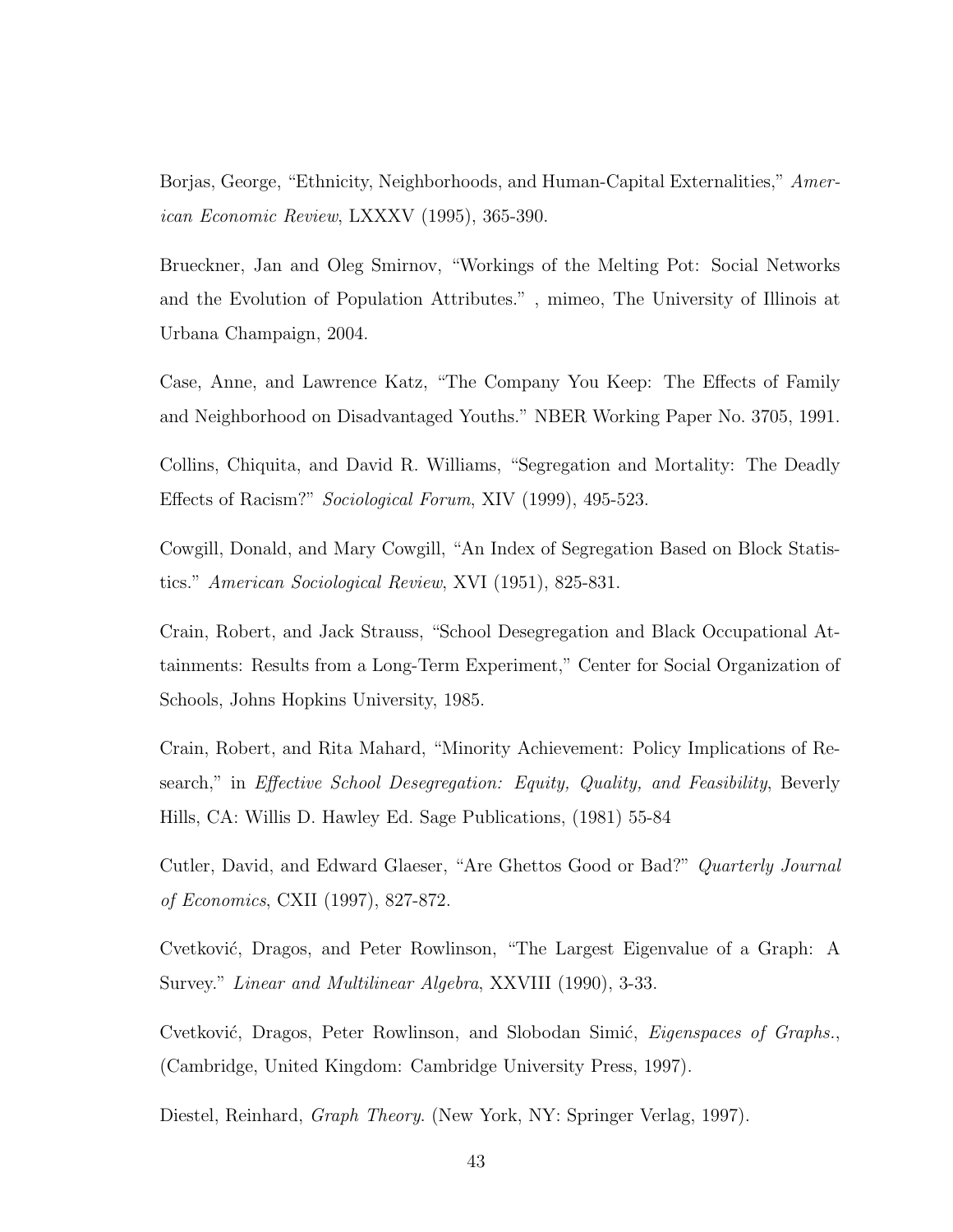Frankel, David and Oscar Volij, "Measuring Segregation." mimeo. Iowa State University, 2004.

Fryer, Roland and Steve Levitt, "The Causes and Consequences of Distinctively Black Names," Quarterly Journal of Economics, CXIX (2004), 767-805.

Fryer, Roland and Paul Torelli. . "An Empirical Analysis of 'Acting White.' NBER Working Paper No. 11334, 2005.

Guryan, Jonathan, "Desegregation and Black Drop-Out Rates," American Economic Review, XCIV (2004), 919–944.

Horn, Roger A. and Charles R. Johnson, Matrix Analysis. (Cambridge, United Kingdom: Cambridge University Press, 1985).

Hutchens, Robert. . "Numerical Measures of Segregation: Desirable Properties and Their Implications," Mathematical Social Sciences, XLII (2001), 13-29.

Jahn, Julius A., Calvin F. Schmid, and Clarence Schrag, "The Measurement of Ecological Segregation" American Sociological Review, CIII (1947), 293-303.

Jencks, Christopher Inequality: A Reassessment of the Effect of Family and Schooling in America, (New York, NY: Basic Books, 1972).

Kain, John, . "Housing Segregation, Negro Employment, and Metroplitan Decentralization," Quarterly Journal of Economics, LXXXII (1968), 175-197.

Katz, Lawrence, Jeffrey R. Kling, and Jeffrey B. Liebman, "Moving to Opportunity in Boston: Early Results of a Randomized Mobility Experiment." Quarterly Journal of Economics, CXVI (2001), 607-54

Kling, Jeffrey R., Jeffrey B. Liebman, and Lawrence Katz, "Experimental Analysis of Neighborhood Effects." Working Paper. Princeton University, 2005.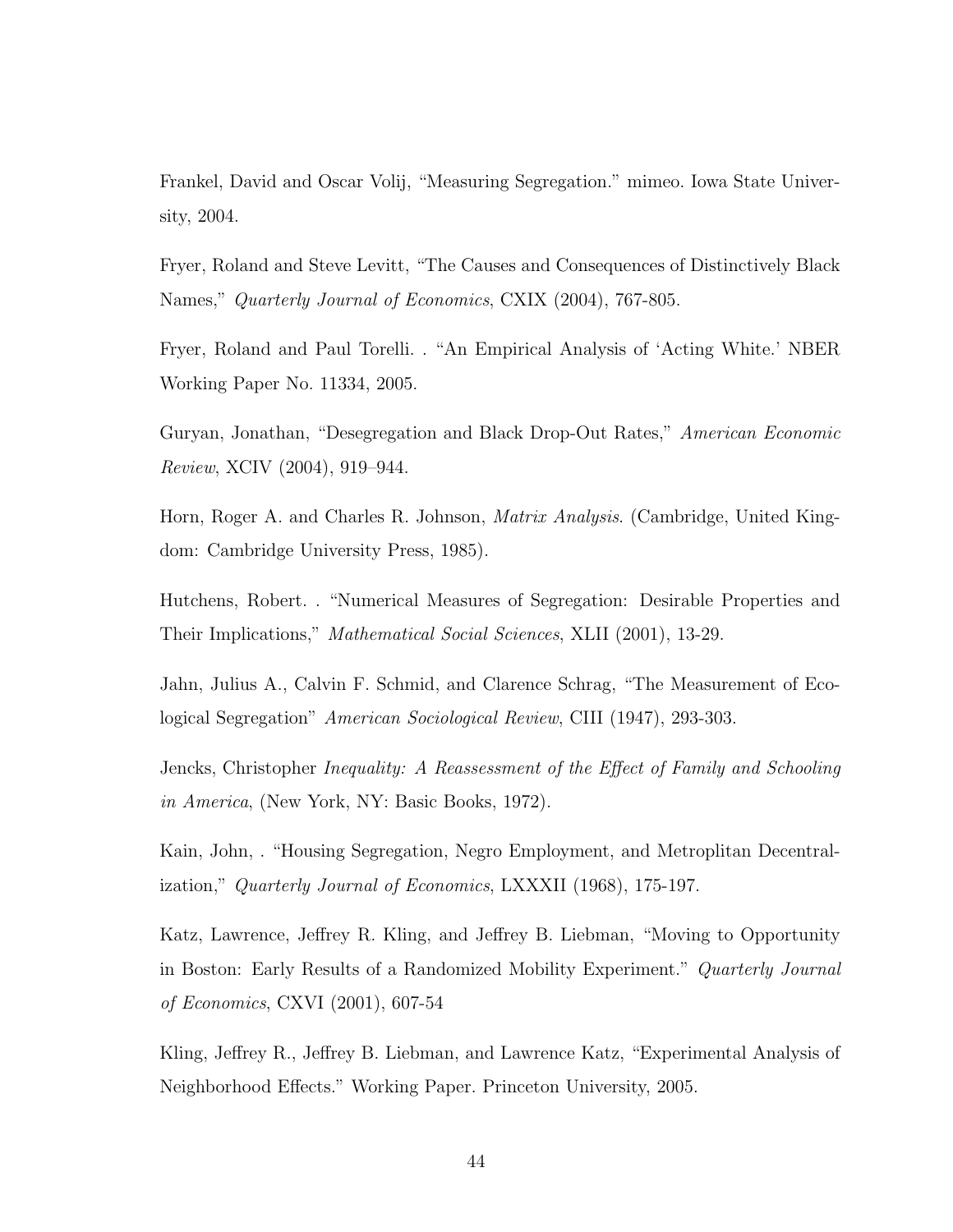Lazear, Edward. . "Culture and Language," *Journal of Political Economy*, CVII (1999), S95-S129.

Lucas, Samuel R.,Tracking Inequality: Stratification and Mobility in American High Schools. (New York, NY: Teachers College Press, 1999).

Massey, Douglas and Nancy Denton, "The Dimensions of Residential Segregation." Social Forces, LXVII (1988), 281-315

Massey, Douglas and Nancy Denton, American Apartheid: Segregation and the Making of the Underclass. (Cambridge, MA: Harvard University Press, 1993).

Mickelson, Roslyn. A., "Subverting Swann: The Effects of First- and Second-Generation Segregation in the Charlotte-Mecklenburg Schools," American Educational Research Journal, XXXVIII (2001), pp. 215–52.

Orfield, Gary, Public School Desegregation in the United States, 1968-1980. (Washington, DC: Joint Center for Political Studies, 1983).

Philipson, Tomas, "Social Welfare and Measurement of Segregation." Journal of Economic Theory, LX (1993), 322-334

Reardon, Sean F., and Glenn Firebaugh, "Measures of Multigroup Segregation." Sociological Methodology XXXII (2002), 33-67.

Samuelson, Paul A. and Robert Solow, "Balanced Growth Under Constant Returns to Scale," Econometrica XXI (1953), 412-424.

St. John, Nancy H. . School Desegregation Outcomes for Children, New York, NY: John Wiley and Sons (1975).

Taeuber, Karl. and Alma Taeuber, Negroes in Cities: Residential Segregation and Neighborhood Change. (Chicago, IL: Chicago Aldine Publishing Co., 1965)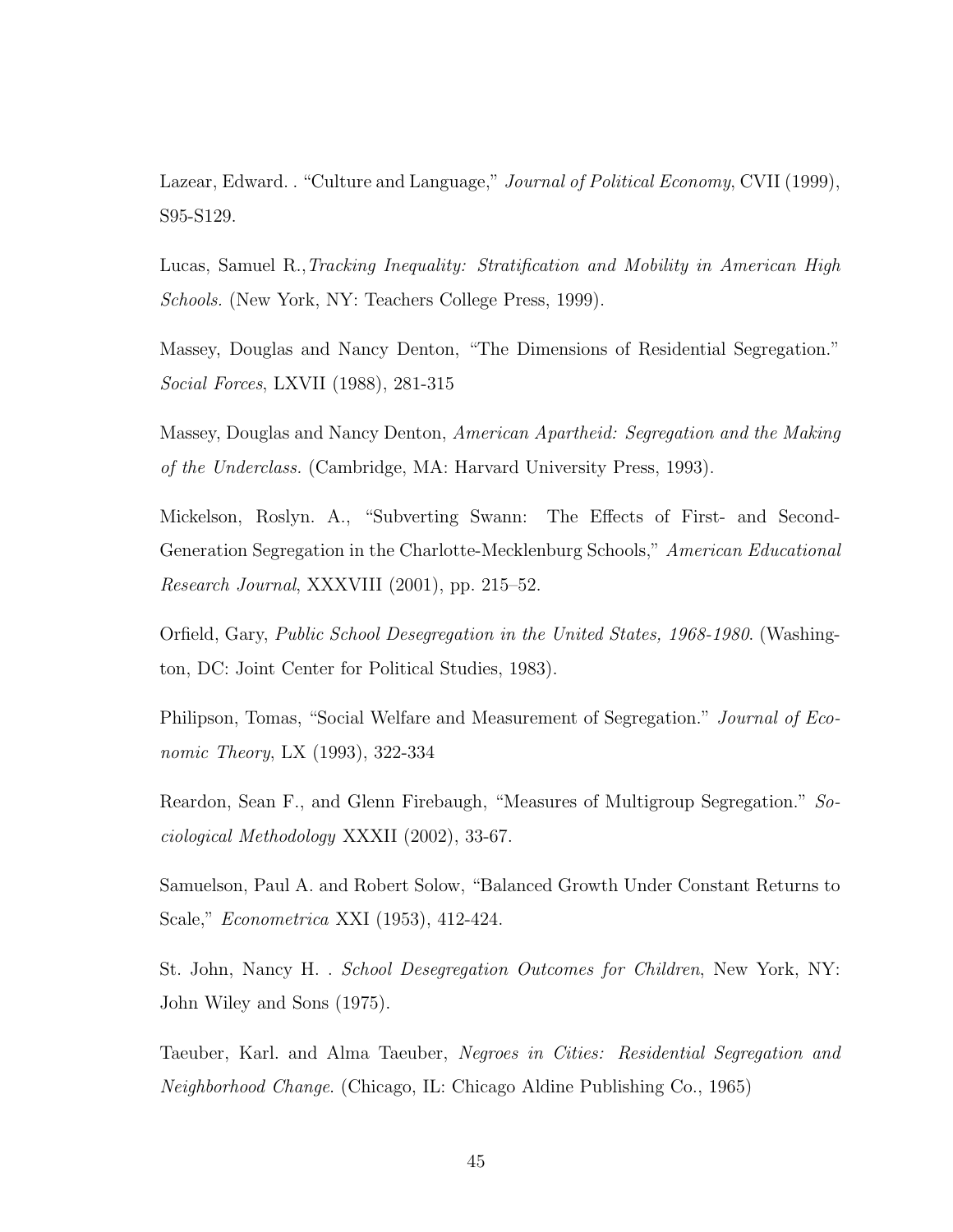Division of the Humanities and Social Sciences, 228-77, California Institute of Technology, Pasadena, California 91125, USA.

email: fede@hss.caltech.edu

Harvard University Society of Fellows and National Bureau of Economic Research, Cambridge, MA 02138, USA.

email: rfryer@fas.harvard.edu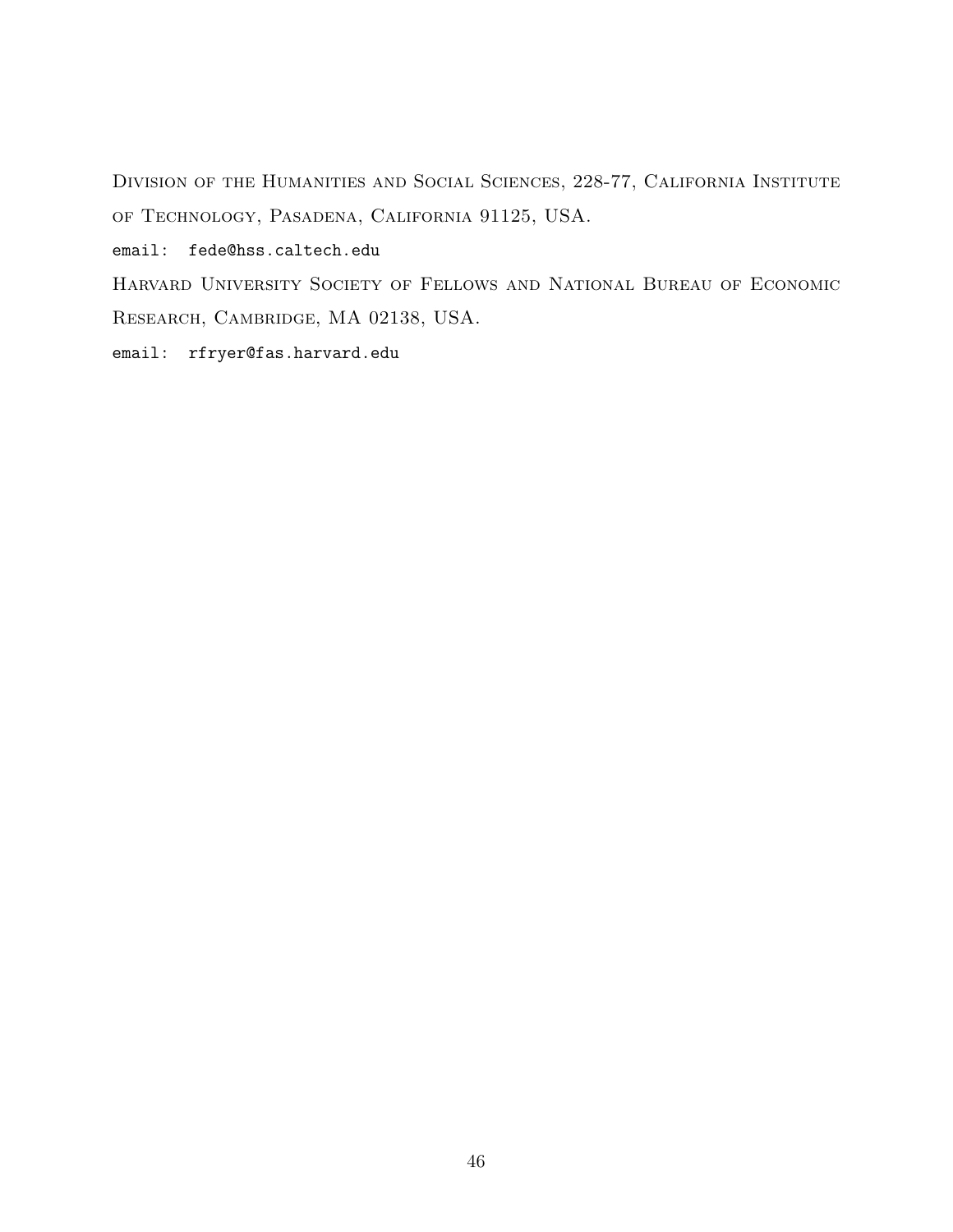

Figure I: Segregation in Metropolitan Detroit

Notes: Figure I is based on block-level data from the 2000 U.S. Census.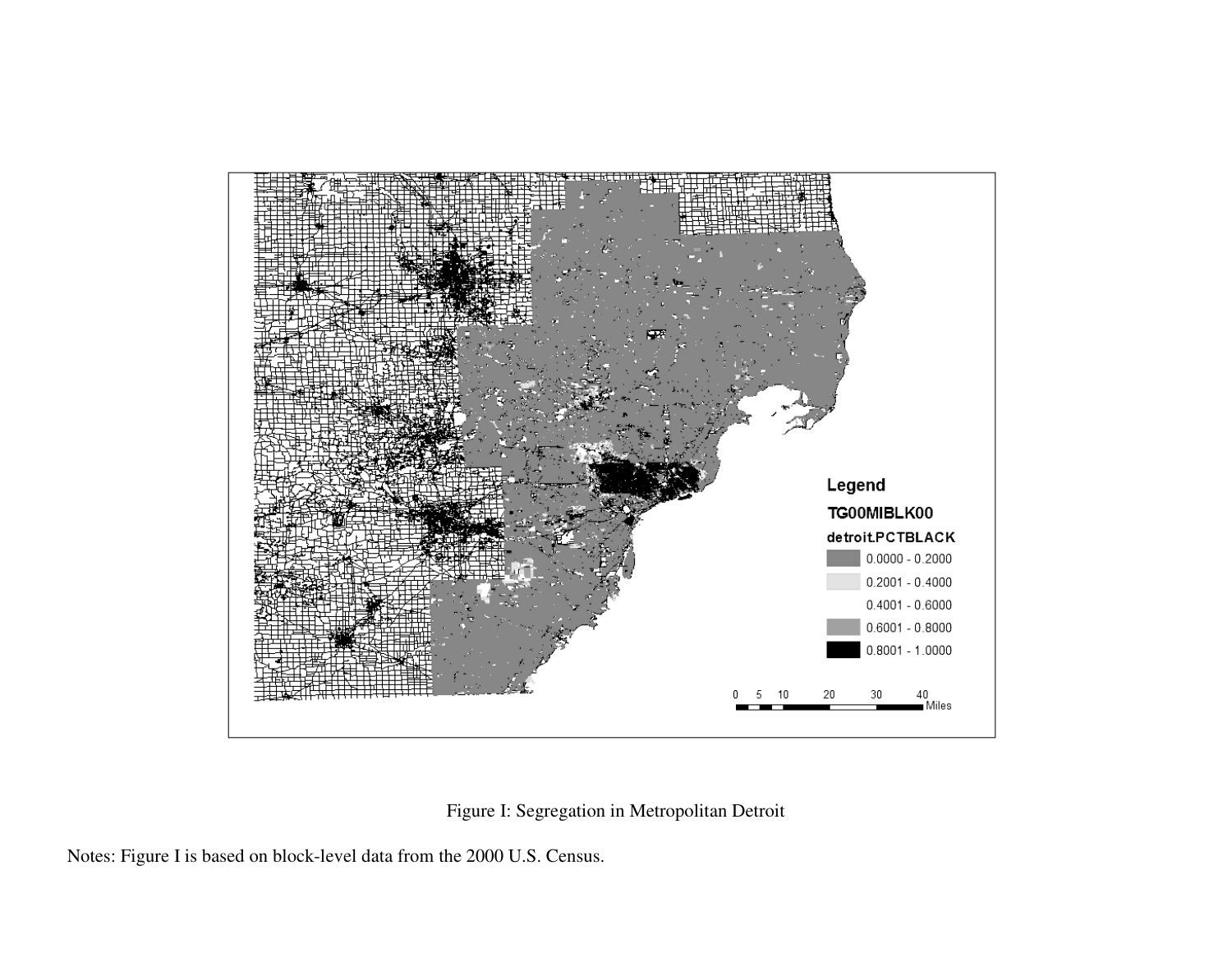

Figure II: A hypothetical city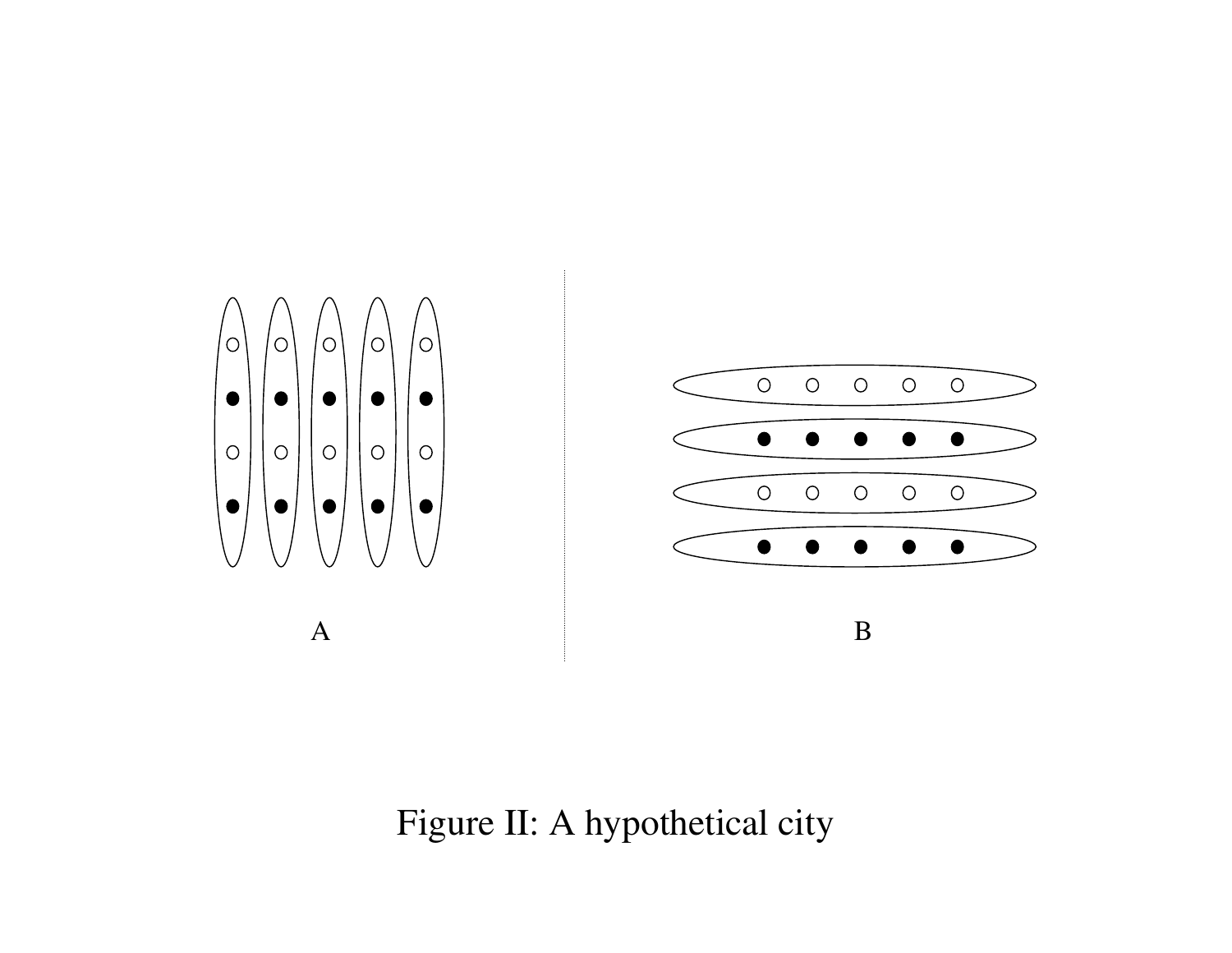

Figure III: A Simple Example.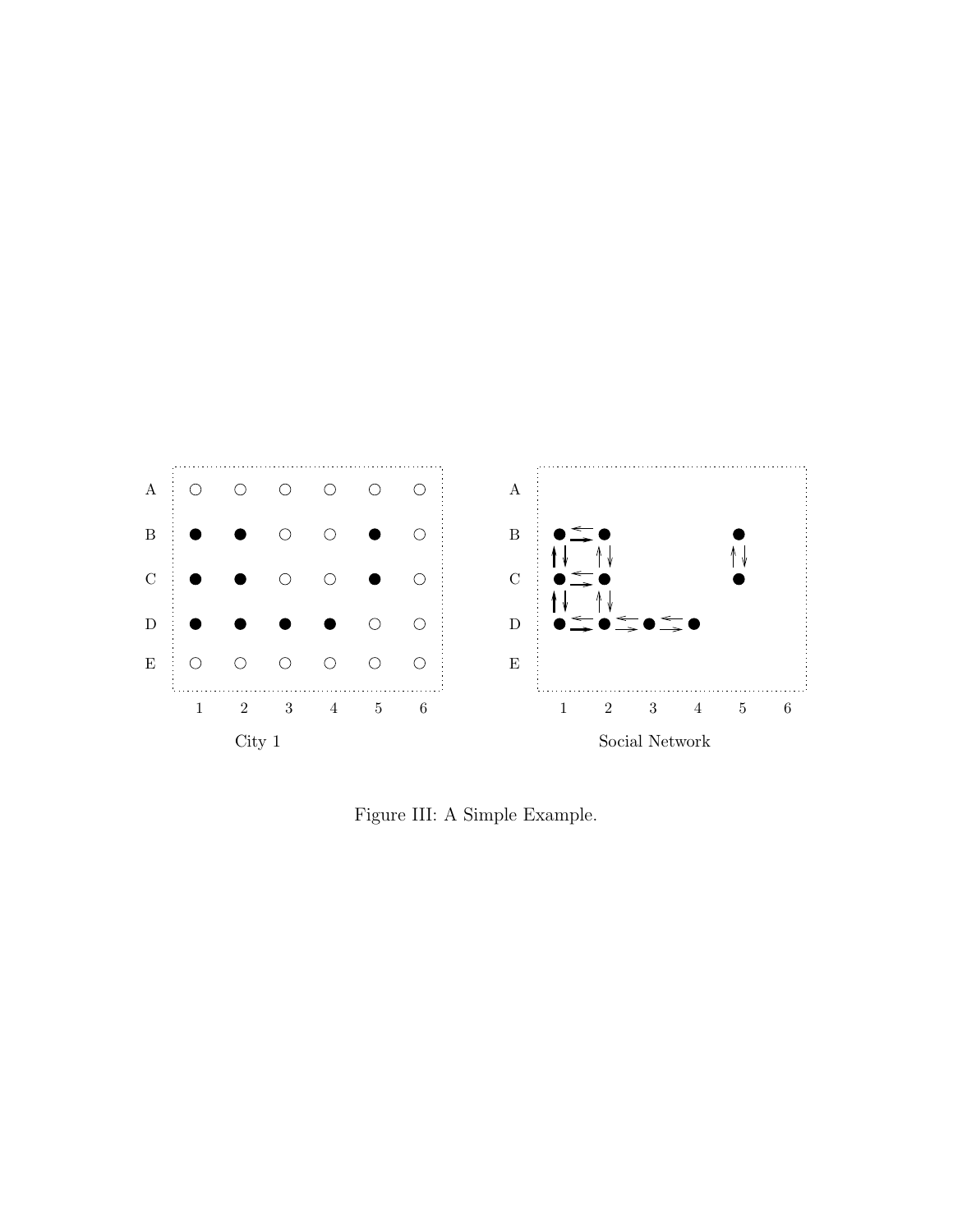

Figure IV: Individual 4 Changes Race.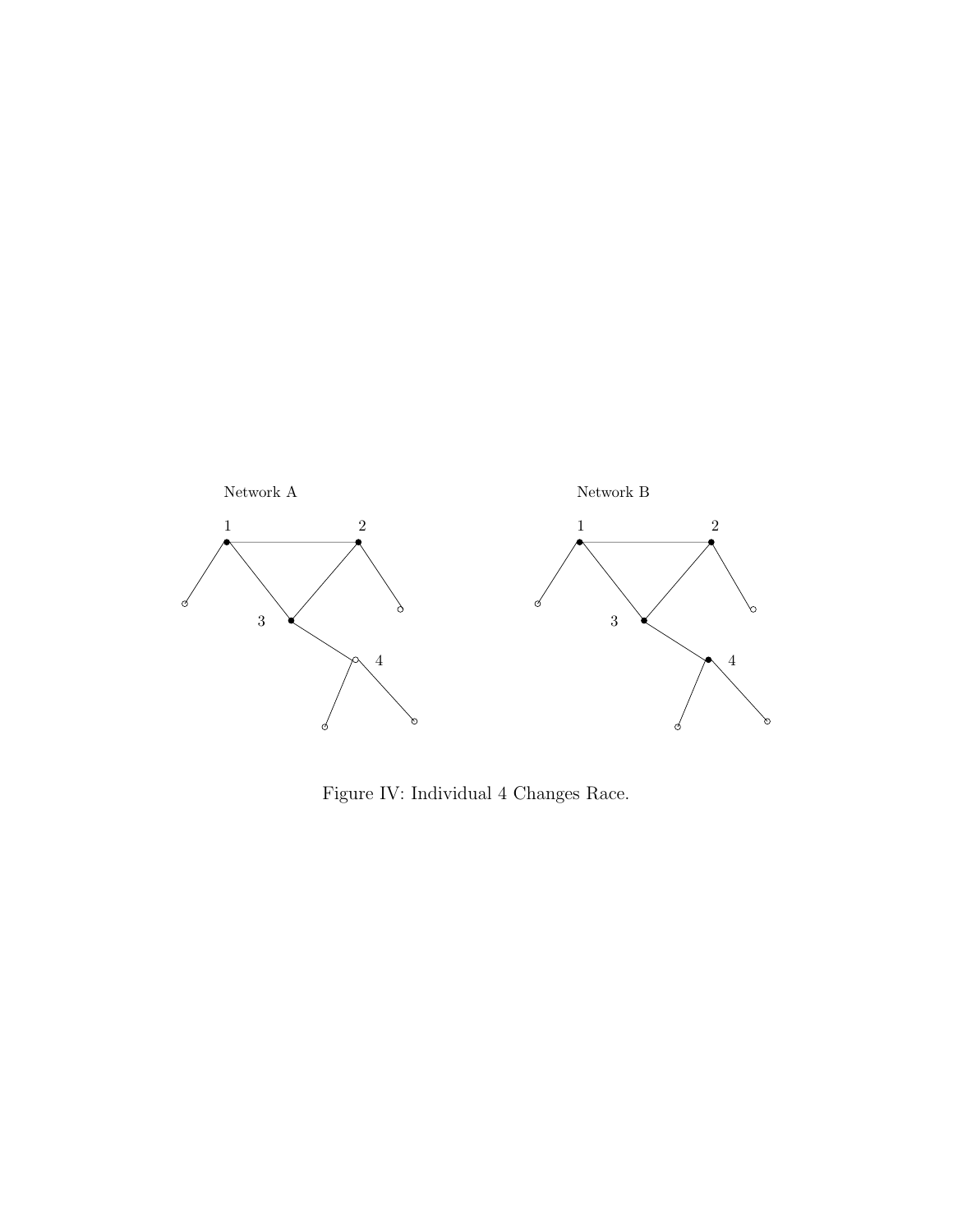

Figure V: A Change in the Number of White Neighbors.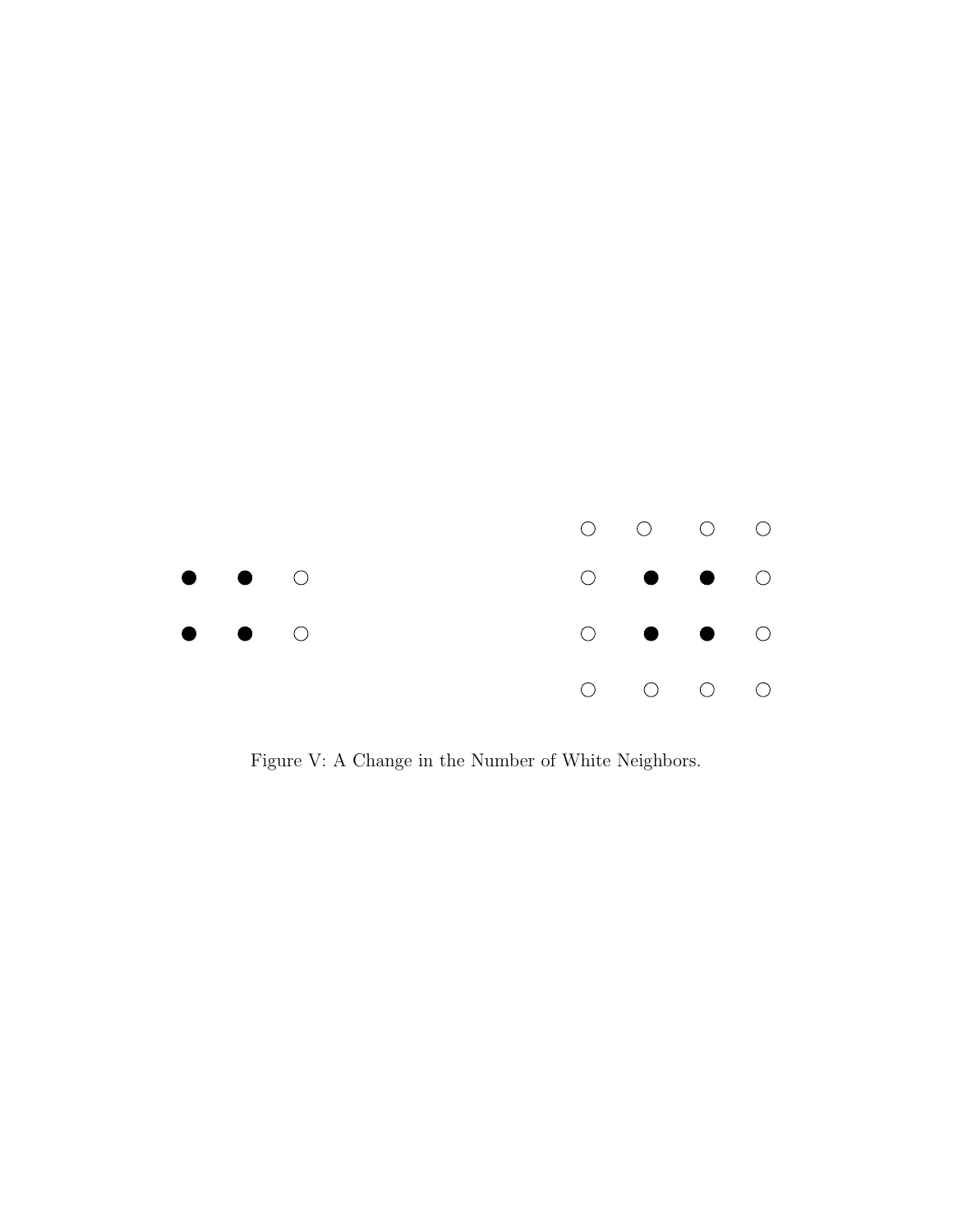

Figure VI: The Relationship Between Group Size and Group Segregation, By Race

Notes: Figure VI is based on data from the National Study of Adolescent Health. Each data point represents segregation calculated at the school level based on students' responses about who their friends are.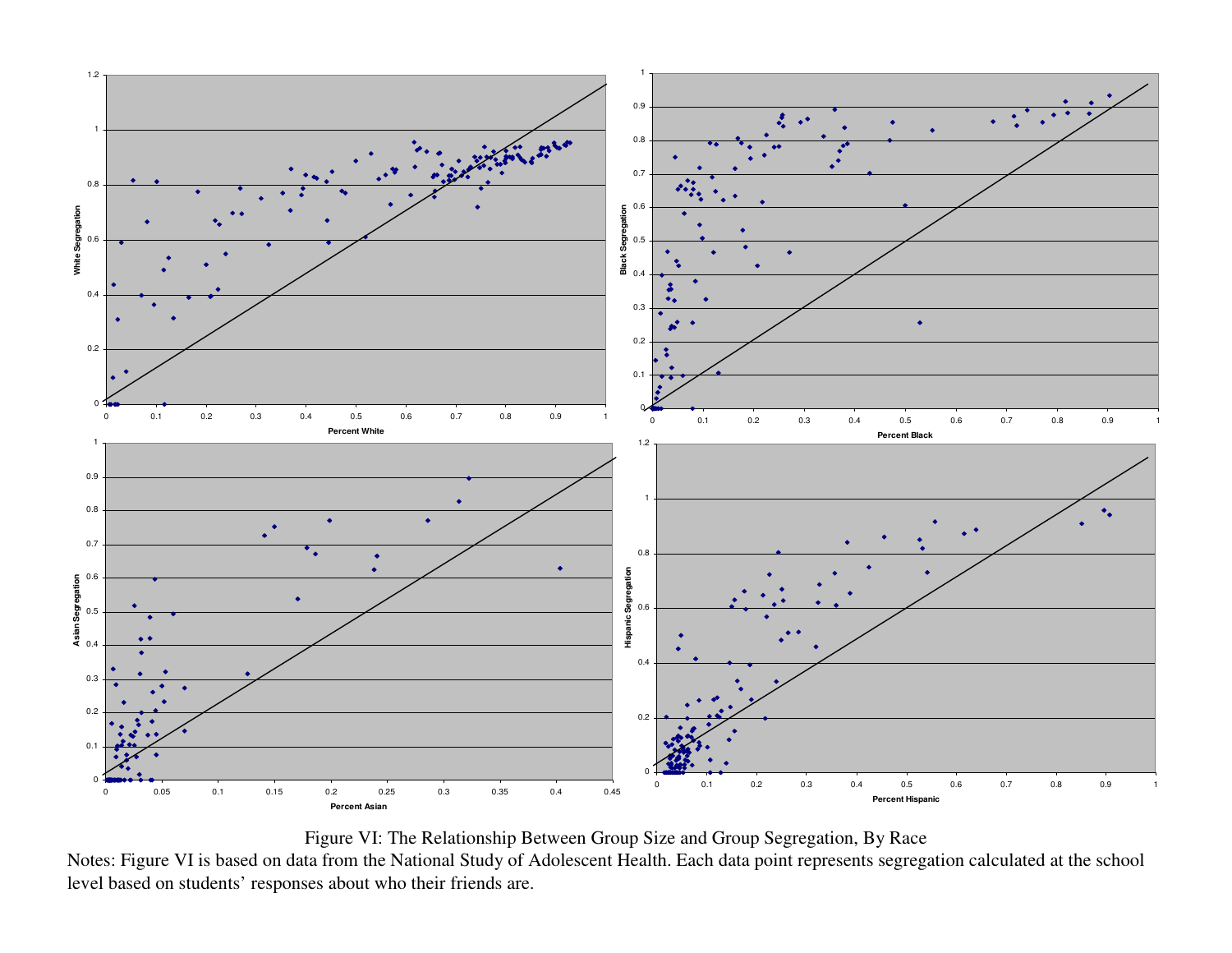

Figure VII: Simulating the Baseline Spectral Segregation Index

Notes: We have obtained measures of Baseline SSI by simulating random assignment of races to large regular (in <sup>a</sup> graph-theoretic sense) cities with the corresponding fraction of race-h inhabitants. For each fraction p=0.01,0.02,…0.99 we simulated 1,000 cities of 100 households each, where each household is of race h with probability p.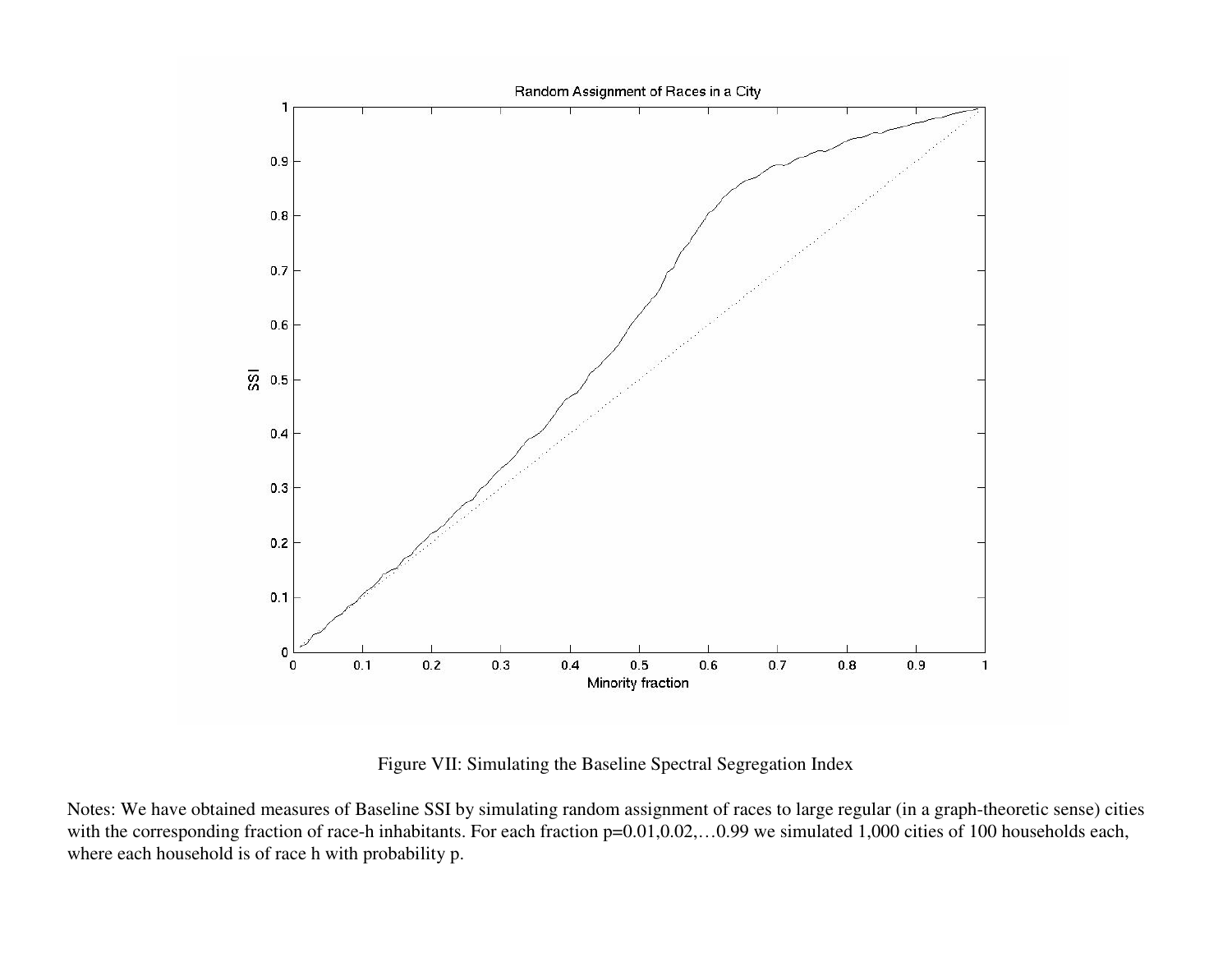## TABLE I

SPECTRAL SEGREGATION OF BLACKS IN CITY 1

| Component 1 $(B,1)$ $(B,2)$ $(C,1)$ $(C,2)$ $(D,1)$ $(D,2)$ $(D,3)$ $(D,4)$ SSI |      |      |      |      |      |      |      |      |            |
|---------------------------------------------------------------------------------|------|------|------|------|------|------|------|------|------------|
|                                                                                 | 0.87 | 0.62 | 1.26 | 0.92 | 0.93 | 0.75 | 0.29 | 0.10 | 0.72       |
| Component 2 $(C,5)$ $(B,5)$                                                     |      |      |      |      |      |      |      |      | <b>SSI</b> |
|                                                                                 | 0.25 | 0.25 |      |      |      |      |      |      | 0.25       |
| City 1                                                                          |      |      |      |      |      |      |      |      | <b>SSI</b> |
|                                                                                 |      |      |      |      |      |      |      |      | 0.63       |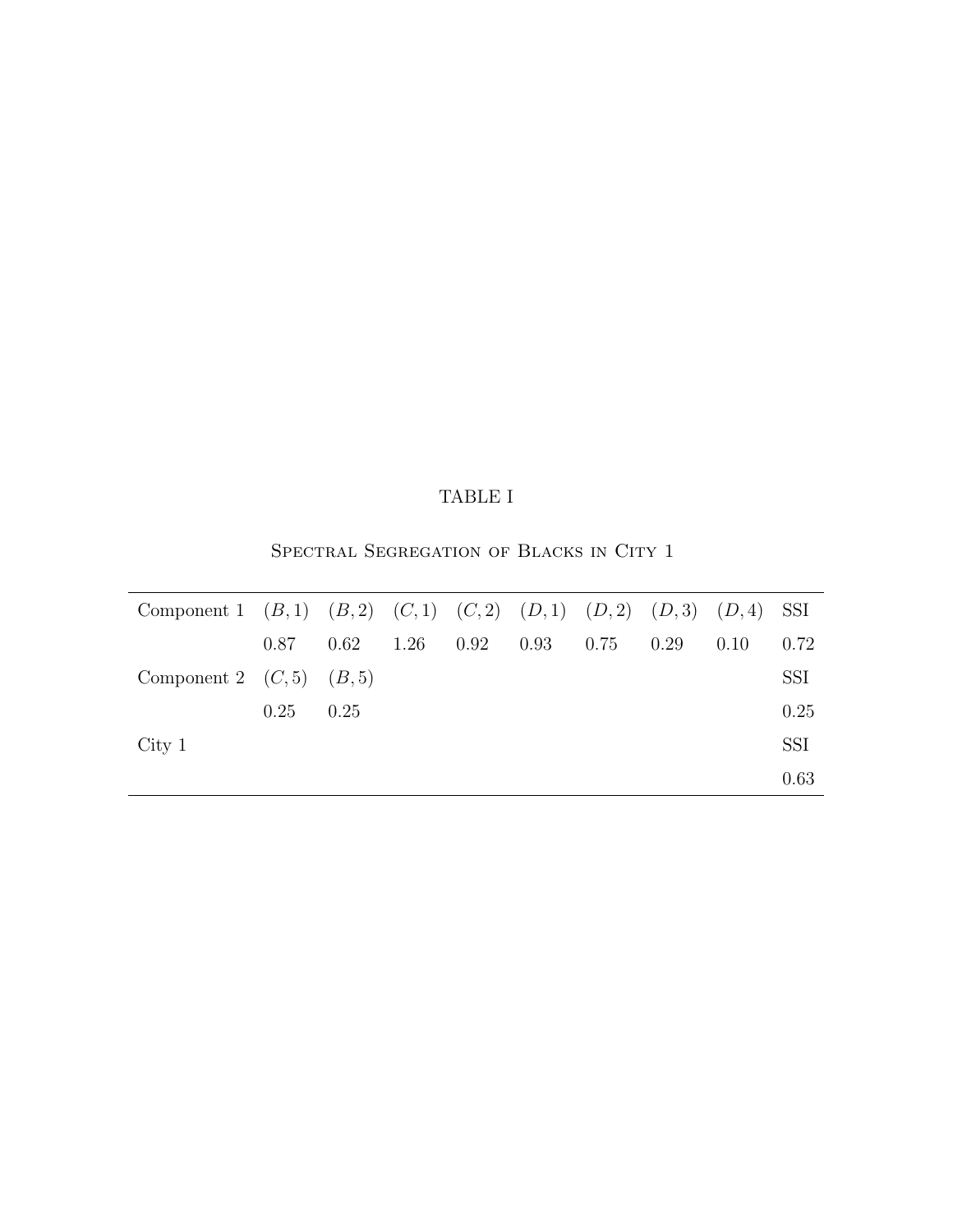## TABLE II

SSI BEFORE AND AFTER THE CHANGE

|                                | $\mathcal{D}$ | -3- | $\mathcal{A}$ |  |
|--------------------------------|---------------|-----|---------------|--|
| Before 0.67 0.67 0.67 0 0.67   |               |     |               |  |
| After 0.78 0.78 0.91 0.42 0.72 |               |     |               |  |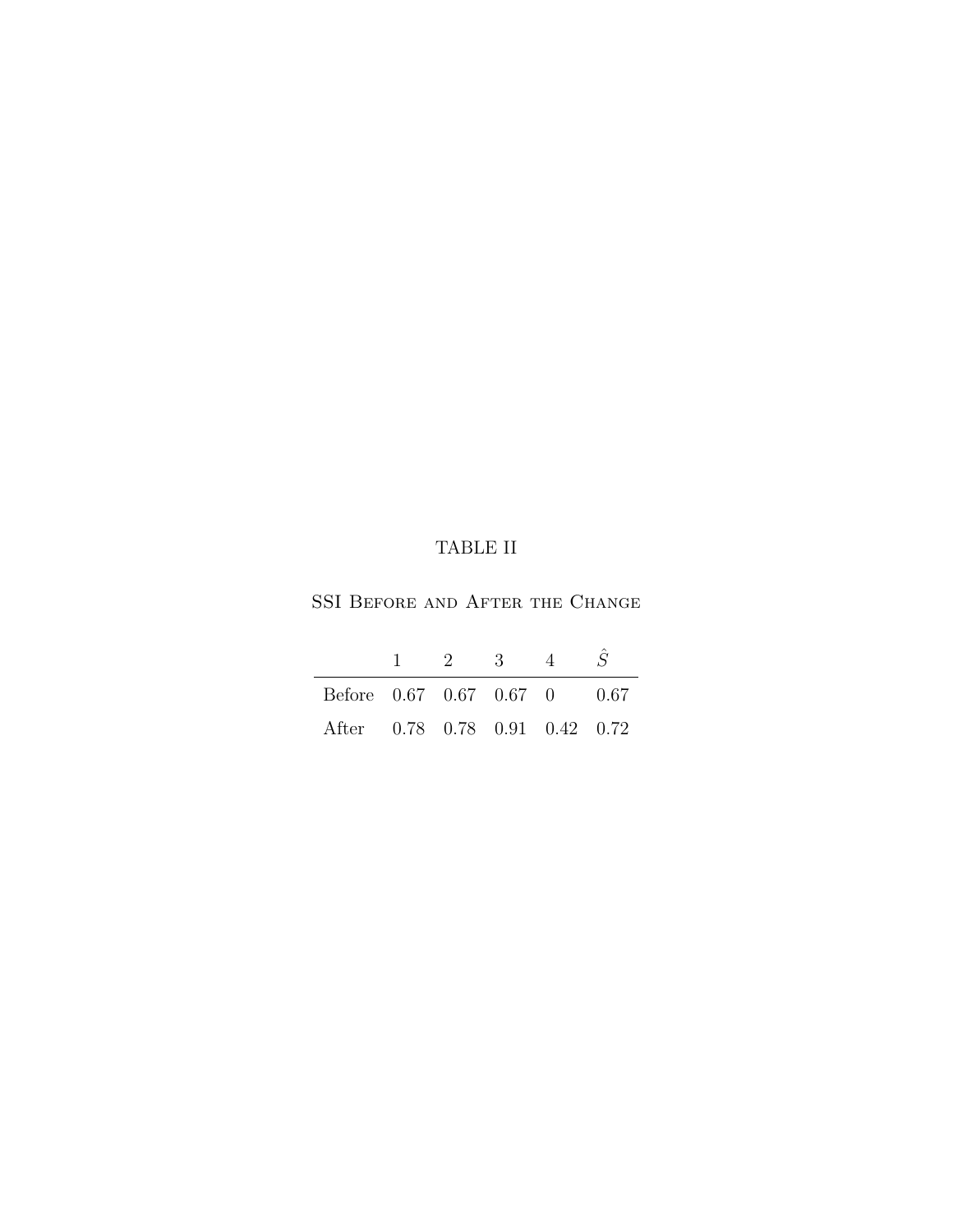| The includibility Detween marvioual Level Segregation And Outcomes |                  |                  |                                          |            |                   |                   |             |                |  |
|--------------------------------------------------------------------|------------------|------------------|------------------------------------------|------------|-------------------|-------------------|-------------|----------------|--|
|                                                                    |                  |                  | <b>Social</b>                            |            | <b>Academic</b>   |                   |             |                |  |
|                                                                    | Smoking          |                  | Skip School Interracial Dating Happiness |            | <b>PVT</b> Scores | No College        | Grades      | Effort         |  |
| <b>Black</b>                                                       | $-0.143**$       | $-0.010**$       | $0.085**$                                | $-0.091**$ | $-0.424**$        | $-0.013*$         | $-0.216**$  | $0.027**$      |  |
|                                                                    | (.004)           | (0.003)          | (0.017)                                  | (0.007)    | (0.026)           | (0.006)           | (0.011)     | (0.002)        |  |
| Asian                                                              | $-0.081**$       | $-0.008*$        | $0.372**$                                | $-0.025*$  | $-0.303**$        | $-0.047**$        | $0.258**$   | $0.036**$      |  |
|                                                                    | (0.006)          | (0.004)          | (0.029)                                  | (0.01)     | (0.042)           | (0.007)           | (0.015)     | (0.003)        |  |
| Hispanic                                                           | $-0.040**$       | $0.026**$        | $0.460**$                                | $-0.016*$  | $-0.426**$        | $0.065**$         | $-0.182**$  | $\overline{0}$ |  |
|                                                                    | (0.005)          | (0.003)          | (0.017)                                  | (0.007)    | (0.026)           | (0.006)           | (0.01)      | (0.002)        |  |
| Individual SSI (*1000)                                             | 0.007            | $-0.355$         | $-6.765**$                               | 0.11       | 1.32              | $-0.02$           | 0.739       | 0.3            |  |
|                                                                    | (0.611)          | (0.214)          | (2.379)                                  | (0.814)    | (3.1877)          | (0.679)           | (1.038)     | (0.2452)       |  |
| Black*Individual SSI (*1000)                                       | $-2.914*$        | $-1.133$         | $-4.311$                                 | 3.21       | $-25.453*$        | 0.19              | 0.212       | 0.07           |  |
|                                                                    | (1.167)          | (0.664)          | (9.126)                                  | (2.9947)   | (12.8544)         | (2.6717)          | (4.729)     | (0.9232)       |  |
| Asian*Individual SSI (*1000)                                       | $-6.377$         | $-8.038**$       | $-66.776**$                              | $21.111**$ | $-101.626**$      | 0.12              | 17.450      | 4.374*         |  |
|                                                                    | (5.173)          | (1.834)          | (16.963)                                 | (5.791)    | (30.061)          | (6.619)           | (14.144)    | (2.081)        |  |
| Hispanic*Individual SSI (*1000)                                    | $-6.355*$        | $-1.608$         | $-14.584$                                | 4.04       | $-47.409**$       | $12.410**$        | $-13.103**$ | $3.867**$      |  |
|                                                                    | (2.958)          | (2.202)          | (14.042)                                 | (4.243)    | (13.754)          | (3.126)           | (3.552)     | (1.401)        |  |
| Age                                                                | $0.029**$        | $0.009**$        | $\theta$                                 | $-0.037**$ | $-0.034**$        | $0.021**$         | $-0.024**$  | $-0.011**$     |  |
|                                                                    | (0.001)          | (0.001)          | (0.003)                                  | (0.001)    | (0.006)           | (0.001)           | (0.002)     | (0.001)        |  |
| Male                                                               | 0                | $0.019**$        | $\theta$                                 | $0.047**$  | $0.124**$         | $0.085**$         | $-0.184**$  | $-0.047**$     |  |
|                                                                    | (0.003)          | (0.002)          | (0.008)                                  | (0.004)    | (0.014)           | (0.003)           | (0.006)     | (0.001)        |  |
| Mother College Educated                                            | $-0.024**$       | $\boldsymbol{0}$ | $\boldsymbol{0}$                         | $0.031**$  | $0.099**$         | $-0.080**$        | $0.154**$   | $0.006**$      |  |
|                                                                    | (0.004)          | (0.002)          | (0.01)                                   | (0.005)    | (0.019)           | (0.004)           | (0.008)     | (0.002)        |  |
| <b>Father College Educated</b>                                     | $-0.032**$       | $-0.010**$       | 0.01                                     | $0.021**$  | $0.078**$         | $-0.075**$        | $0.163**$   | $0.013**$      |  |
|                                                                    | (0.004)          | (0.002)          | (0.012)                                  | (0.005)    | (0.021)           | (0.004)           | (0.008)     | (0.002)        |  |
| Mother Professional                                                | $\boldsymbol{0}$ | $\boldsymbol{0}$ | 0.01                                     | $-0.01$    | $0.067**$         | $-0.024**$        | $0.062**$   | $0.003*$       |  |
|                                                                    | (0.004)          | (0.002)          | (0.01)                                   | (0.005)    | (0.019)           | (0.004)           | (0.007)     | (0.002)        |  |
| <b>Father Professional</b>                                         | $-0.008*$        | $\overline{0}$   | 0.02                                     | $0.022**$  | $0.127**$         | $-0.048**$        | $0.114**$   | $\theta$       |  |
|                                                                    | (0.004)          | (0.002)          | (0.011)                                  | (0.005)    | (0.02)            | (0.004)           | (0.008)     | (0.002)        |  |
| Constant                                                           | $-0.220**$       | $-0.108**$       | $0.117*$                                 | 1.134**    | $0.725**$         | $-0.125**$        | $3.216**$   | 0.989**        |  |
|                                                                    | (0.017)          | (0.011)          | (0.049)                                  | (0.022)    | (0.088)           | (0.019)           | (0.035)     | (0.008)        |  |
| Observations                                                       | 78075            | 77903            | 9553                                     | 73837      | 14387             | 69257             | 72744       | 79599          |  |
| $R^{\wedge}2$                                                      | 0.07             | 0.04             | 0.37                                     | 0.05       | 0.28              | 0.1               | 0.18        | 0.08           |  |
| Mean of Dependent Variable                                         | .166             | .049             | .303                                     | .580       | .055              | $\overline{.211}$ | 2.798       | .810           |  |
| SD of Dependent Variable                                           | .372             | .215             | .460                                     | .494       | .975              | .408              | .809        | .171           |  |

TABLE III The Relationship Between Individual Level Segregation And Outcomes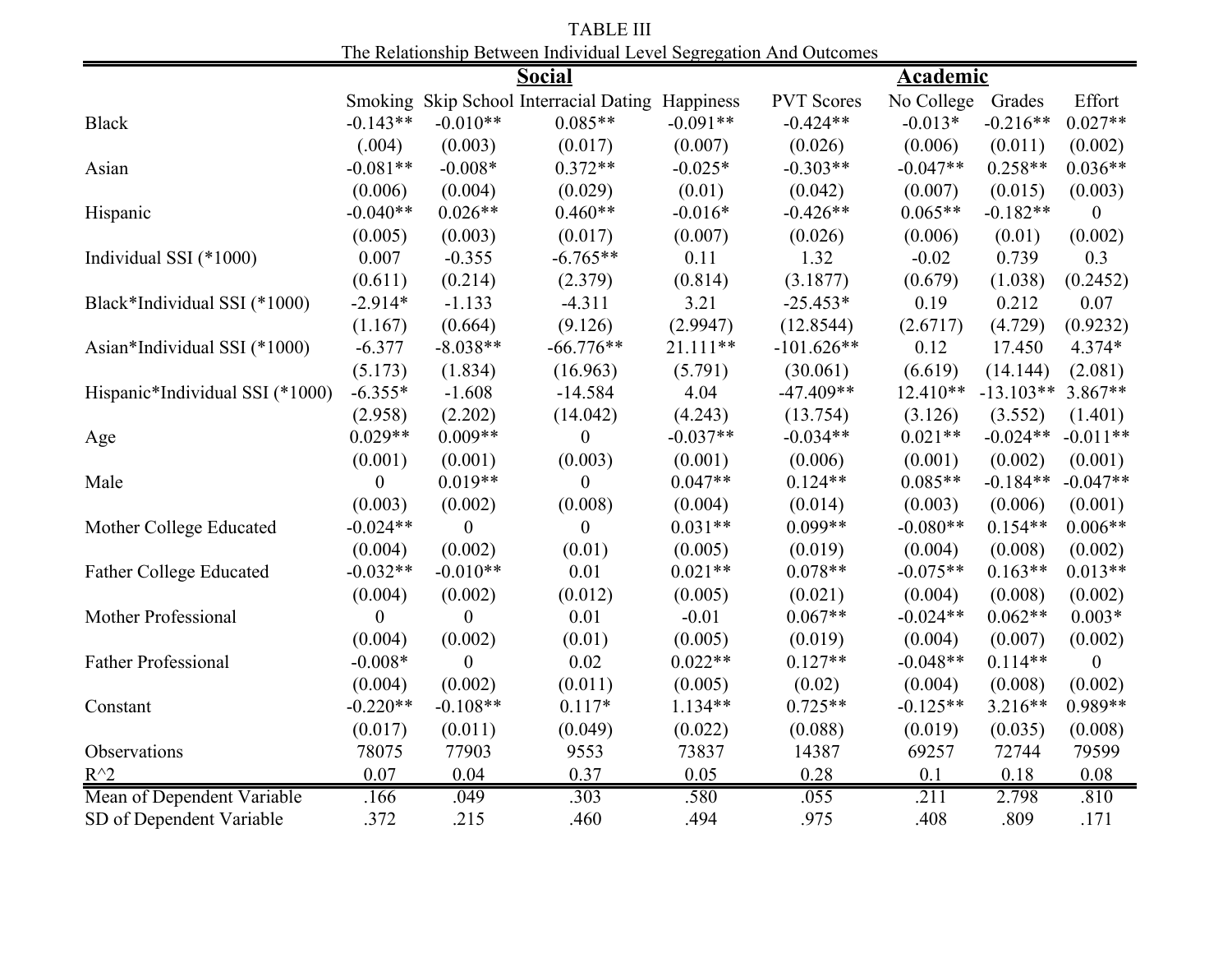All regression use data from the National Longitudinal Survey of Adolescent health. Dependent variables vary by column. Smoking and Skip School are binary variables taking the value 1 if the student does the activity once a week or more. Interracial Dating is a binary variable equal to one if a student reports ever dating someone of a different race. Happiness is a binary value taking the value of one if the student agrees or strongly agrees that they are happy to be at their school. No college is a binary variable that equals one if the student reports a probability of .5 or greater that she will attend college. Effort is an ordered categorical variable that takes values .25 if student never tries at all, .50 if they don't try very hard, .75 if the student reports they try hard enough, but not as hard as they could, and 1 if the student reports they try very hard to do their best. Test scores are adjusted to be standard normal. Grade composites are constructed from 4 reported grades: English/languages arts, mathematics, history/social studies, and science. Grades are first converted to their equivalent on a 4-point scale:  $A=4$ ,  $B=3$ ,  $C=2$ ,  $D=1$ .

In all cases, dummy variables for missing values and school fixed effects are included. Robust standard errors are beneath the coefficients. \* significant at 5%; \*\* significant at 1%.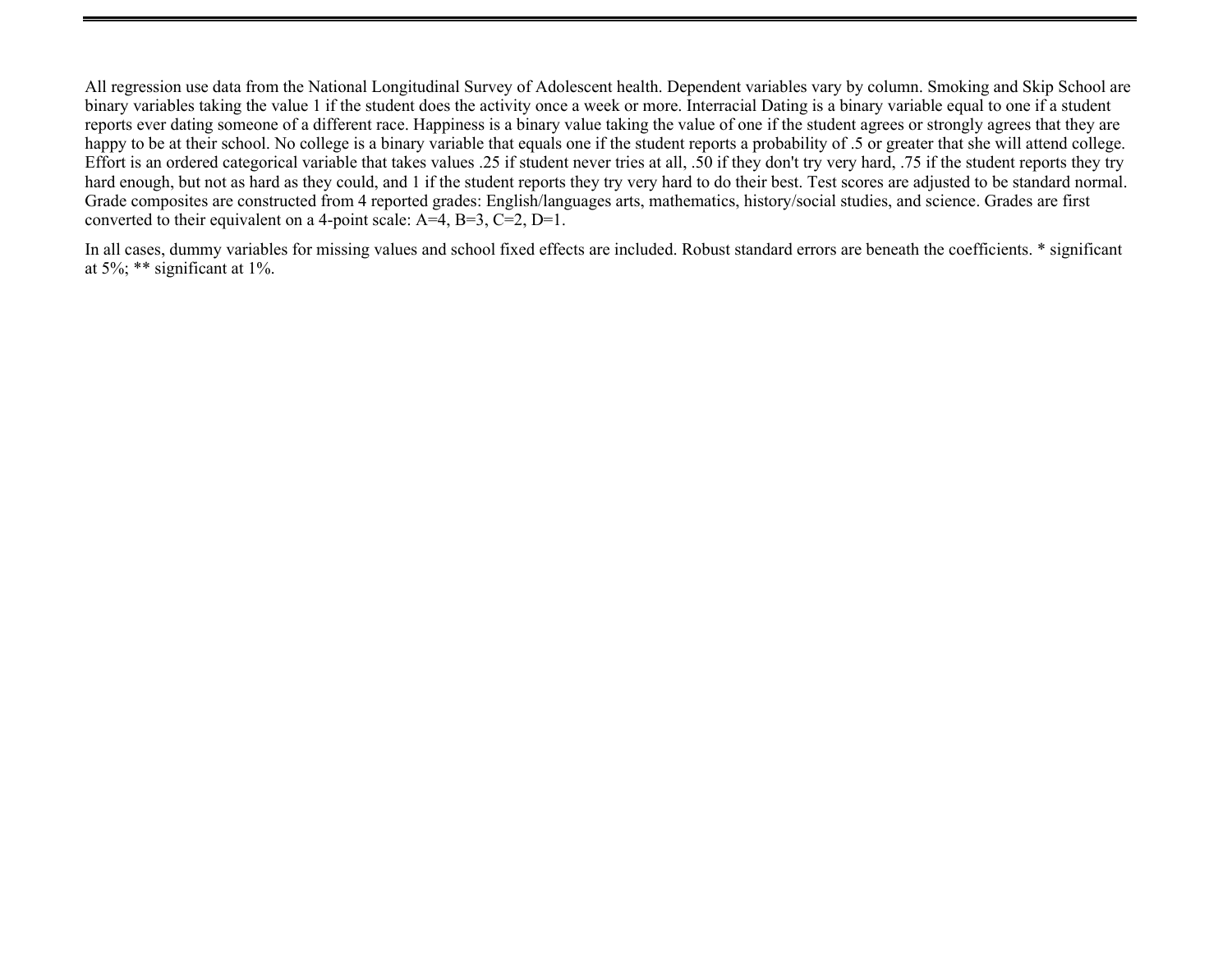| Correlation Between Existing Measures of Segregation and the Spectral Index |            |                      |                  |                 |                |         |         |             |              |
|-----------------------------------------------------------------------------|------------|----------------------|------------------|-----------------|----------------|---------|---------|-------------|--------------|
|                                                                             | <b>SSI</b> | <b>Dissimilarity</b> | <b>Isolation</b> | <b>Exposure</b> | <b>Entropy</b> | Gini    | % Black | Interaction | SSI-Baseline |
| <b>SSI</b>                                                                  |            |                      |                  |                 |                |         |         |             |              |
| Dissimilarity                                                               | 0.42       |                      |                  |                 |                |         |         |             |              |
| Isolation                                                                   | 0.93       | 0.56                 |                  |                 |                |         |         |             |              |
| <b>Exposure</b>                                                             | 0.91       | 0.59                 | 0.95             |                 |                |         |         |             |              |
| Entropy                                                                     | 0.47       | $-0.38$              | 0.36             | 0.34            |                |         |         |             |              |
| Gini                                                                        | 0.46       |                      | 0.6              | 0.63            | $-0.37$        |         |         |             |              |
| Percent Black                                                               | 0.9        | 0.31                 | 0.92             | 0.84            | 0.56           | 0.35    |         |             |              |
| Interaction                                                                 | 0.47       | $-0.35$              | 0.37             | 0.34            | 0.98           | $-0.33$ | 0.57    |             |              |
| SSI-Baseline                                                                | 0.89       | 0.39                 | 0.74             | 0.8             | 0.2            | 0.41    | 0.61    | 0.18        |              |

TABLE IV

All calculations performed using block-level data from from all 313 MSAs in the 2000 US Census. The sample includes all census blocks in all MSAs. Baseline SSI calculated from simulations described in Section 5.1.B.